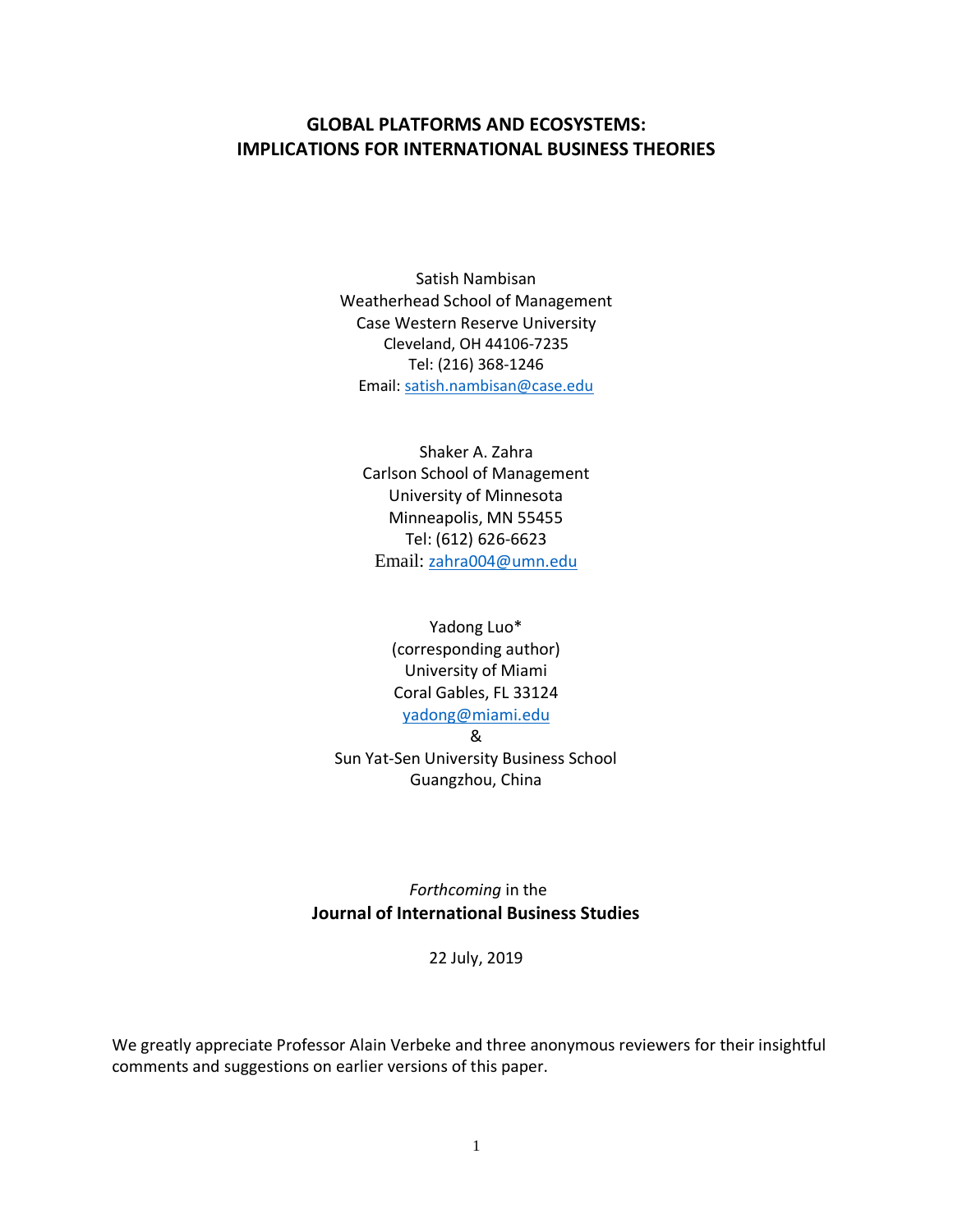## **GLOBAL PLATFORMS AND ECOSYSTEMS: IMPLICATIONS FOR INTERNATIONAL BUSINESS THEORIES**

## **ABSTRACT**

The emergence of digital platforms and ecosystems (DPE) as a venue for value creation and capture for multinational enterprises holds considerable implications for the theory and practice of international business. In this paper, we articulate these implications by considering the dual perspectives of cross-border platforms and ecosystems—as a venue for multifaceted innovation and as multisided marketplace—and focusing on three overarching themes at the intersection of DPEs and international business, that is, DPEs as affording new ways of internationalization, as facilitating new ways of building knowledge and relationships, and as enabling new ways of creating and delivering value to global customers. We explain specific DPE-related concepts and constructs that underlie these themes and discuss how they could be incorporated into existing IB theories in ways that would enhance their richness and continued relevance as well as their ability to better predict a multitude of emerging IB phenomena.

**Keywords**: Digitization; Ecosystems; Platforms; IB theories; MNEs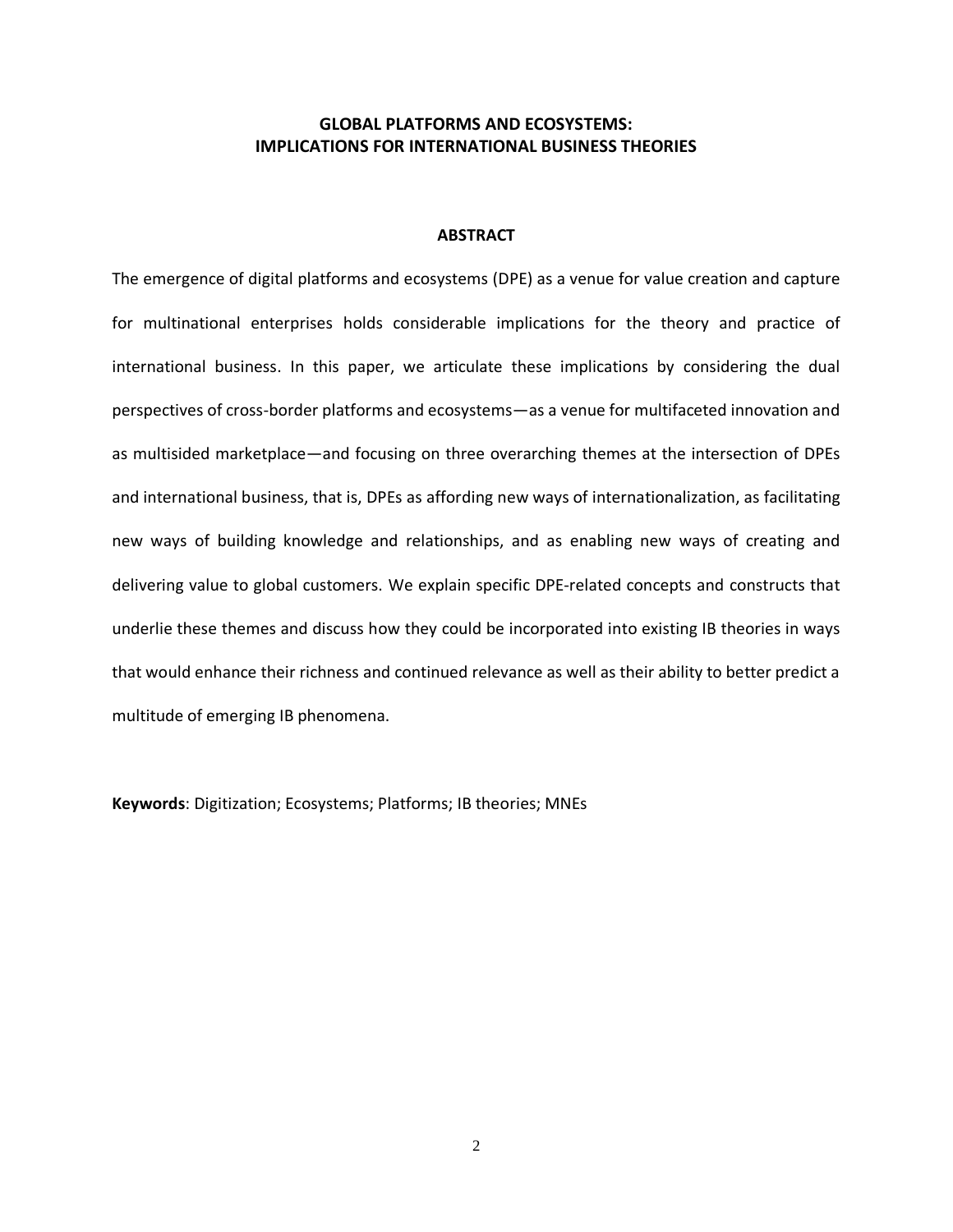#### **INTRODUCTION**

International business (IB) theories have long been based on assumptions of tangible flows of goods and services, restricted access to open resources, monetized transactions across national borders, and large organizations that compete in an environment full of physical barriers. For instance, the internalization theory (e.g., Buckley & Casson 1976; Hennart, 1977, 1982; Rugman, 1981; Rugman & Verbeke, 1992, 2001, 2003, 2004), built largely on transaction cost economics, has served as the theoretical foundation for much of the extant research on IB and has informed on a number of key issues relating to multinational enterprises (MNEs) including their location choice, entry mode, knowledge transfer, and organizational design. However, in recent years, some of the key assumptions that underlie this and other IB theories have come under increasing scrutiny. Specifically, the emergence of digital technologies and disruptive business models have begun to radically reshape the nature and structure of the global economy. Contemporary global business operations are increasingly characterized by intangible flows of data and information, greater availability of key open resources including technologies, heightened importance of digital infrastructure, instant worldwide access to knowledge and expertise, more exchanges of free content and services, and growing role of small enterprisesin economic activity and technology development. These changes make it necessary to reassess long held assumptions about the global business environment and improve IB theories to better fit these emerging realities (e.g., Tallman, Luo & Buckley, 2018; Casson, Porter, Wadeson, 2016; Knight & Liesch, 2016).

In particular, the phenomenon of 'platformization'—the shift from individual products or services to *platforms* as the basis for offering value—and the emergence of associated ecosystems as a major venue for innovation, value creation and delivery have considerable implications for IB and for the continued relevance of IB theories. Platforms constitute a shared set of technologies, components, services, architecture, and relationships that serve as a common foundation for diverse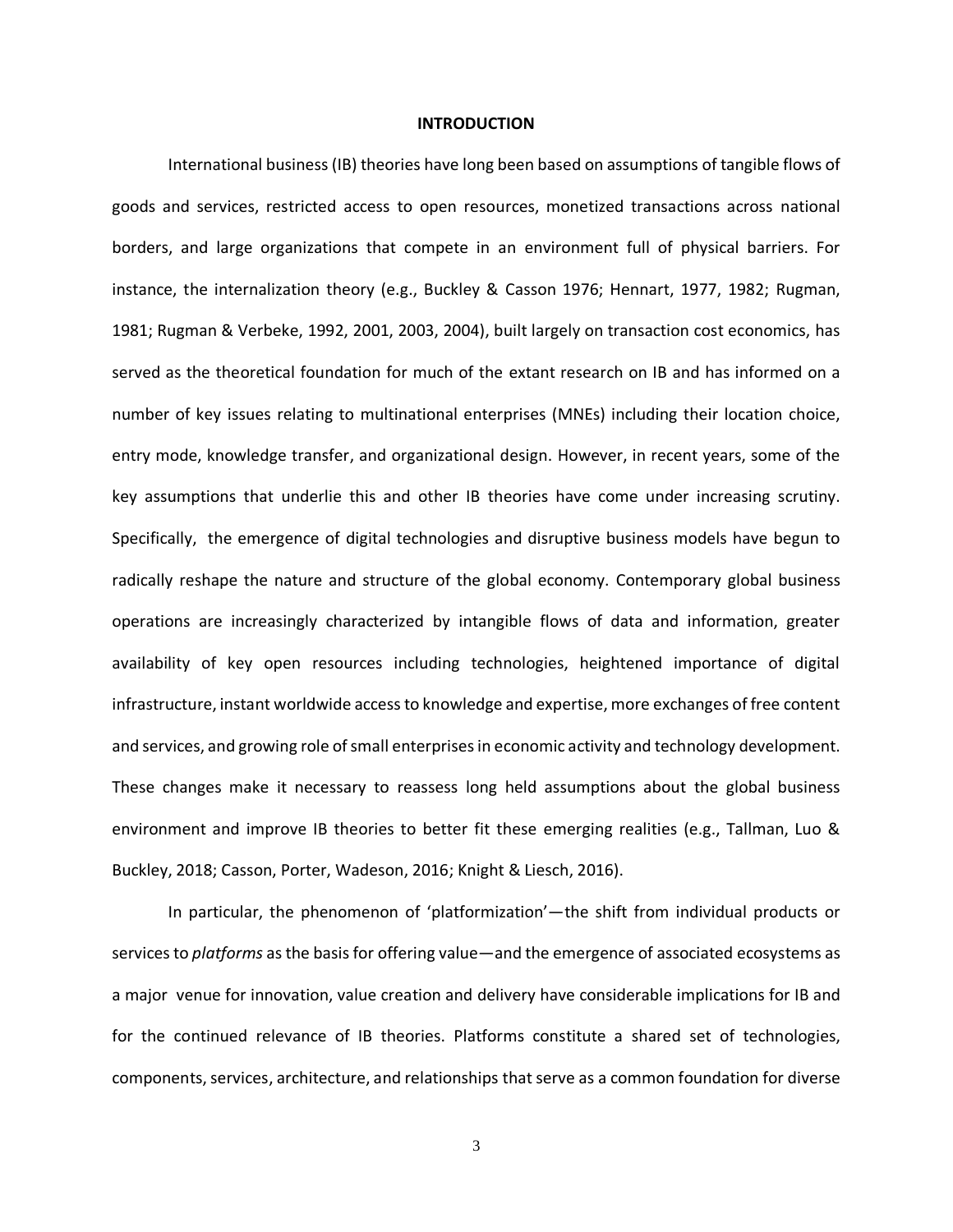sets of actors to converge and create value (Gawer & Cusumano, 2002; Gawer, 2014). For example, Apple's iOS platform provides a set of building blocks for hundreds of other firms to develop their own unique offerings that complement and enhance the value of the platform. Platform-based ecosystems then denote these sets of actors who are aligned to pursue a focal value proposition (Adner 2017) and who exhibit varying types of mutual dependencies borne out of their cospecialization and complementarities in the platform context (Jacobides, Cennamo & Gawer, 2018). This, in turn, also implies different roles for actors to play in the ecosystem (for example, orchestrator, integrator, complementor)—wherein the interdependencies tend to be standardized within each role (Jacobides et al., 2018)—and the consequent need for different types of skills, capabilities and strategies (Autio & Thomas, 2014; Helfat & Raubitschek, 2018; Nambisan & Sawhney, 2011).

While examples of such platforms and ecosystems abound in the digital economy (e.g., Uber, Airbnb, Apple, Google, etc.), increasingly they are visible in the context of MNEs operating in traditional industries too—for example, automotive (e.g., Ford), energy and heavy industry (e.g., GE), industrial infrastructure and automation (e.g., Siemens, Johnson Controls), agriculture (e.g., John Deere), retail (e.g., Amazon, Wal-Mart), and home appliances (e.g., Nest). Indeed, many successful MNEs have created such digital platforms and ecosystems that their partners can use to interact, transact, innovate, and co-develop.

Digital platforms and ecosystems (DPEs) also transcend borders, locations, and industries.<sup>1</sup> Collaborative interactions among ecosystem members reflect and reinforce these members' cospecialization in different economic activities that are often situated in different countries and orchestrated by a central player (the platform leader). Buckley (2009, 2011) alluded to the above by the "global (virtual) factory" notion to characterize a business network in which an MNE may be a lead member in key or highly value added areas. Digital platforms enable cross-border as well as cross-sector collaboration opportunities with partners operating in varying industries, significantly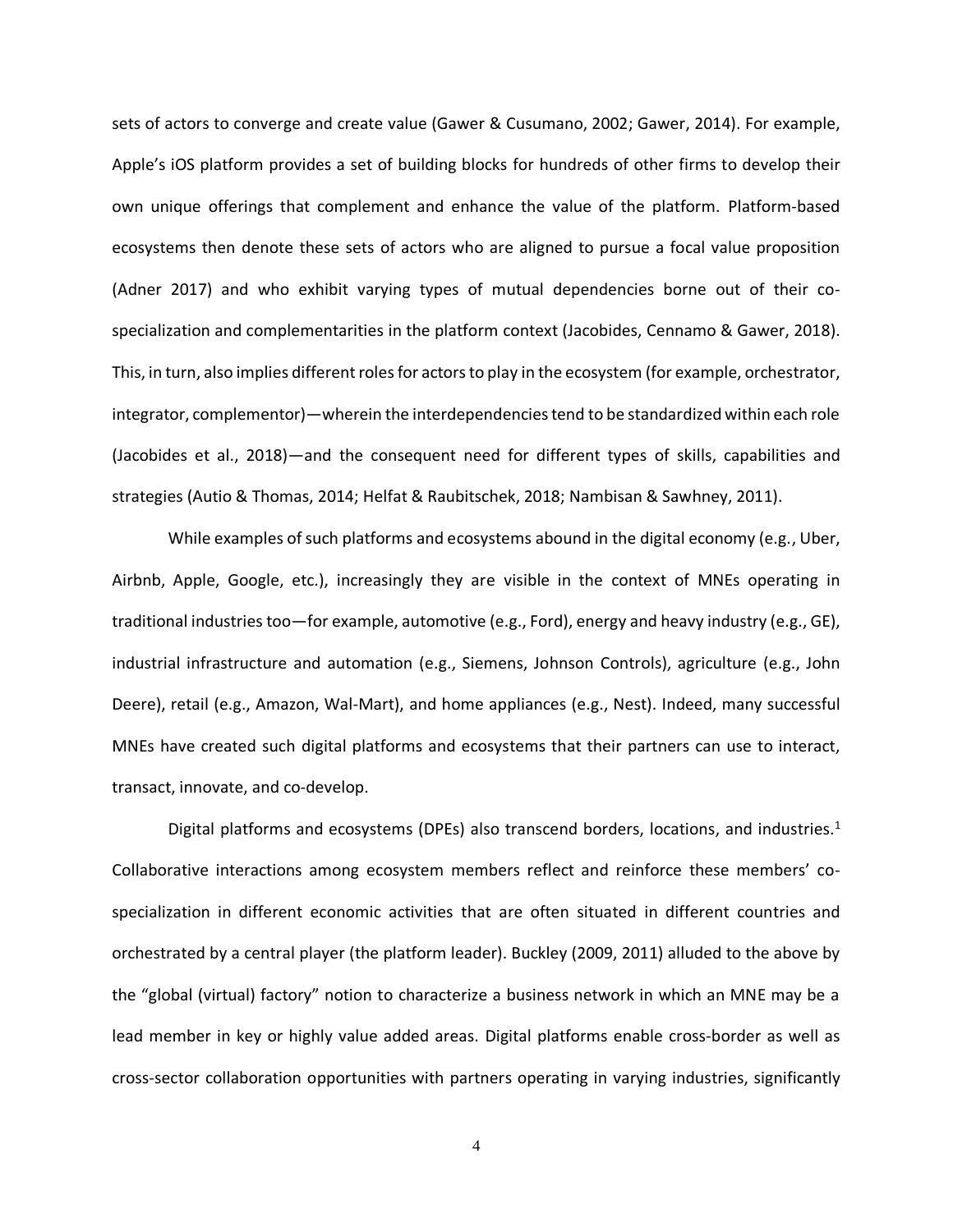extending an MNE's nexus of network. These DPEs foster the availability and usage of open resources for all sizes of businesses, embracing many micro-MNEs that participate in global competition.

Further, to a considerable degree, the shift towards DPEs has been driven by the emergence of new digital infrastructures (e.g., Internet of Things, cloud computing, blockchain, big data analytics) and the infusion of digital technologies in products, services and processes (e.g., Nambisan, Lyytinen, Majchrzak, & Song, 2017; Porter & Heppelmann, 2015; Yoo et al., 2010). The availability of ubiquitous digital infrastructures that underlie DPEs has radically restructured the nature, ways, processes, structure as well as the cost of doing businesses internationally. Similarly, such digitization has led to less bounded outcomes and less predefined agency in innovation and entrepreneurship (Nambisan, 2017) that in turn imply more fluidity (or impermanence) in MNEs' organizing for value creation across borders. These changes compel us to examine the implications of DPEs as a context for international business and consider how the related theoretical perspectives could be incorporated into existing IB theories to make them better reflect the contemporary global business environment.

To develop our arguments, we consider the dual perspectives of DPEs—as a venue for *multifaceted innovation* and as *multi-sided global marketplace*—and suggest the significance of several underlying concepts (and related set of constructs) for international business. For example, DPEs embody a shared set of critical resources that redefines the nature of ownership advantages and the governance choices to deploy these resources for MNEs—specifically, ownership advantages at the level of the ecosystem and governance choices that de-emphasize location in preference to (industry) context. DPEs also embody new forms of connectivity among cross-border partners that in turn redefine the ways by which knowledge is sourced, transferred, transformed and deployed, and the collective power that MNEs exercise outside of the ecosystem. Further, DPEs are characterized by modularity and loose ties that embody more fluid and flexible forms of resource recombination and deployment, that in turn facilitate innovative global business models and entrepreneurial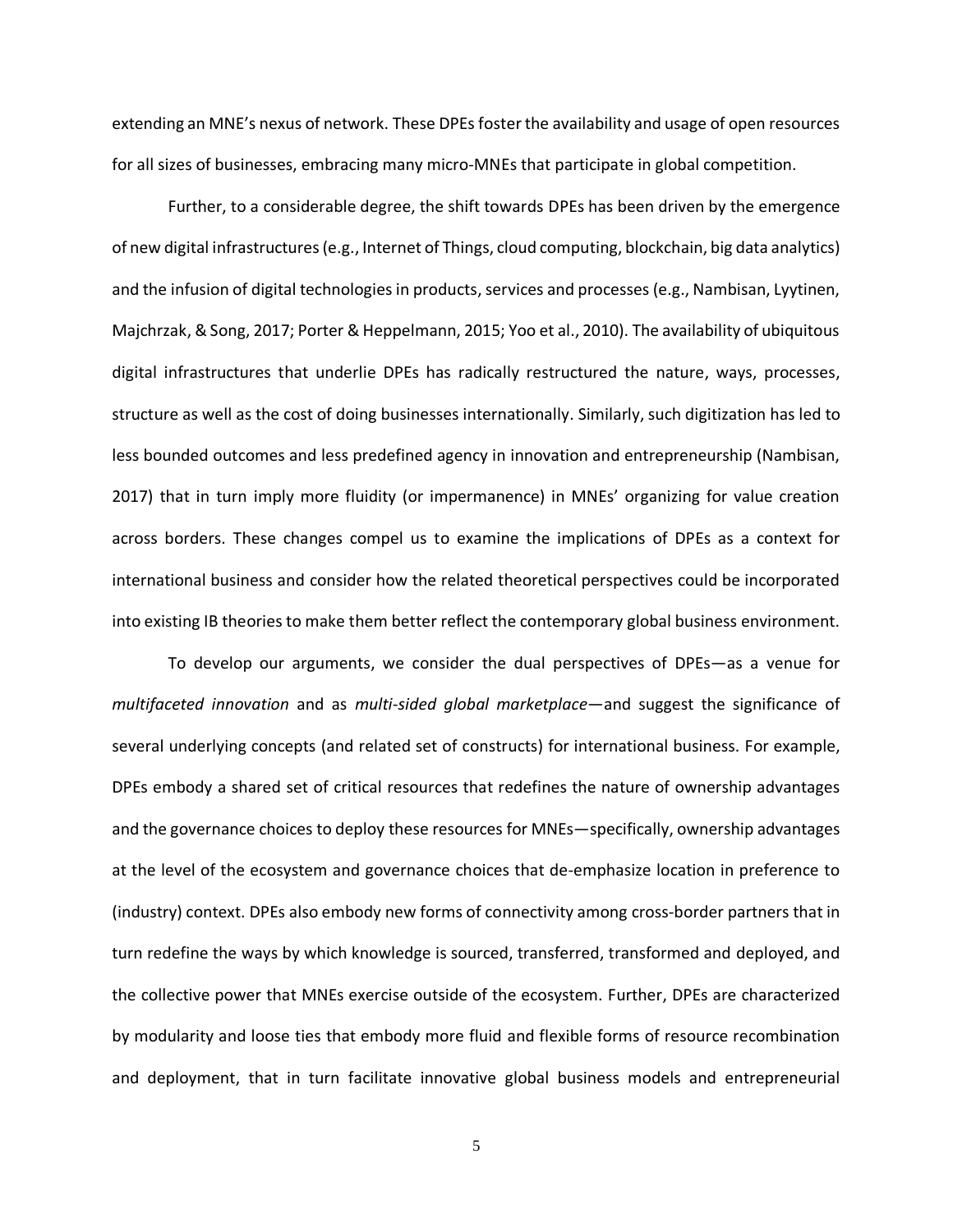initiatives. Therefore, a careful consideration of these concepts that underlie DPEs can inform on three broad themes or sets of implications for IB: new ways of *internationalization;* new ways of *building knowledge and relationships*; and new ways of *creating and delivering value to global customers*. <sup>2</sup> We discuss each of these themes in detail and identify specific ways by which these DPErelated concepts/constructs could be incorporated into existing IB theories.

To be sure, we do not imply the insufficiency of existing IB theories. Rather, we believe the emergence of DPEs offers a new dynamic context for IB and makes it imperative that we reassess existing IB theories and delineate how, on the one hand, those IB theories can explain and accommodate the DPE phenomenon, and on the other hand, DPE concepts can enrich and augment them. Thus, our contribution here is twofold. First, we help to establish the relevance and significance of DPEs for IB scholarship by identifying some of the specific ways by which these platforms and ecosystems affect existing IB theories, such as OLI, internalization, internationalization process, dynamic capability, global knowledge, alliances, and international entrepreneurship. These perspectives espouse different assumptions about the sources of advantage in the marketplace. We propose that the emergence of DPEs is likely to change some of these assumptions in fundamental ways, suggesting new ways (and new risks) of competing. Second, we articulate promising avenues for future conceptual and empirical IB research to incorporate specific DPE-related constructs in ways that would enhance the richness and the continued relevance of IB theories and their ability to better predict a multitude of new and profound IB phenomena. Toward this end, in the sections that follow, we identify the implications of our arguments for IB theories and for research applying them.

## **CROSS BORDER PLATFORMS AND ECOSYSTEMS**

**Dual Perspectives of Platforms**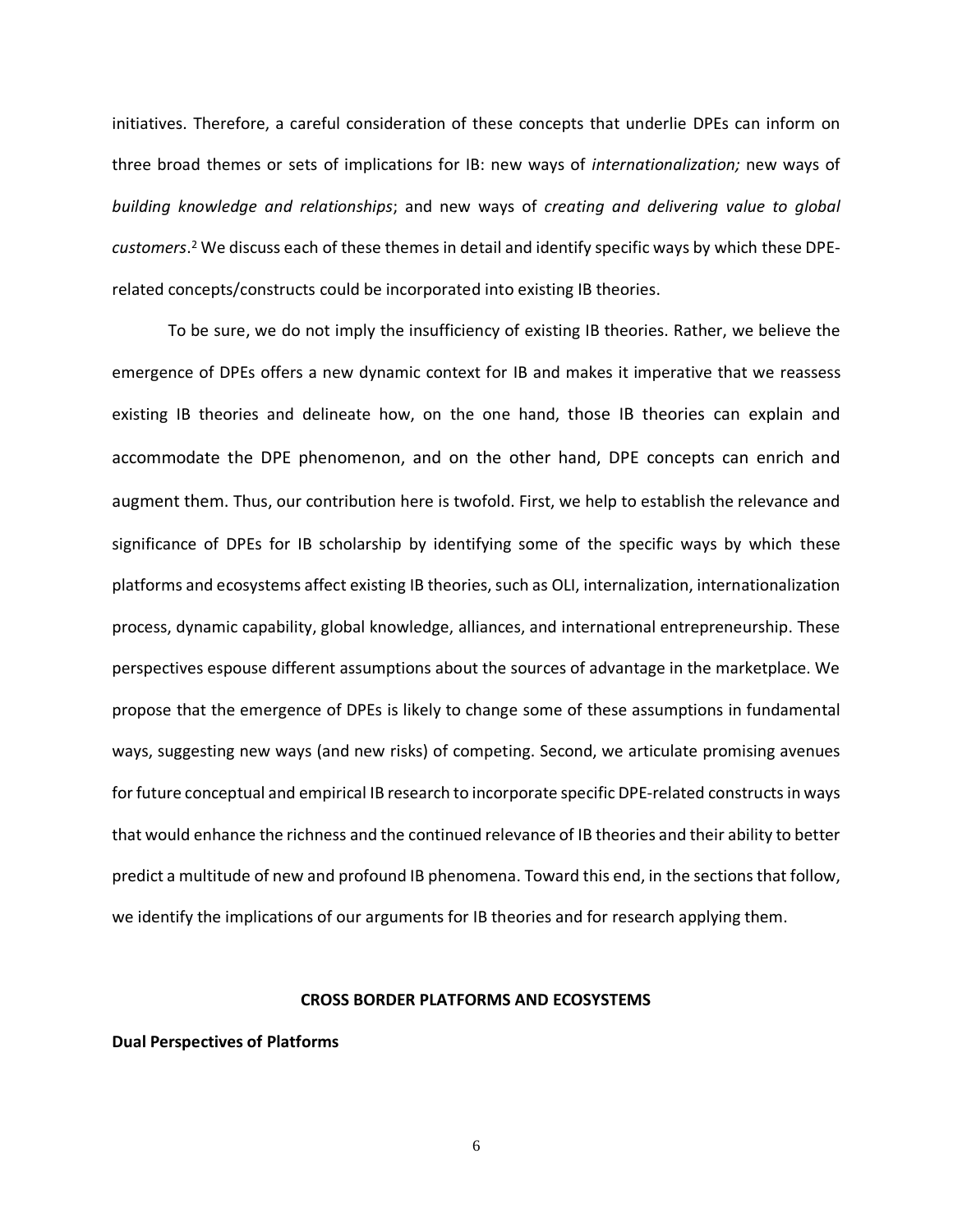Research on platforms (and associated ecosystems) has emerged from two distinct areas within the management literature—product development and industrial economics—and this has led to dual perspectives. The product development perspective (e.g., Gawer & Cusumano, 2002) has conceptualized platforms as a shared set of components, technologies, and other assets, arranged in modular architectures, that facilitate or serve as a venue for innovation. The industrial economics perspective (e.g., Rochet & Tirole, 2003; 2006) has conceptualized platforms as a set of rules and architectures that serve to connect two or more sets of entities and mediate interactions and transactions among them; i.e., as a multi-sided marketplace. Each of these perspectives underlines important issues and concepts that govern the management and operations of platforms and associated ecosystems, that in turn hold significant implications for international businesses (see Table 1).

#### [Insert Table 1 about here]

From a product development perspective, an extensive set of studies on product design and development (e.g., McGrath, 1995; Robertson & Ulrich, 1998; Krishnan & Gupta, 2001; Meyer & Lehnerd, 1997) has established the notion of platforms as modular technological (or product) architectures that involve a stable, shared set of core components and a variable set of peripheral components. Such a modular architecture enables the re-use of shared resources (components or assets) that in turn leads to economies of scope in both production and innovation (Gawer, 2014). Modularity also facilitates innovation by reducing the interdependencies between modules to simplified interconnectivity rules articulated in terms of interfaces(Baldwin & Clark, 2000). By making such interfaces more open (West, 2007), platforms enable a broader set of entities with more heterogeneous knowledge and capabilities to participate in complementary innovation (Gawer & Cusumano, 2002).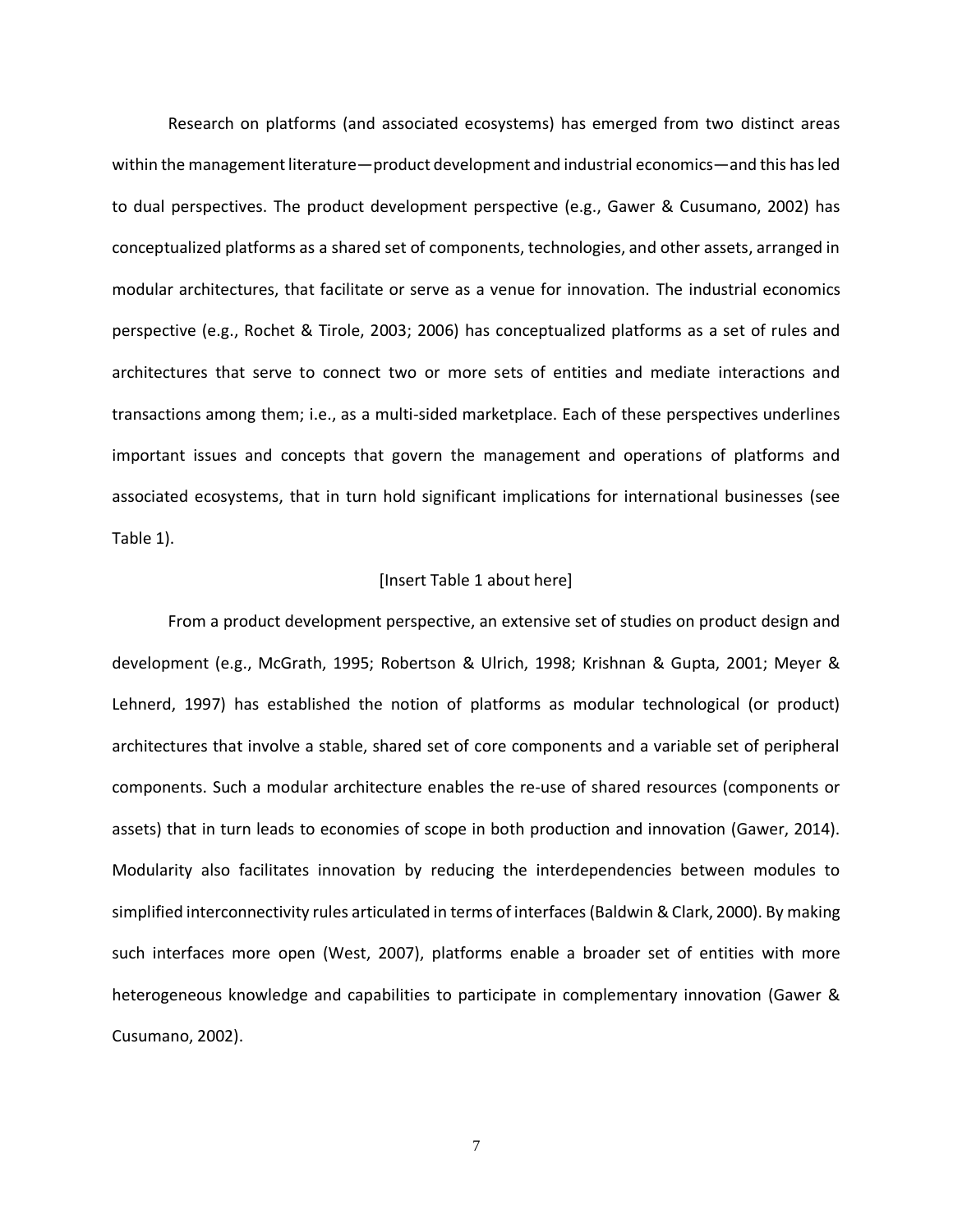The literature has identified two types of complementarity—unique complementarity that may involve some degree of co-specialization (Teece, 1986) and 'Edgeworth' or supermodular complementarity (e.g., Jacobides et al., 2018). For example, Apple's iOS platform and Apps have both a unidirectional, unique complementarity (Apps require iOS to function) as well as Edgeworth complementarity (the greater the number of Apps available, the greater the value of the iOS platform). The nature of these complementarities defines the roles as well as the relationships (among the different sets of actors) that evolve in the associated ecosystem. The ecosystem that develops around the platform thus includes the platform leader, who defines the architecture of participation and orchestrates the innovation activities (Dhanaraj & Parkhe, 2006; Nambisan & Sawhney, 2011) and the complementary innovators, including customers (Lusch & Nambisan, 2015). All of these indicate the significance of platforms as a venue for innovation—one that embodies the potential for international businesses to enhance the value proposition of their core offering by seeking out and incorporating knowledge and expertise from diverse global partners as well as to customize the value proposition and business models to fit diverse international markets.

Studies that build on the industrial economics perspective have conceptualized platforms as multi-sided markets that are characterized by network effects that arise between different "sides" of the market (i.e., where one side's benefits from participating in a platform depends on the size of the other side) (Armstrong, 2006). Such network effects can shape product pricing strategies and the nature of market competition. Network effects can be same-side (direct) or cross-side (indirect).<sup>3</sup> Same-side network effects arise when the benefits to a user participating in a platform is based on the number of other users on the same side (Parker & Van Alstyne, 2005; Rochet & Tirole, 2003) and could be either positive (e.g., number of users on the Xbox gaming platform) or negative (e.g., job seekers on Monster.com). Cross-side network effects arise when the benefits to users belonging to one side (or group) of the platform are dependent on the size of the other side (number of users in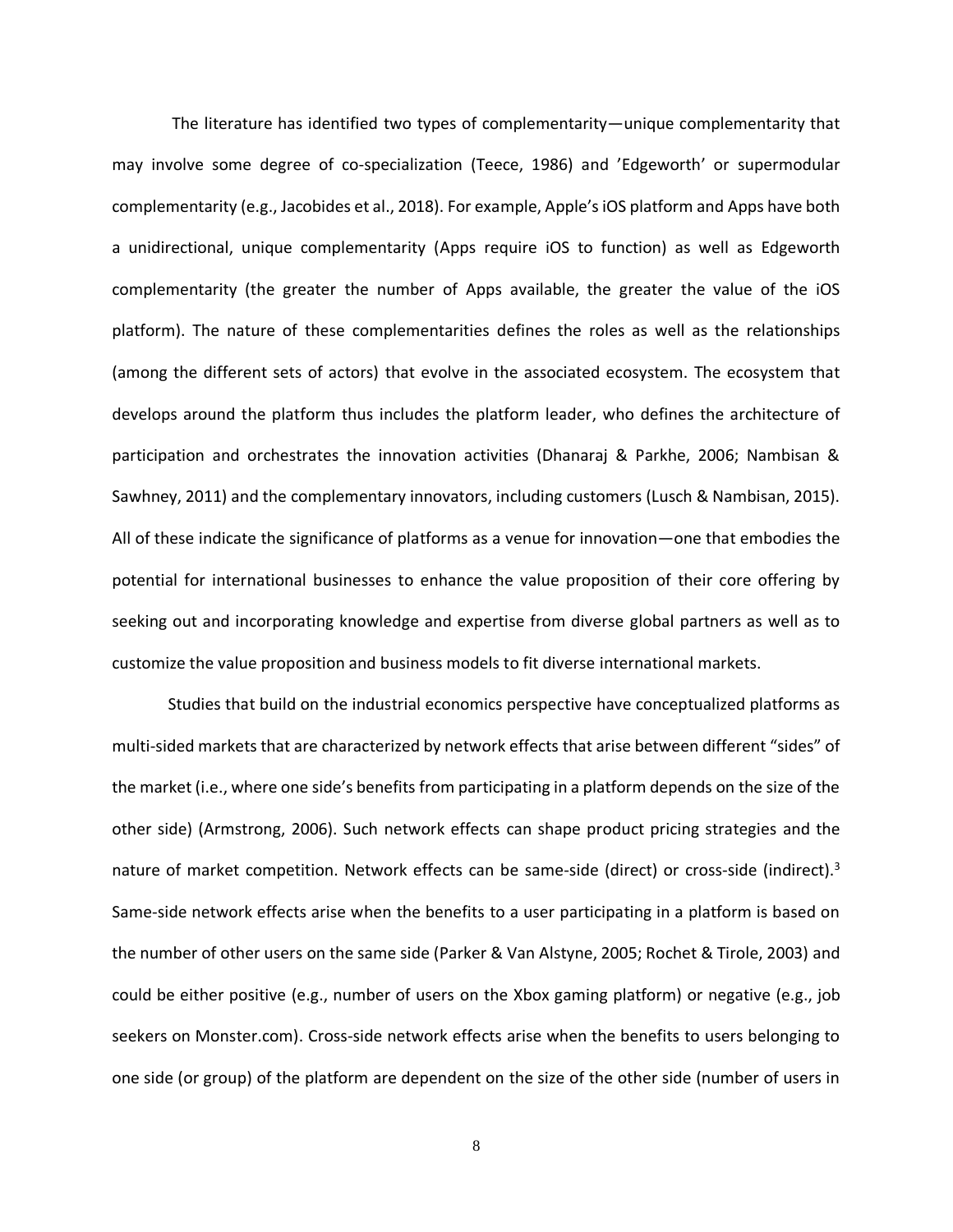another group) and could be unidirectional or bidirectional (e.g. number of buyers and sellers on eBay) (Hagiu & Wright, 2011).

Both same-side and cross-side network effects can give significant market advantage to an early entrant or incumbent (through a self-reinforcing cycle) that in turn could lead to a "winner-takeall" outcome (Eisenmann et al., 2006). The role of the platform leader involves establishing the ecosystem that constitute of the different user groups (or 'sides') and promoting regulated participation by making the best match among different parties for each interaction or transaction. Further, platform leaders can gradually enhance the scope (functionality) by leveraging their existing user base (and network effects) and move to adjacent markets—platform envelopment—to target new competitors (Eisenmann et al., 2011). All of these variables highlight the significance of platforms as a multi-sided marketplace (Table 1)—one that embodies the potential for international businesses to rapidly expand their overseas footprint by offering a consistent value proposition across borders and exploiting the associated network effects (both same-side and cross-side network effects) as well as by expanding into (or 'enveloping') adjacent (often foreign) markets. As such, DPEs hold considerable implications for international businesses, both established MNEs and new ventures.

### **Intersections between Platforms and IB**

As stated below, we suggest three key themes at the intersection of DPEs and IB : *new ways of internationalization; new ways of building knowledge and relationships;* and*, new ways of creating and delivering value to global customers*.

DPEs incorporate a shared and critical set of resources that could potentially redefine the nature of ownership advantages and governance choices to deploy those resources for MNEs specifically, ownership advantages at the level of the ecosystem and governance choices that deemphasize location in preference to (industry) context. For example, when viewed as a venue for innovation, platforms offer a common set of technologies, tools, components, and other assets that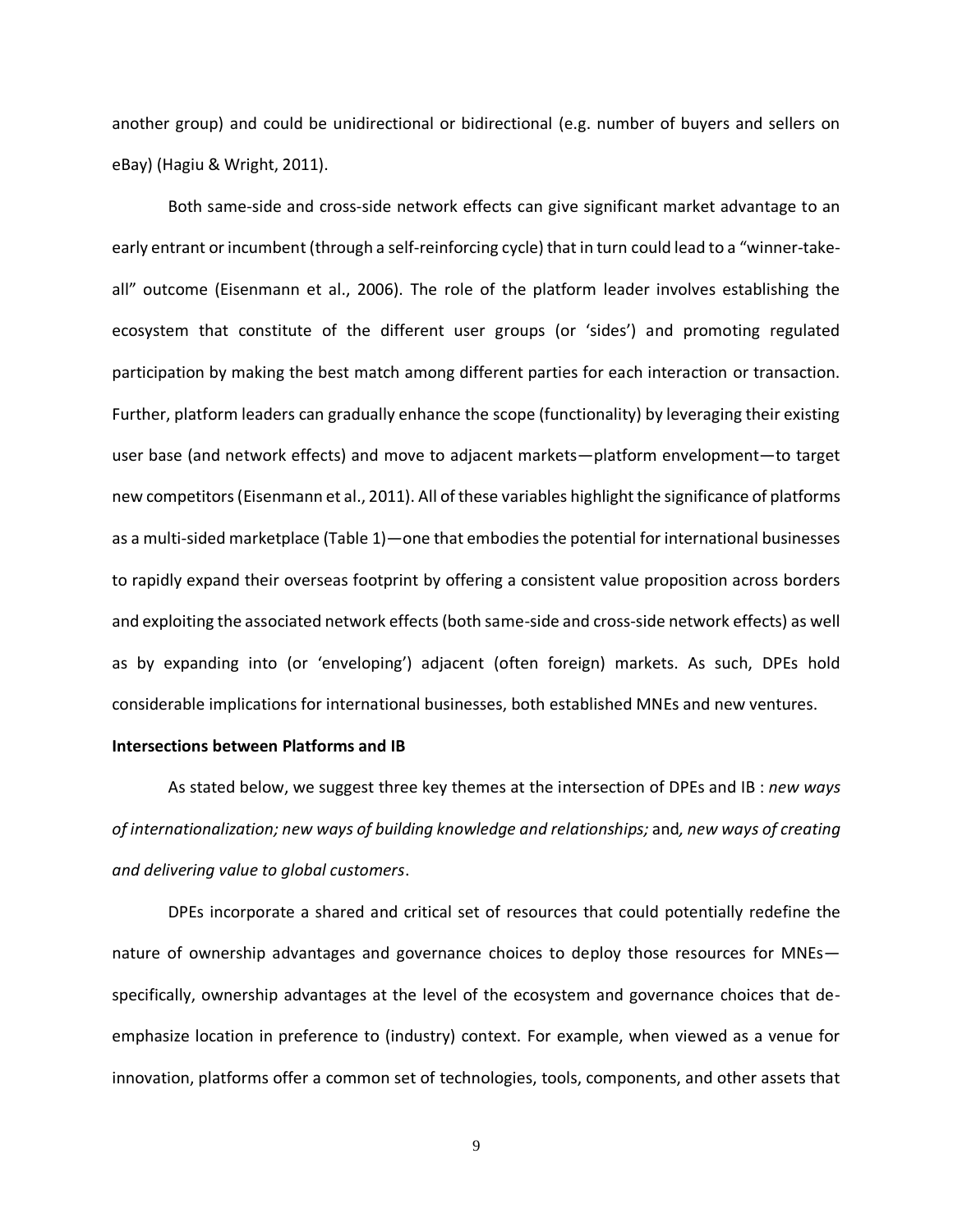along with well-defined interfaces allow ecosystem members to minimize design and development redundancies and reduce both innovation costs and time (Iansiti & Levien, 2004). Similarly, as a multisided marketplace, platforms offer shared access to different sets of users and customers from various countries along with well-defined processes to govern interactions and transactions with them (Parker et al., 2016). The relationships with these users become a critical shared resource that could be redeployed by ecosystem members in different market contexts, generating surplus value.

The notion of innovation leverage (Iansiti & Levien, 2004) relates to sharing and reuse of such resources (e.g., technologies, processes, infrastructure and intellectual assets) by ecosystem members and consequent generation of abnormal value (reflected in members' enhanced innovation output or reduced innovation cost).<sup>4</sup> Importantly, the extent of innovation leverage realized by ecosystem members would be shaped by both platform modularity and ecosystem openness (Nambisan & Sahwney, 2011). Thus, a focus on shared platform resources (and on the nature of their ownership and governance) implies the potential for MNEs to formulate novel ways or modes of international expansion.

DPEs embody new forms of connectivity among internationally diverse partners. In comparison with global cooperative alliances and networks, DPEs involve more diverse, loosely structured partners and more flexible forms. Structural, relational and contractual interdependencies tend to be higher in alliances and networks than in DPEs. While both alliances and DPEs can generate competitive advantage arising from interconnections among partners, sharing of knowledge and risk, and exercise of collective power, the latter often allows more players of different kinds (e.g., customers) to cooperate more openly and flexibly without worrying about barriers and boundaries of distance, geography and industry. Direct connections forged with worldwide customers allow MNEs to reduce their dependencies on foreign intermediaries and to co-create knowledge with customers (Lusch & Nambisan, 2015). Similarly, as a multi-sided marketplace, the connectivity with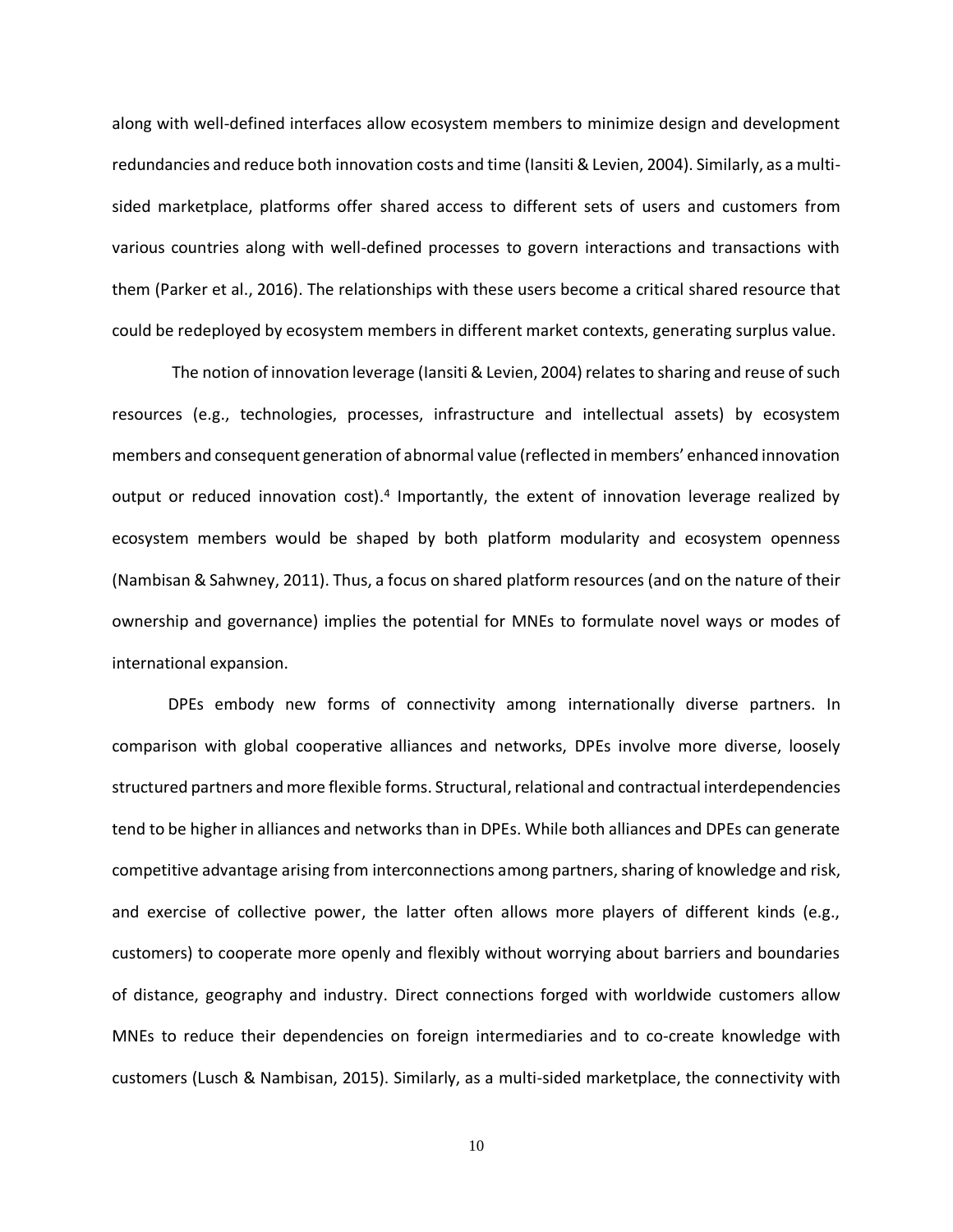different 'sides' that underlie platforms allows platform leaders to benefit from collaborative advantages with their partners yet still dominate in control. Thus, a focus on the connectivity that underlies DPEs implies the potential for international businesses to formulate novel ways of building and utilizing knowledge and relationships. As discussed later, this hasimplications for several existing IB theories including the knowledge perspective of MNEs (e.g., Kogut & Zander, 1993; Inkpen, 1998) and the global alliance perspective (Contractor & Lorange, 1988).

DPEs are characterized by modularity and loose ties that embody more flexible forms of organizing for value creation and delivery. This allows for the emergence of innovative business models and entrepreneurial initiatives. For example, as a venue for innovation, platforms are designed to facilitate mix-and-match innovation (Garud & Kumaraswamy, 1995) through the rapid recombination of varied innovation assets, by minimizing the interdependencies among modules and making explicit the nature of their interconnectivity through open interfaces (Baldwin & Clark, 2000). As a multi-sided marketplace, platforms enable the mix-and-match of 'sides' (groups of users) and the rapid development of innovative business models to cater to emerging market needs. New digital infrastructures further enhance the capability of MNEs to engage in such fluid organizing (in terms of both structure and process) for innovation and entrepreneurship (Nambisan, 2017).

The innovation management literature has also emphasized network or ecosystem orchestration (Dhanaraj & Parkhe, 2006) as a critical capability that could shape the extent of such innovative and entrepreneurial initiatives among ecosystem members. Specifically, platform leader's orchestration capability facilitates the management of innovation coherence—both internal coherence (among members' activities) and external coherence (between platform goals and market context). Platform leaders who exercise superior orchestration capability would be able to promote greater level of innovative and entrepreneurial initiatives in the ecosystem. Indeed, ecosystem orchestration can be viewed as a source of dynamic capability for MNEs (Teece, 2007, 2014). Thus, a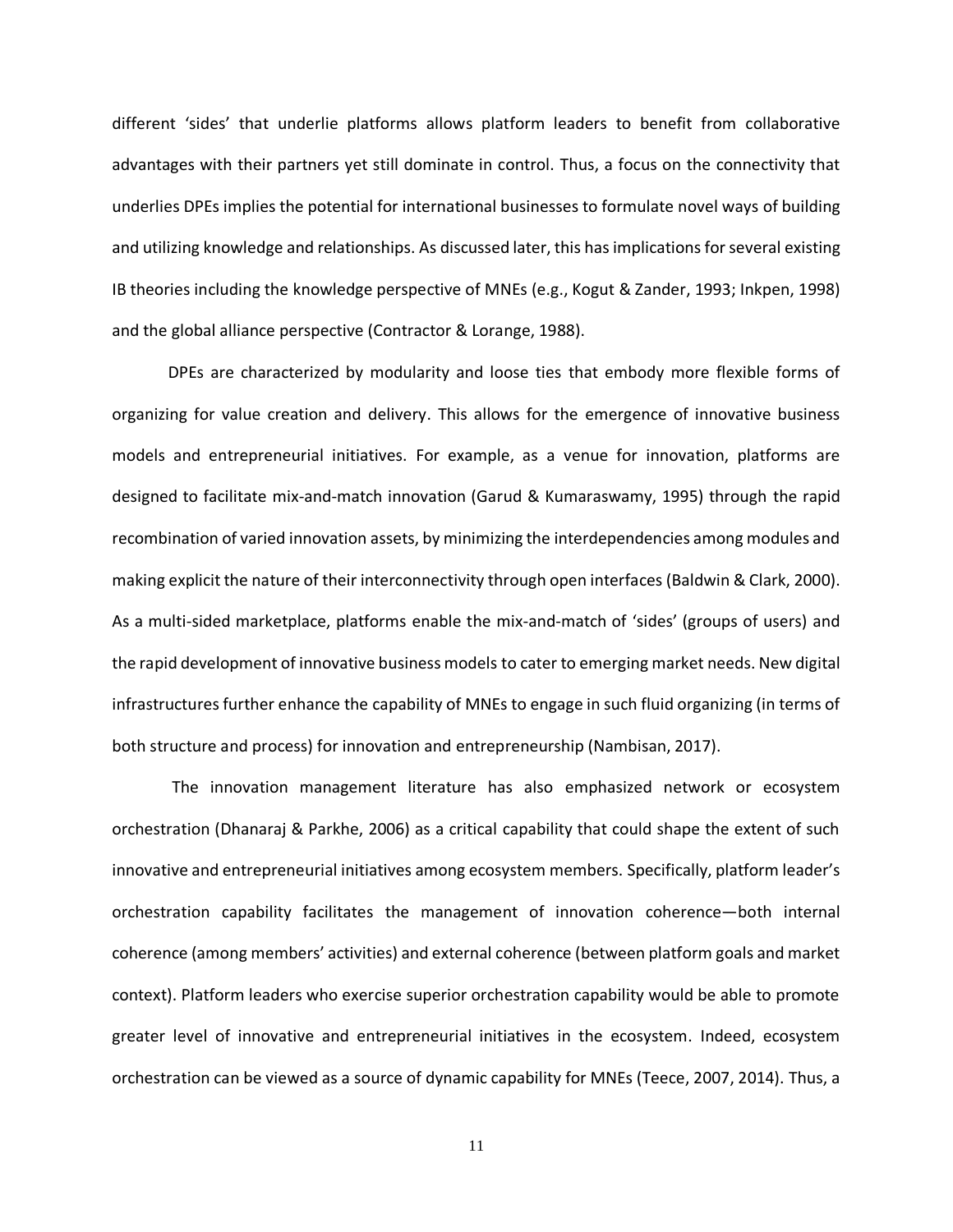focus on the flexibility that underlie DPEs implies the potential for MNEs to conceive new ways of creating and delivering value to global customers. This hasimplications for several existing IB theories especially dynamic capabilities (e.g., Teece, 2014) and international entrepreneurship (e.g., Jones, Coviello & Tang, 2011).

Below, we examine each of the above three themes in detail and identify important avenues to augment existing IB theories (see Table 2). In articulating these implications for IB theories, we identify the important research issues that underlie each of the themes and suggest specific ways to incorporate DPE-related concepts and constructs in future IB research, ensuring their richness and continued relevance.

[Insert Table 2 about here]

#### **NEW WAYS OF INTERNATIONALIZATION**

The above discussion suggests that DPEs engender new ways of international expansion with implications for a host of IB theories. These implications largely flow from the perspective of DPEs as *shared resources* that shape the decisions and actions related to internationalization. The concept of platforms as shared resource bundles that drive value creation and capture redefines ownershipspecific advantages with implications for the OLI paradigm (Dunning, 1980, 1988) and internalization theory (Buckley & Casson 1976; Hennart, 1977; Rugman, 1981; Rugman & Verbeke, 1992).

Specifically, DPEs imply the significance of *ecosystem-specific advantages* for MNEs advantages that accrue from membership or participation in a platform-based ecosystem. Such ecosystem specific advantages are often portable across borders (i.e., non-location bound) as they typically arise from the common or shared assets that constitute the particular platform, the complementary assets (contributed by ecosystem members) that enhance the value of the platform, as well as exclusive access to specific groups of actors (including customers). Ecosystem-specific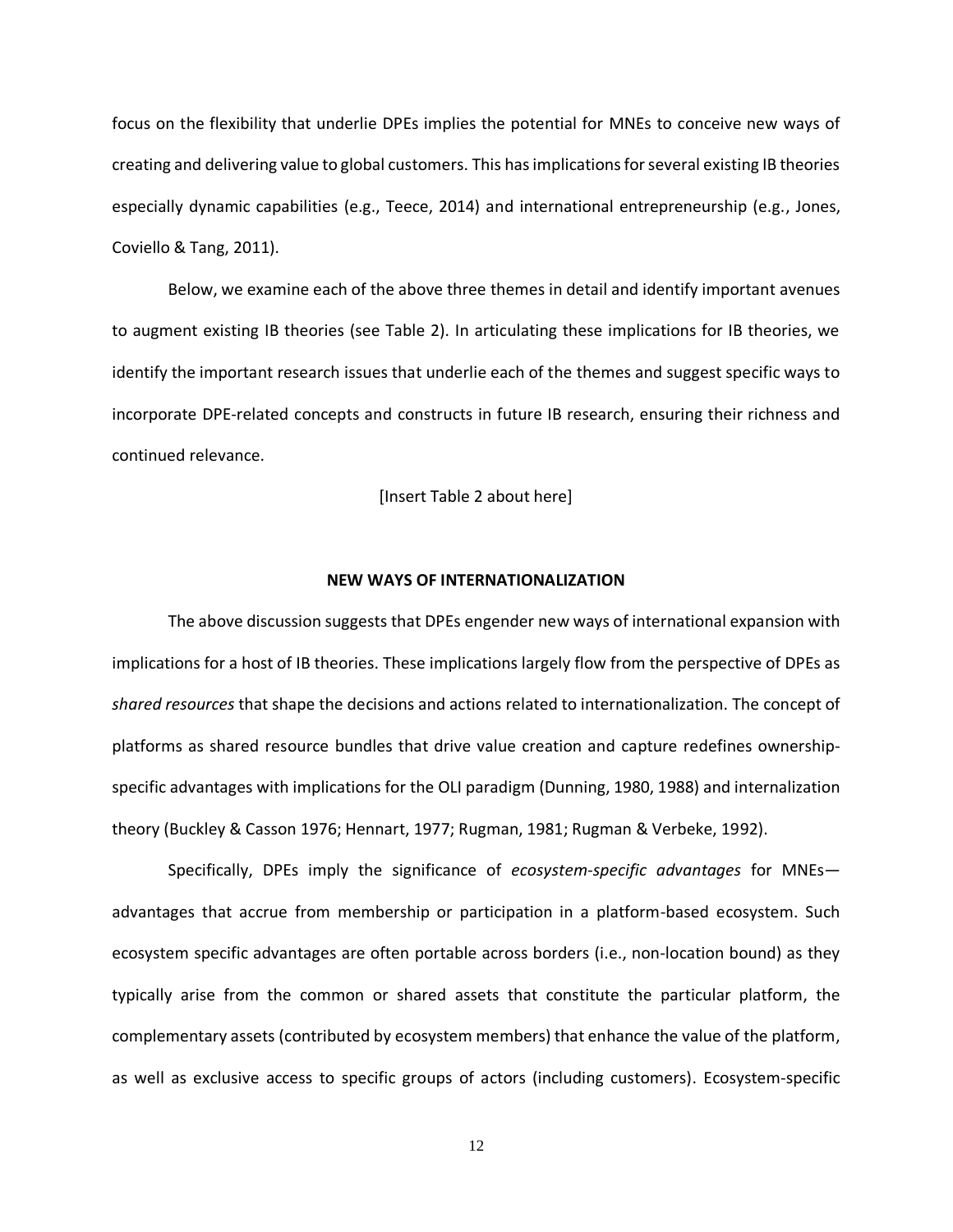advantages could also stem from shared intangible resourcessuch as members' reputation and brand recognition, members' relational assets with external entities, and members' prior experiences and intellectual assets. The leverage (surplus value) derived from reusing or redeploying such shared and non-location bound resources allow MNEs to gain internationalization advantages vis-à-vis its competitors outside the ecosystem.

With the emergence of DPEs, there is a shift in focus from inter-firm competition to interplatform competition (competition among DPEs). Thus, an MNE's success could increasingly be shaped by competitive moves that are based on such ecosystem specific advantages that go beyond firm specific advantages. Interestingly, prior studies on DPEs have shown that platform leaders may experience "scope creep" (Gawer & Cusumano, 2002) where the core platform functionalities expand over time to intrude into complementors' space (i.e., incorporate functionalities offered by complementors). This raises the possibility that MNEs may seek ecosystem specific advantages and then over period of time, start internalizing them (or converting them into firm specific advantages). This raises research issues on the dynamics between ecosystem specific advantages and firm specific advantages and how MNEs sharpen their distinctive (i.e., firm-specific) capabilities in participating in DPEs and leveraging ecosystem specific advantages.

Viewed as shared resource bundles, DPEs also imply the increasing relevance of the business context—specifically, industry and market context—rather than national boundaries in examining global strategies—and, hence the need to consider *context-specific advantages*. Thus, differences in business contexts assume greater importance than differences between nations—and this, as Knight & Liesch (2016) recently noted, raises the need to delve on 'intercontextual business'. For example, a platform-based MNE's advantages are likely to be enhanced when the value proposition offered by the platform is consistent across national boundaries, which then would make entry to new foreign markets easier and faster. Such context specific advantages may also accrue from the standardization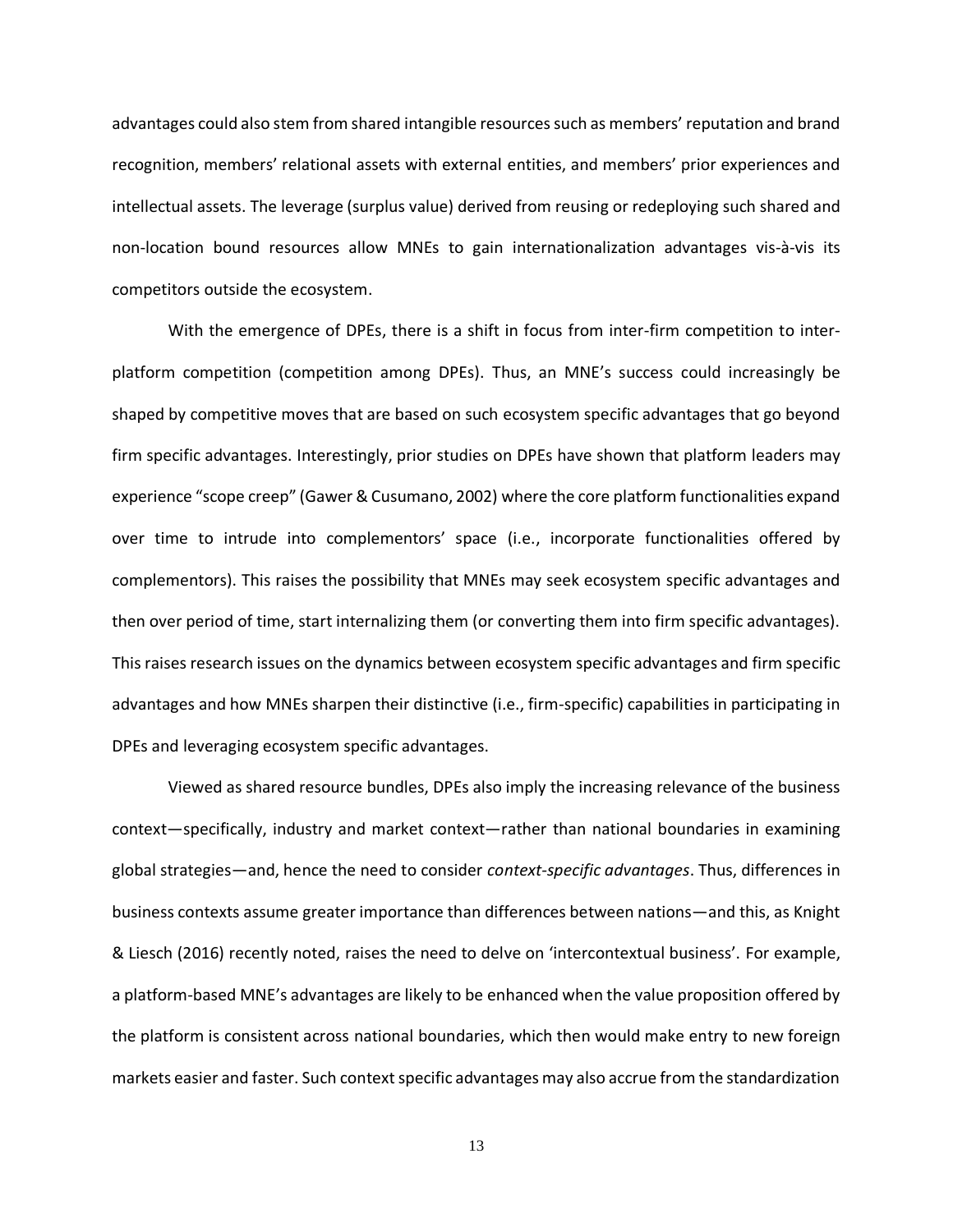of business processes, business models, and digital infrastructures across nations. In such situations, MNEs could easily port their context-specific advantages across national boundaries and pursue international expansion. For example, as the cases of Instagram and Airbnb illustrate, context-specific advantages in terms of the nature and size of the user base and associated network effects could enable MNEs to rapidly enter, scale and grow their operations in foreign markets.

Thus, to the extent that MNEs employ DPEs as a vehicle for cross border value creation, their internationalization decisions and processes may be shaped by ecosystem-specific advantages *and* context-specific advantages (in addition to firm-specific and country-specific advantages), as noted in Table 2. For example, these new ways of internationalization may have implications for the OLI paradigm such that MNEs need to rethink new location strategies and new locational determinants to co-locate with ecosystem players. More importantly, the interactions among these four types of advantages—firm-specific, ecosystem-specific, context-specific, and country-specific—could potentially give rise to novel patterns of capability building and novel resource recombination processes and critically shape mode of entry, scaling, and growth. Combining these advantages in fast-moving global environments is a critical entrepreneurial dynamic capability (Teece, 2014).

While DPE-related resources (and subsequent advantages) assume considerable importance in shaping MNEs' pursuit of international opportunities, the emphasis is not necessarily on owning and controlling all the required resources but on organizing, synthesizing and integrating all globally available resources. Thus, DPEs imply a shift in thinking from resource ownership to resource orchestration. For example, in contexts with high location advantages, MNEs could adopt more *open* platform architectures (wherein interfaces are in the public domain) to attract complementors in foreign countries who have location-specific knowledge assets. This also holds implications for extending the dynamic capability theory of IB. Specifically, a DPE itself is an open, evolving system; if orchestrated well, it can adapt, integrate and reconfigure member firms' resources and capabilities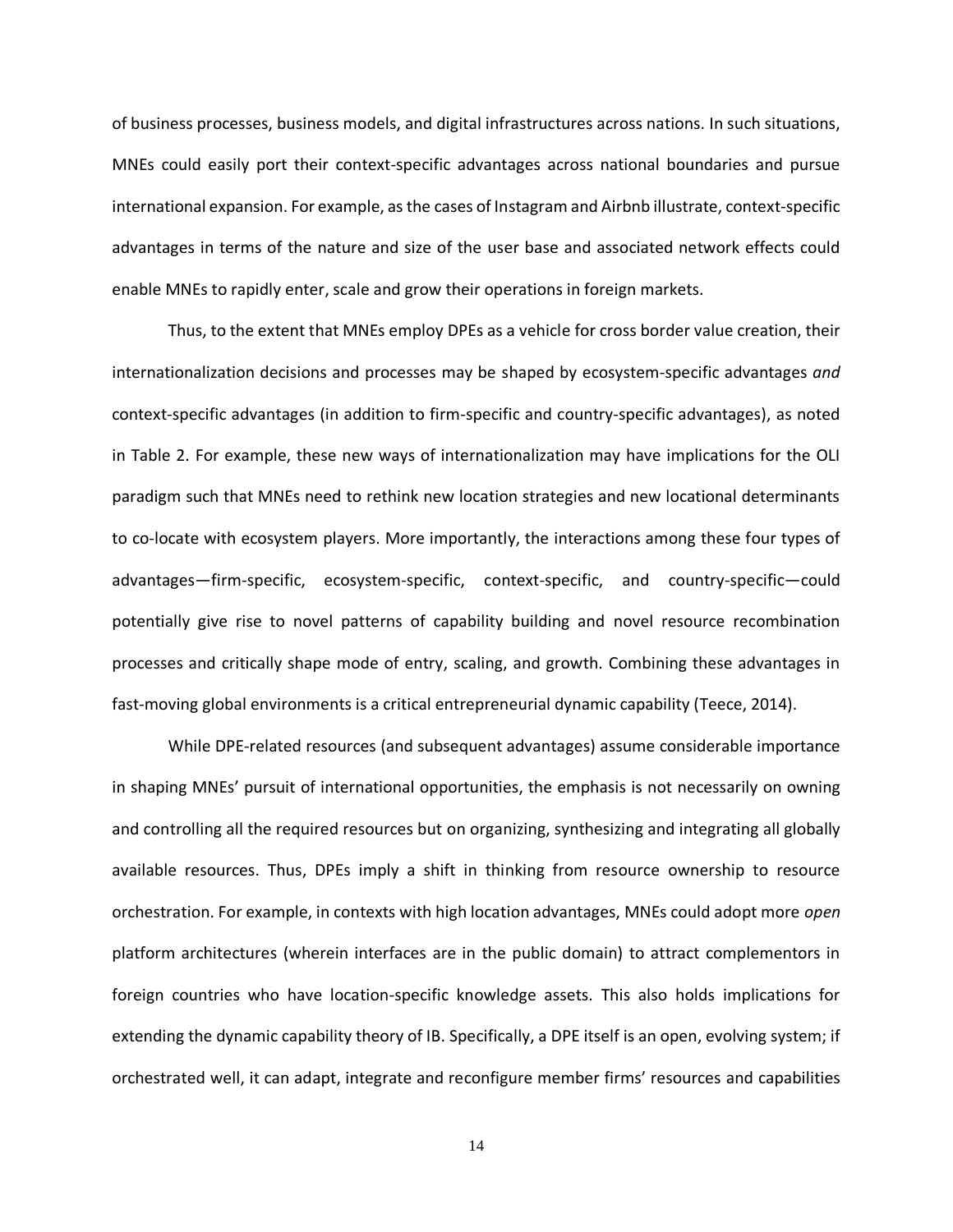to match the requirements of a changing environment. This means that the availability of crossborder resources garnered through ecosystem members assume significance in shaping international expansion strategies. This line of thinking applies also well to asset orchestration (Helfat et al., 2007) and resource orchestration (Simron, Hitt, Ireland & Gilbert, 2011) to examine how MNEs can structure, bundle and leverage resources in DPEs to fuel their international growth.

While global experience still matters in pursuing internationalization, traditionally defined incremental FDI experience is not necessarily a prerequisite. Thus, from the internationalization process theory (IPT) perspective (Johanson & Vahlne, 1977; 1990; Vahlne & Johanson, 2017), DPEs enable young and inexperienced small firms to go international and become mini-MNEs. Digital platforms make resources more portable allowing for faster internationalization or transformation of young ventures into MNEs (Coviello, Kano, Liesch, 2017). Further, DPEs reduce MNEs' incremental commitment rationality because of the potential to share both risks and costs with other ecosystem members as well as the availability of open resources. From the OLI perspective, this also creates more "springboard" opportunities for nascent firms to go global (Luo & Tung, 2007, 2018) as DPEs become the vehicle to acquire critical resources to compete with international rivals (other platforms) and to reduce their newness-related or home-market vulnerabilities.

The resources that constitute DPEs (particularly ecosystem specific advantages) also enable MNEs to adapt rapidly to changing market and industry contexts and as such hold implications for both knowledge-based view (e.g., Kogut & Zander, 1992; 1993; 1995) and global integration-local responsiveness (I-R) perspective (Birkinshaw & Morrison, 1995; Ghoshal & Bartlett, 1990; Roth & Morrison, 1990). DPEs involve both exploitative and explorative learning, but savvy MNEs will use their participation in DPEs as an adaptive and learning process that creates new knowledge and leads to the generation of a variety of products and services. Perhaps more important, this knowledge can fuel "strategic innovations" that redefine a firm's identity, competitive approach, and role within the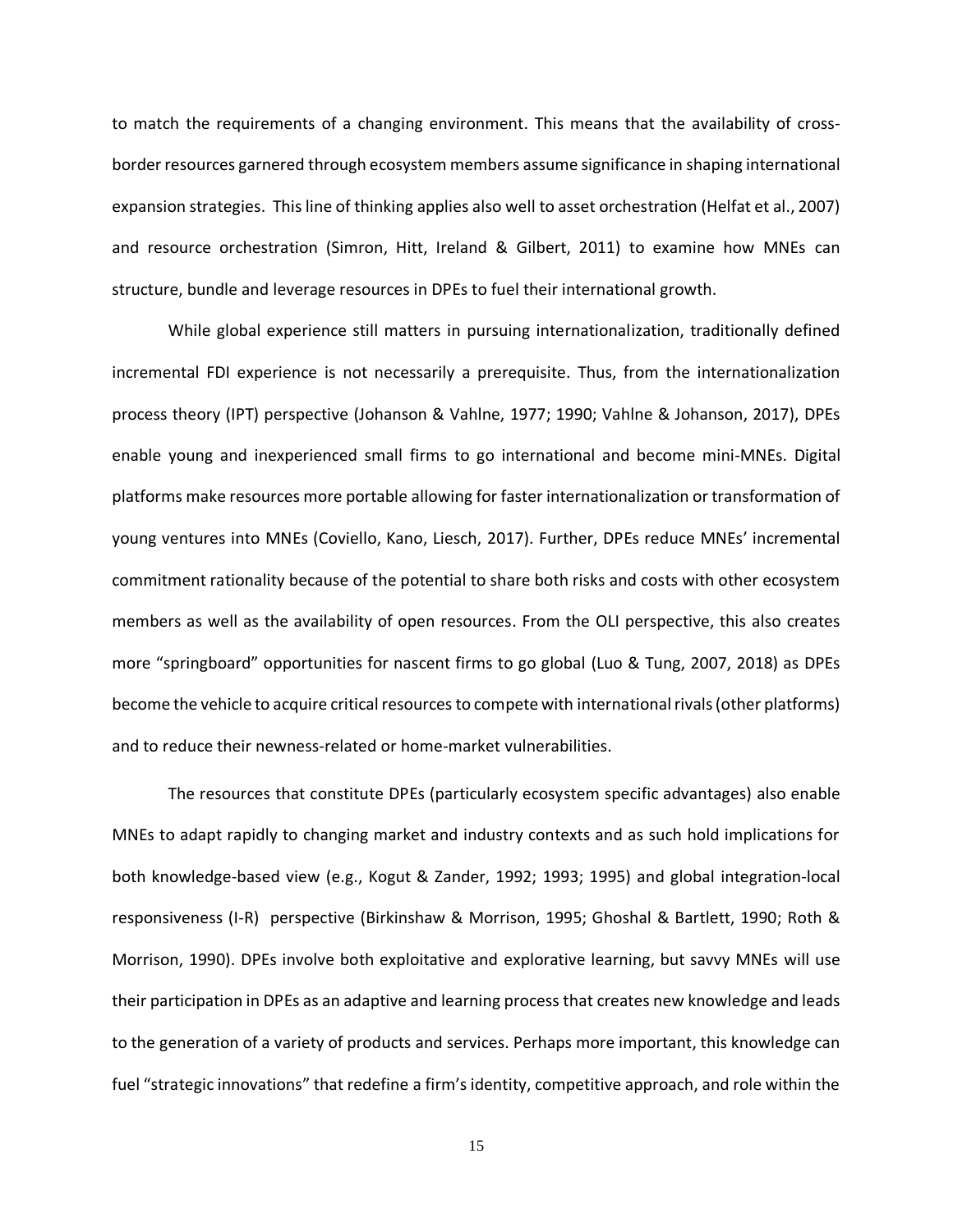DPE. DPEs promote organizational learning in a world of globally diffused partners, underscoring the need for knowledge absorption and integration that lead to the definition of different opportunities, located in different markets around the world. From a global integration-local responsiveness view, DPEs imply the need to make the shift from a pure focus on parent-subsidiary links to a new context that extends broadly to a firm's ecosystem. Thus, a DPE takes up some I-R functions for member firms. Vertical links in a DPE may integrate more primary value-chain functions while horizontal links can integrate more support activities. Further, greater adaptation or responsiveness is viable for MNEs that are able to creatively exploit and leverage ecosystem specific advantages, and more generally, by relying on DPE resources.

DPEs also share the logic of global alliance and network perspective, yet bring a sharper focus on the platforms that underlie those alliances and networks. Indeed, a key to the success of MNEs is their ability to define and offer platforms that other members could use to create and deliver value in terms of their own offerings. As such, there is potential to enrich the global alliance perspective by incorporating concepts pertaining to platform leadership that in turn would help us understand how MNEs' efforts in establishing a platform could lead to the success of their international alliances. This, for example, includes making critical decisions relating to the "essential" business problem that the platform will address and the incentives to attract complementors, the scope of the MNE's operations vis-a-vis that of its partners in the ecosystem, the openness of the platform architecture and the types of complementarities to promote, and the balance between collaboration and competition with ecosystem members (Gawer & Cusumano, 2002, 2008).

DPEs reinforce Dyer and Singh's relational view (1998) in that digital platforms can serve as a critical catalyst of inter-organizational competitive advantages through resource sharing. DPEs may also engender real option values due to their relational and contractual flexibility advantages (Chi & McGuire, 1996). That said, the notion of "relative scope" between competition and cooperation with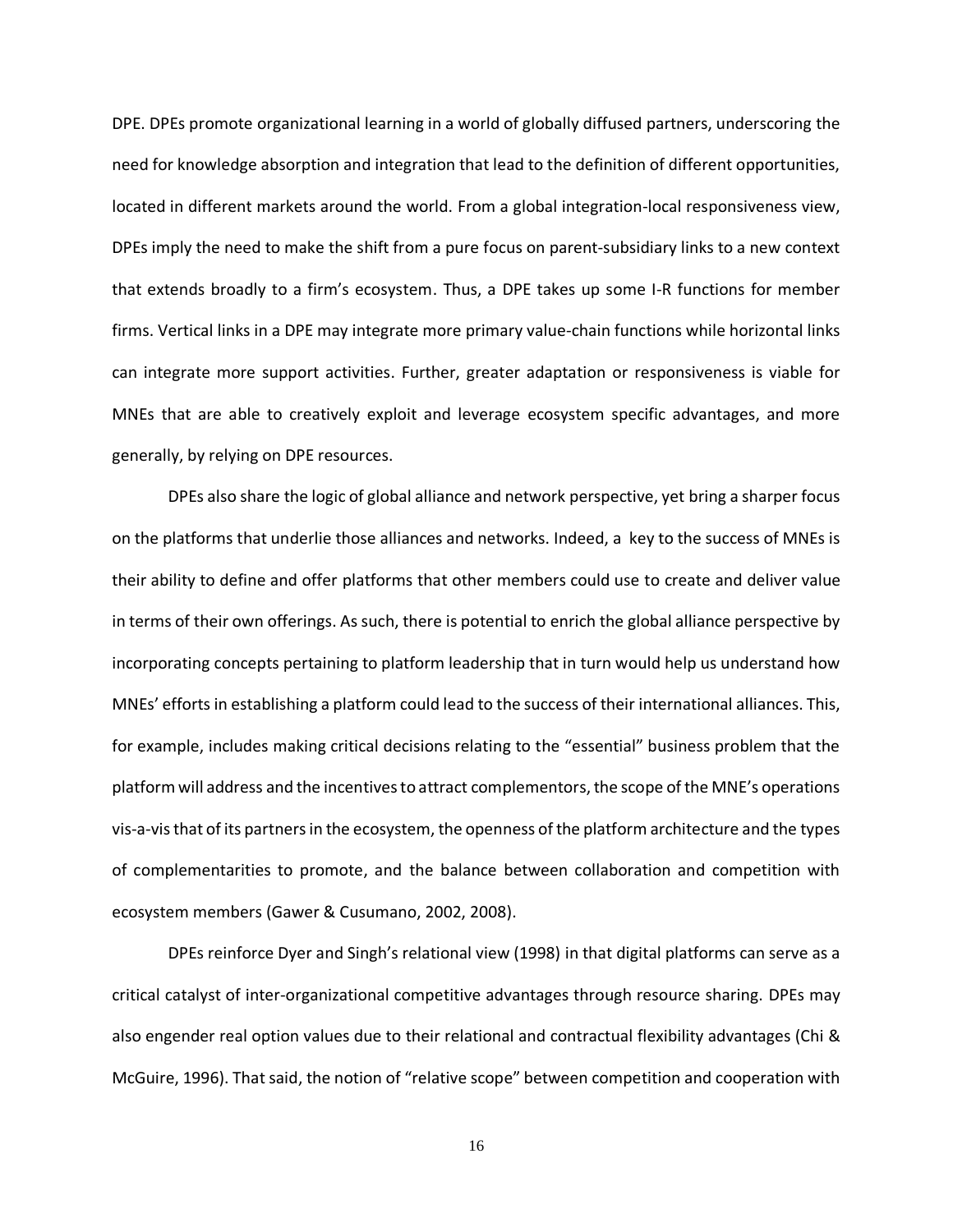the same network partners (see Khanna, Gulati & Nohria, 1998) applies to DPEs as well – simultaneous cooperation (and trust, fairness, social exchanges) and competition (and control, bargaining, and economic exchanges) occur within a DPE wherein *ex ante* design of platformization and *ex post* coordination is essential to the development of the DPE (Luo, Shenkar & Gurnani, 2008). Importantly, unlike alliances in which different partners may approach such design in a relatively balanced manner, DPEs involve platform leaders who play a central role throughout the process. DPEs are generally more structurally open and involve a greater variety of boundary-crossing players than alliances and networks. It is encouraged for future research to probe how such less structurally coupled systems work and what it takes to coordinate diverse members in a way that is different from coordination in global cooperative alliances and networks.

Finally, from an international entrepreneurship perspective, DPEs offer a novel context to study "accelerated internationalization" (Oviatt & McDougall, 2005; Shrader et al., 2000; Zahra et al., 2000). Co-specialization provides opportunities for new firms to come into existence, survive and grow. DPEs provide them with the infrastructure needed to instantly reach distant established markets and to capture value (Ceccagnoli et al. 2013; Huang et al., 2013). The existence of such specialized infrastructure also reduces the costs of conducting business, lowering the perceived risks of international expansion decisions. Similarly, ecosystem-specific and context-specific advantages discussed earlier could help new firms overcome liabilities of newness and foreignness in the markets they enter (Mudambi & Zahra, 2007; Zahra, 2005; Zahra et al., 2000), overcoming a major barrier to internationalization. Open platform architecture strategies may allow new firms to leverage the knowledge and capabilities from complementary partners and enter foreign markets with limited resources, offering them opportunities for further growth through market differentiation. Similarly, standardized digital infrastructures with "plug-and-play" capabilities allow new and small firms to put themselves in front of a vast built-in global customer base. Despite all these benefits, the study of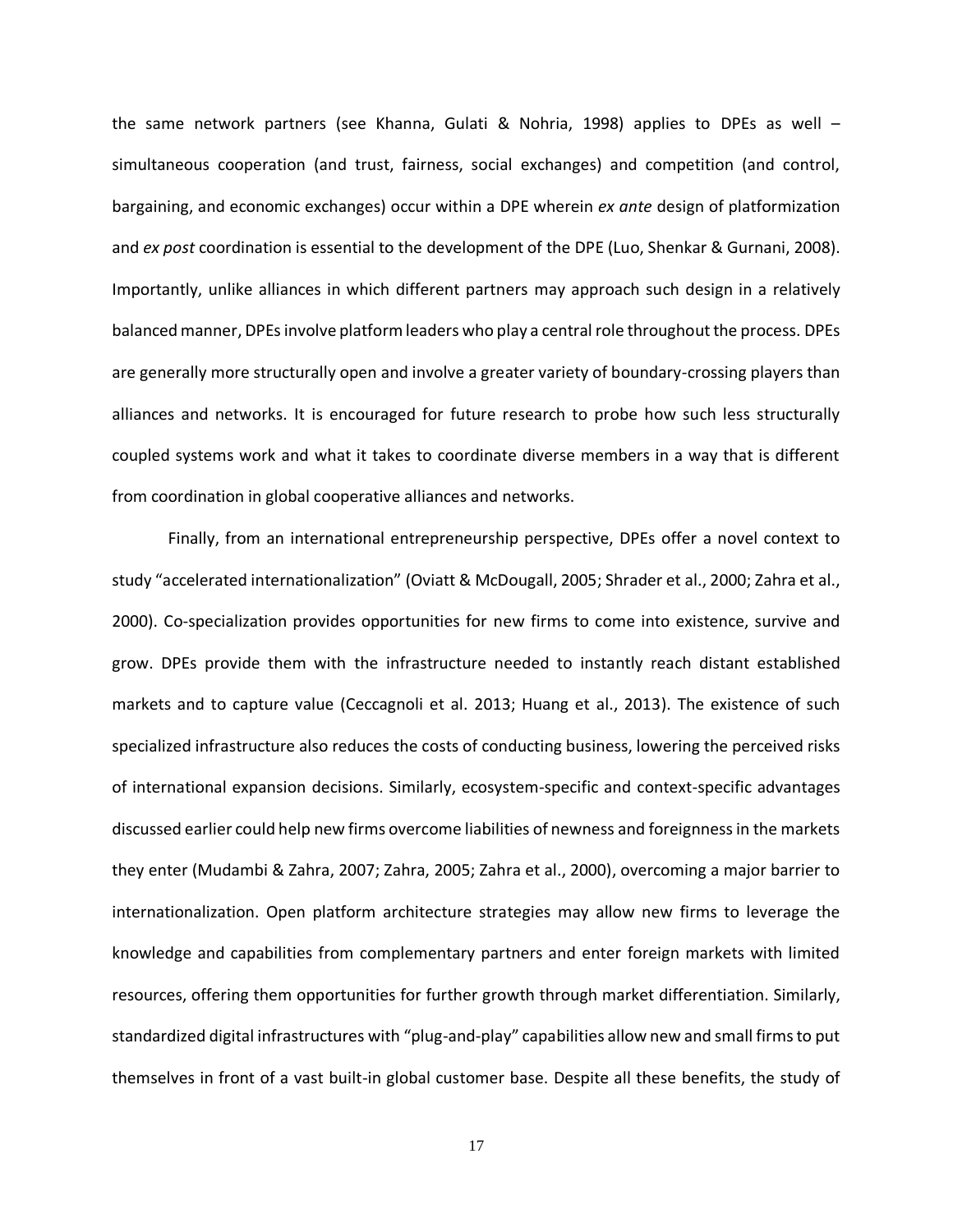new born companies has so far not accounted for the presence of DPEs and participation in these ecosystems (Cavusgil & Knight, 2015). Clearly, there is considerable potential for DPE-related concepts to contribute to our understanding of the formation and evolution of "born-globals" and to advance the literature on the accelerated internationalization perspective.

#### **NEW WAYS OF BUILDING KNOWLEDGE AND RELATIONSHIPS**

DPEs also create new ways or modes of building and utilizing knowledge and relationships with important implications for a host of IB theories. These implications largely flow from the perspective of DPEs as facilitating new forms of *connectivity* that shape MNEs' decisions and actions related to knowledge and relationship building.

The knowledge-based view (e.g., Kogut & Zander, 1992, 1993) portrays the MNE primarily as an arbitrageur and combiner of knowledge derived from multiple sites and brought together in some centralized process. Similarly, the dynamic capability theory in IB (e.g., Teece, 2014) highlights the significance of knowledge reconfiguration and deployment in international markets as a means of continuous organizational adaptation. DPEs redefine the nature of MNEs' connectivity with their diverse international partners, and thereby, the nature of such knowledge acquisition, recombination and (re)configuration that occur in an expanded context and in a more interdependent manner. Specifically, DPEs involve multi-level social and economic processes through which knowledge is sourced, diffused and integrated across member firms, and between MNEs and their global customers. For example, DPEs involve complementors who possess specialized (co-specialized) knowledge about local markets (Gawer & Cusumano, 2002) that differentiate them from other members and help expand the realms of the platform's value proposition.

The shared set of standards, processes, and governance systems that underlie DPEs also enable the rapid codification and integration of such local market knowledge (brought by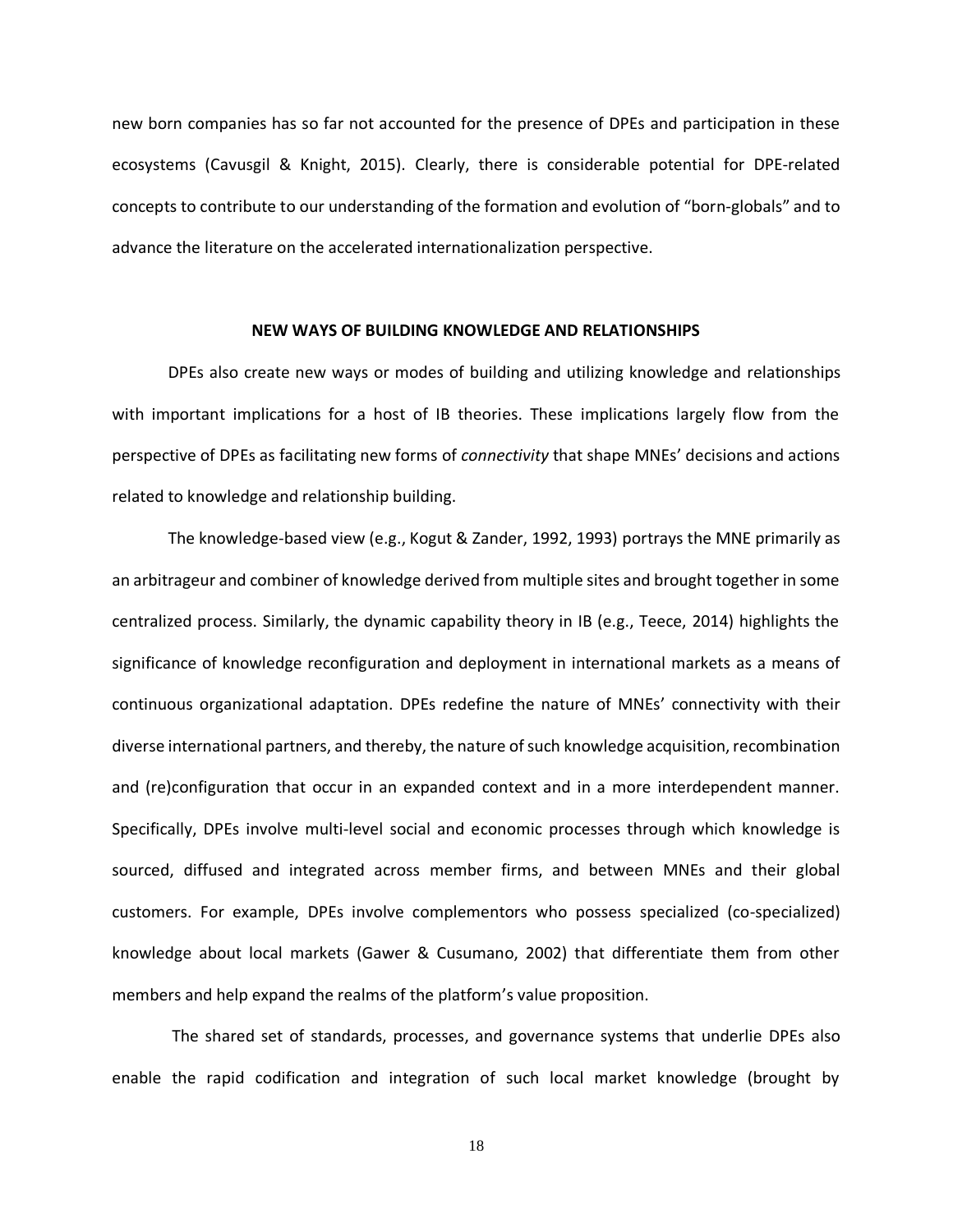complementors) with general market knowledge (already represented in the platform), accelerating MNEs' foreign market learning which is crucial for continuous innovation. Further, the nature of the architectural connectivity afforded by the platform will shape how frictionless such knowledge flows are as well as the ease with which knowledge recombination and reconfiguration may occur. Also, DPEs involve new forms of connectivity with diverse sets of global customers, allowing MNEs to embrace them as partners in innovation and value creation (Nambisan & Sawhney, 2007). For example, new digital infrastructures such as social media, online communities, and crowdsourcing systems enable MNEs to forego foreign intermediaries and establish direct connections with global customers. Interactions facilitated by such digital infrastructures form the locus of customer value co-creation (Ramaswamy & Ozcan, 2018) that allow for new modes of cross-border knowledge acquisition by MNEs.

Further, the diversity of partners and the knowledge acquired from DPEs also imply diversified paths for MNEs' knowledge use and competence development. For example, while DPEs involve benefits from standardization and scale, MNEs also engage in customizing the local knowledge so acquired to specific markets and/or specific set of customers. This, in turn, aligns well with the I-R balance (Ghoshal & Bartlett, 1990; Roth & Morrison, 1990). Such balance enhances value creation through entrepreneurial exploitation of firm assets, resources, and capabilities. On the other hand, in other instances, MNEs may diffuse and generalize the insights derived from such local market knowledge in ways that facilitate their use by other members of the ecosystem—for example, by incorporating such market insights into the common platform (Gawer & Cusumano, 2002) or by making them available as shared knowledge assets that other members could leverage (Iansiti & Levien, 2004). Over time, this infusion of new knowledge can stimulate innovative and entrepreneurial activities that give member firms competitive advantage.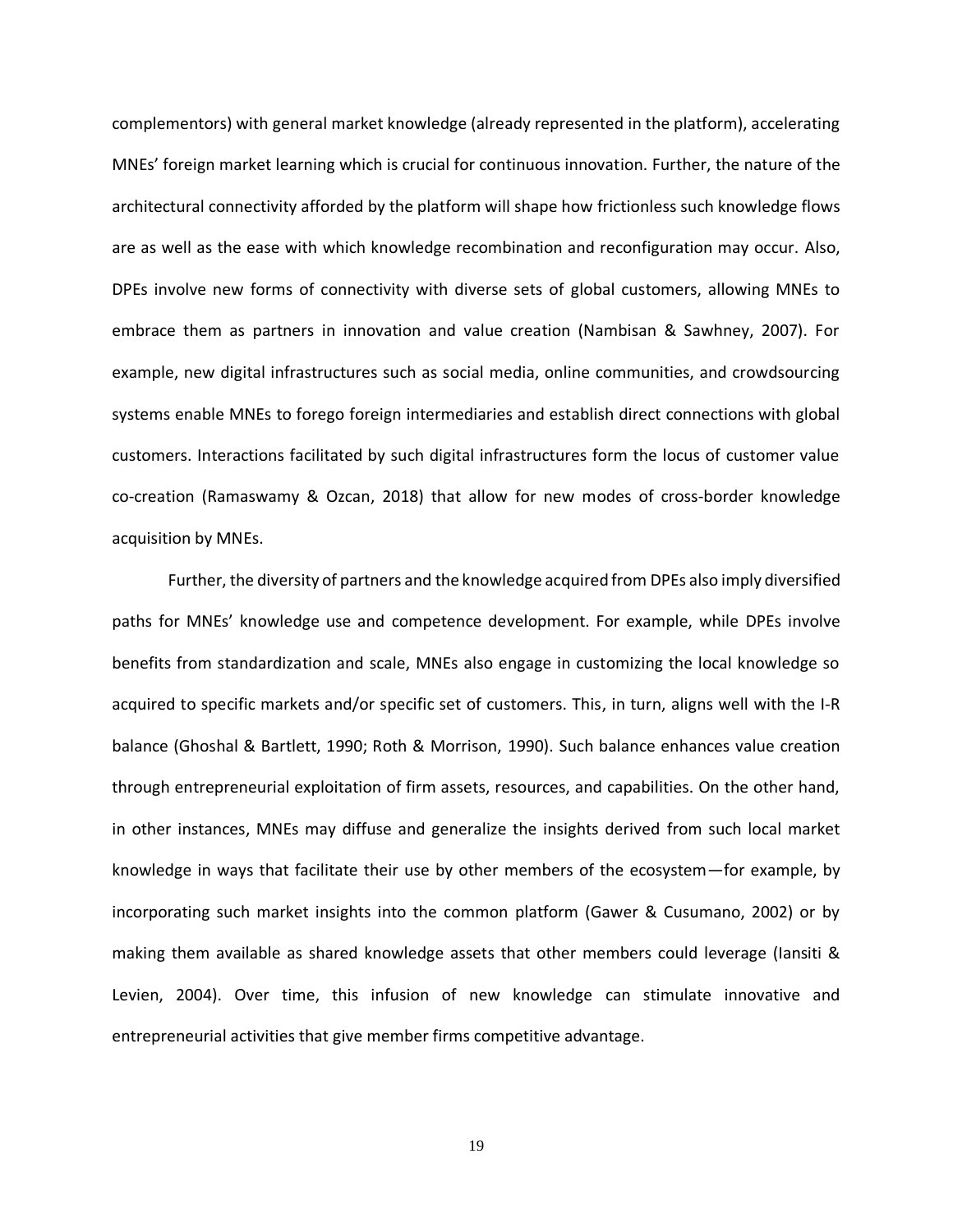The connectivity enabled by DPEs helps MNEs to situate key knowledge and value creation activities closer to demand. This approach marks a departure from the traditional focus of MNEs on internalized control and the attendant lack of focus of IB theories on global customers and these customers' role in value creation. Specifically, DPEs emphasize the promise of demand-side approaches (Priem et al., 2012) to guide MNEs' knowledge acquisition and value creation strategies in the presence of high customer heterogeneity in global markets. Importantly, several DPE-related factors—for example, modularity and openness of the platform architecture, structural and decisional openness of the ecosystem—could shape the acquisition and use of such knowledge obtained from partners and customers around the globe. Further, the very factors that enhance the ease of such knowledge acquisition and reconfiguration may also make MNEs and their businesses vulnerable to external uncertainties. Partners have incentives to protect their knowledge and not share it with others. These partners also innovate in idiosyncratic ways and different bases, complicating MNEs' knowledge acquisition, integration and recombination. This in turn emphasizes the significance of how well MNEs orchestrate their novel relationships with diverse international partners.

Beyond knowledge building, the connectivity enabled by DPEs also holds implications for managing relationships with a host of diverse partners. For example, while the global alliance theory addresses MNEs' relationships with foreign partners, it emphasizes highly structured (or tightly coupled), bilateral relationships (Inkpen & Beamish, 1997). In contrast, DPEs constitute more open and/or loosely coupled and often fluid relationships among diverse partners, with members having varying (and dynamic) roles, positions and incentives. Further, DPEs also mark a shift from bilateral to multilateral relationships; i.e., relationships that are not decomposable to an aggregation of bilateral interactions (Adner, 2017). MNEs are widely seen as entities functioning within larger networks of affiliated, but not internalized, firms, institutions and activities. Collaboration at all stages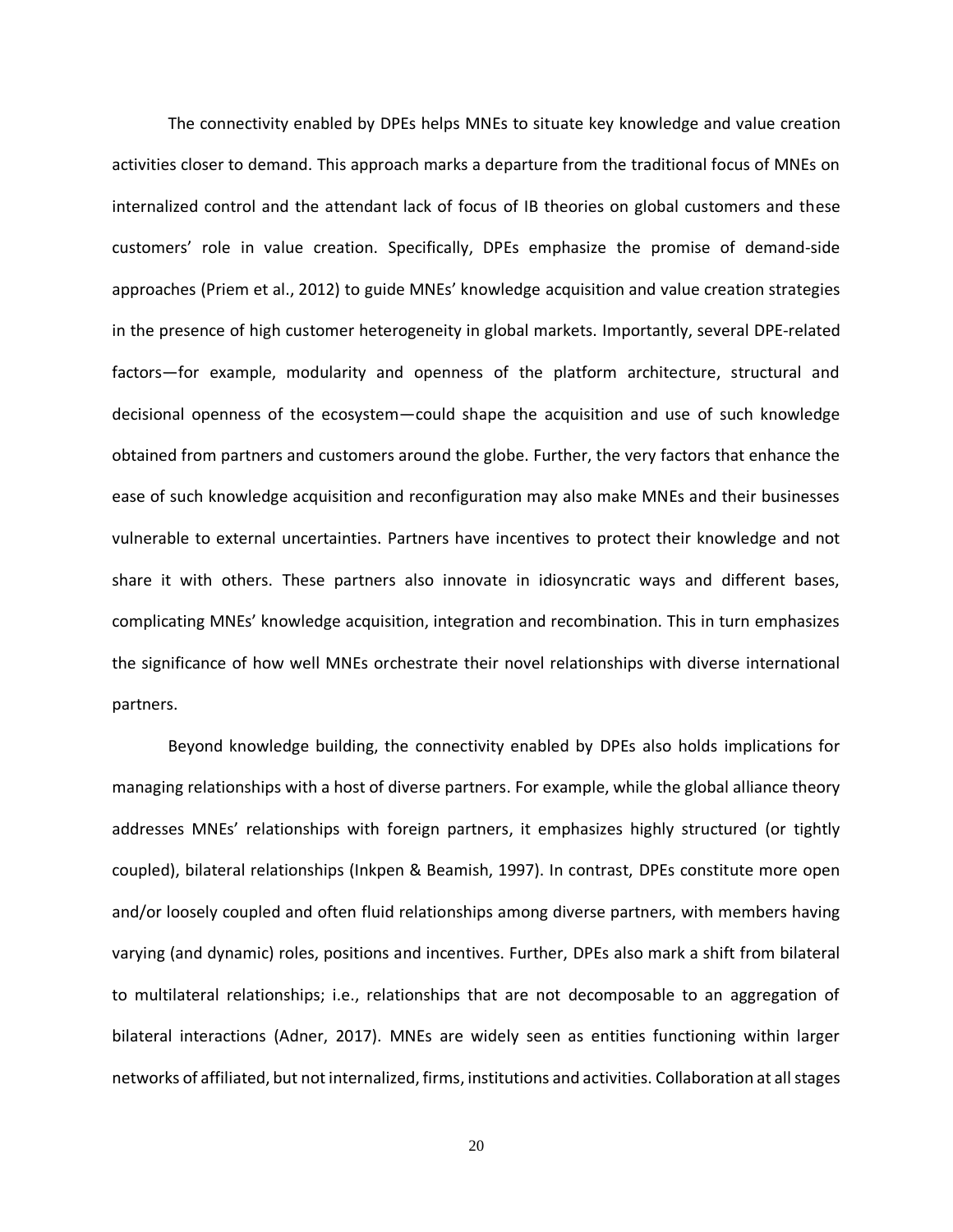of the value chain across organizational as well as national boundaries in a DPE setting has become an essential feature of global strategic management. An MNE may function as the leader or flagship of its network, but it must do so through communication and collaboration mechanisms rather than the command and control relationships of internalized hierarchy. The management of such multilateral relationships among diverse sets of partners is indeed a daunting undertaking, especially since governing complexity and attendant risks (e.g., interdependence risk, integration risk) increase as the ecosystem grows (Adner & Kapoor, 2010). In this context, ecosystem orchestration becomes a significant core competence for MNEs.<sup>5</sup> Prior studies (e.g., Dhanaraj & Parkhe, 2006; Nambisan & Sawhney, 2011) have identified constituent elements of such ecosystem orchestration highlighting their underlying processes (e.g., knowledge mobility, innovation coherence) and their antecedents (e.g., member diversity, embeddedness, and openness). Incorporating such concepts/constructs into existing IB theories could critically inform on how MNEs may successfully orchestrate the complex web of relationships and interactions within a DPE so as to bring greater level of alignment among members and between their incentives and contributions. This alignment would enhance their performance and speed up their adaptation to changes in global environments.

It is worth noting that DPE structure makes virtual monitoring power critical. For example, new digital infrastructures such as blockchain technology can enhance the extent of information shared and processed by foreign partners while offering novel non-localized trust mechanisms, thereby reducing problems related to both bounded rationality and bounded reliability (Verbeke & Greidanus, 2009) in MNE interactions. While such new digital technologies help reduce the role of physical distance, distances in terms of the quality of digital infrastructures (and even technology standards) between countries (e.g., domestic and foreign) could arise and fortify location-based advantages. These changes have repurcussions for widely held location-based views of FDI decisions.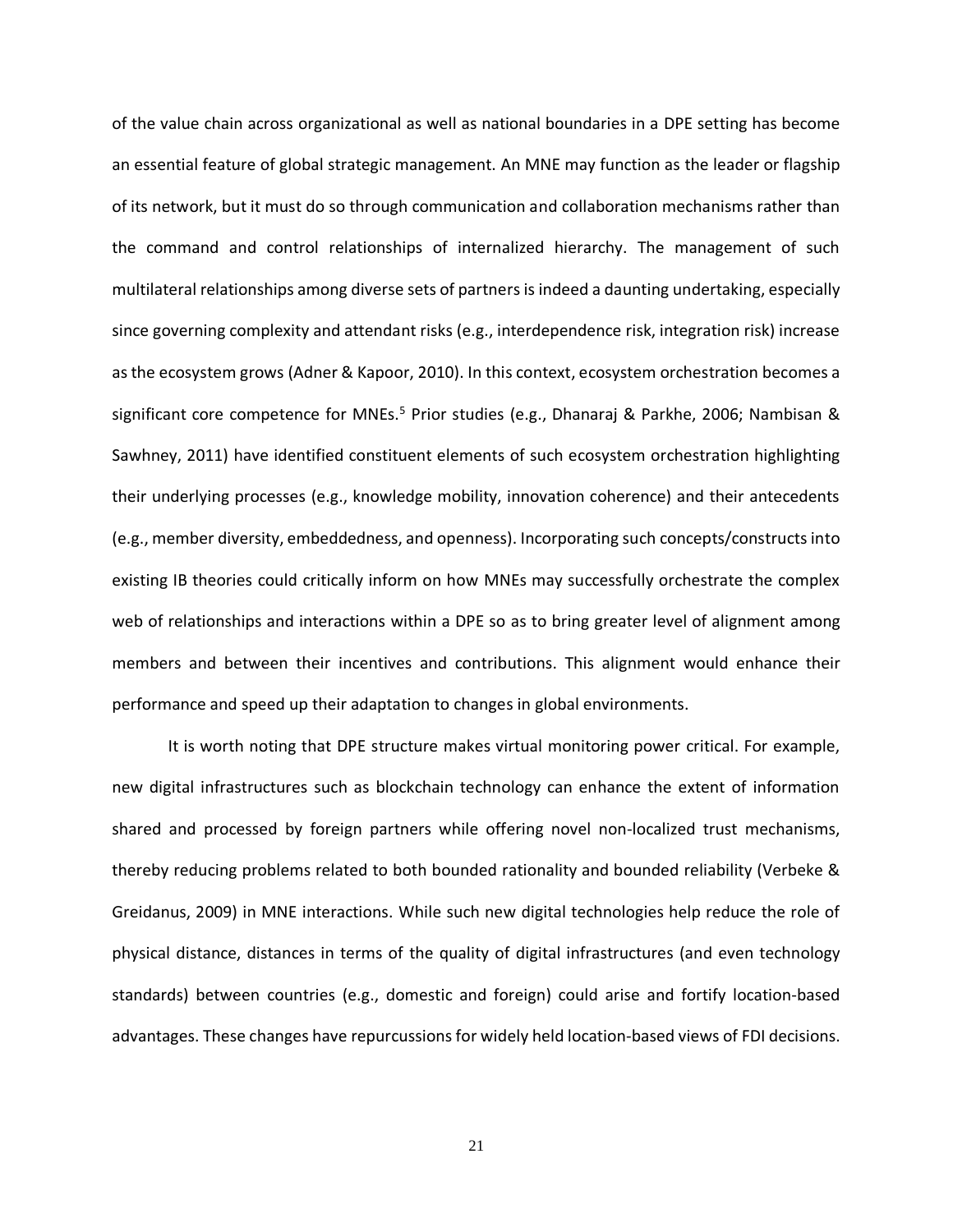From a relational perspective, DPEs also help extend the views and assumptions of existing IB theories in that these theories have largely explained individual MNE behavior, motives, and strategies. In contrast, DPEs make a focus on MNEs' collective behavior imperative. This point was echoed by Buckley and Hashai (2004) who argued that the global system is the most important unit of analysis and that to focus on the individual firm only is to miss network connections. For example, DPEs places a greater emphasis on MNEs' efforts to co-specialize, co-learn and co-evolve with diverse partners. Such a focus on collective behavior would behoove IB theories to incorporate ideas and concepts that have been shown to shape collective decisions and actions. One issue that calls for future research attention relates to how DPE members may create a bigger pie (cross-border synergies) yet compete to divide it up.

Recent studies on global value chains and networks (e.g., Buckley, 2011; Buckley & Strange, 2015; Kano, 2018) have highlighted a focus on collective decisions and actions. However, the context of DPEs goes beyond such global value chain networks given the explicit presence of a platform that binds together more diverse actors in terms of types, sectors, origins, roles and capabilities, creating a bigger network that comprises demand-side players (customers and users) in addition to supplyside actors. DPEs imply a focal value proposition and an alignment (mutual agreement) among ecosystem members regarding their positions, roles and activity flows (Adner, 2017). This in turn brings a sharp focus on the shared worldview (Nambisan & Sawhney, 2011) and collective identity (Gawer & Phillips, 2013), which is true for alliances as well. Yet, DPE is an more open system that combines firm- and location-specific advantages at the collective level for all participants, further enabling the development of an ecosystem-wide identity as well as capabilities. DPEs also allow participating firms to share and reduce costs and risks in bolstering local responsiveness inducing efficiency and rapid adaptation. Further, DPE implies the need to consider cultural differences among members that could otherwise derail collective behavior promoted through shared digital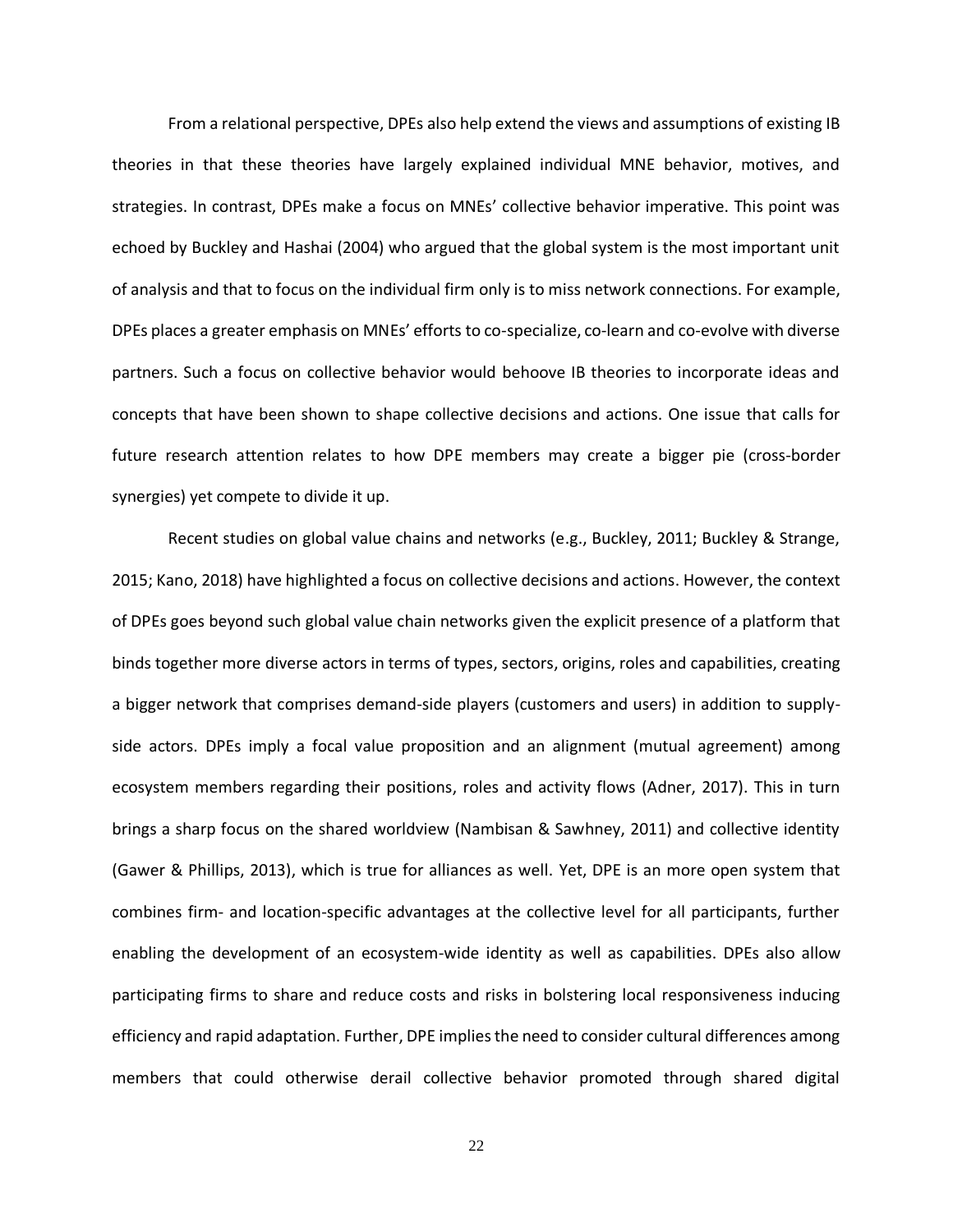infrastructures. Some of these cultural values could undermine the norms that encourage ecosystemwide sharing, coordination and collective actions. Yet, these same cultural values could also be exploited to induce joint learning and collective action.

A consequence of such collective behavior in DPEs is the need for IB theories to focus on the competitiveness of DPEs and their diverse members. Increasing competition between different DPEs would redefine the scope of competition as well asthe parameters of competition. For example, DPEs allow MNEs to exercise their collective power—i.e., the power derived from the web of ties in the ecosystem including their relationships with specific groups of actors or 'sides'—in competing with global rivals that belong in another DPE. However, the development and exercise of such collective power by MNEs and their partners will be predicated on several key DPE-related variables including the alignment of partner motives, cognitions, and contributions. Further, MNEs will need to manage tensions and conflicts among members in the same DPE, calling for diverse and even creative governance systems (e.g., contractual, relational, profit sharing, procedural justice, rules and standards). Resolving these tensions could create a vibrant ecosystem where members enjoy advantages from their collective actions while retaining their individual distinctiveness. DPEs are rich and ideal settings to investigate the processes and mechanisms of global co-opetition.

The novel forms of connectivity enabled by DPEs also hold other processual implications for MNEs that extend the internationalization process theory (IPT). Distance, space and time related monitoring costs for cross-border transactions decrease as a result of DPE-enabled connectivity. But it can engender new types of organizing costs associated with digital connectivity such as external shocks and information breaches. This new connectivity alerts ecosystem members to emerging opportunities and how to exploit them for an advantage quickly and jointly. Viewed as connectivity, DPEs imply new ways of knowledge and relationship building that involve new forms of foreign market knowledge acquisition (e.g., customer co-creation). Further, IPT emphasizes MNEs' direct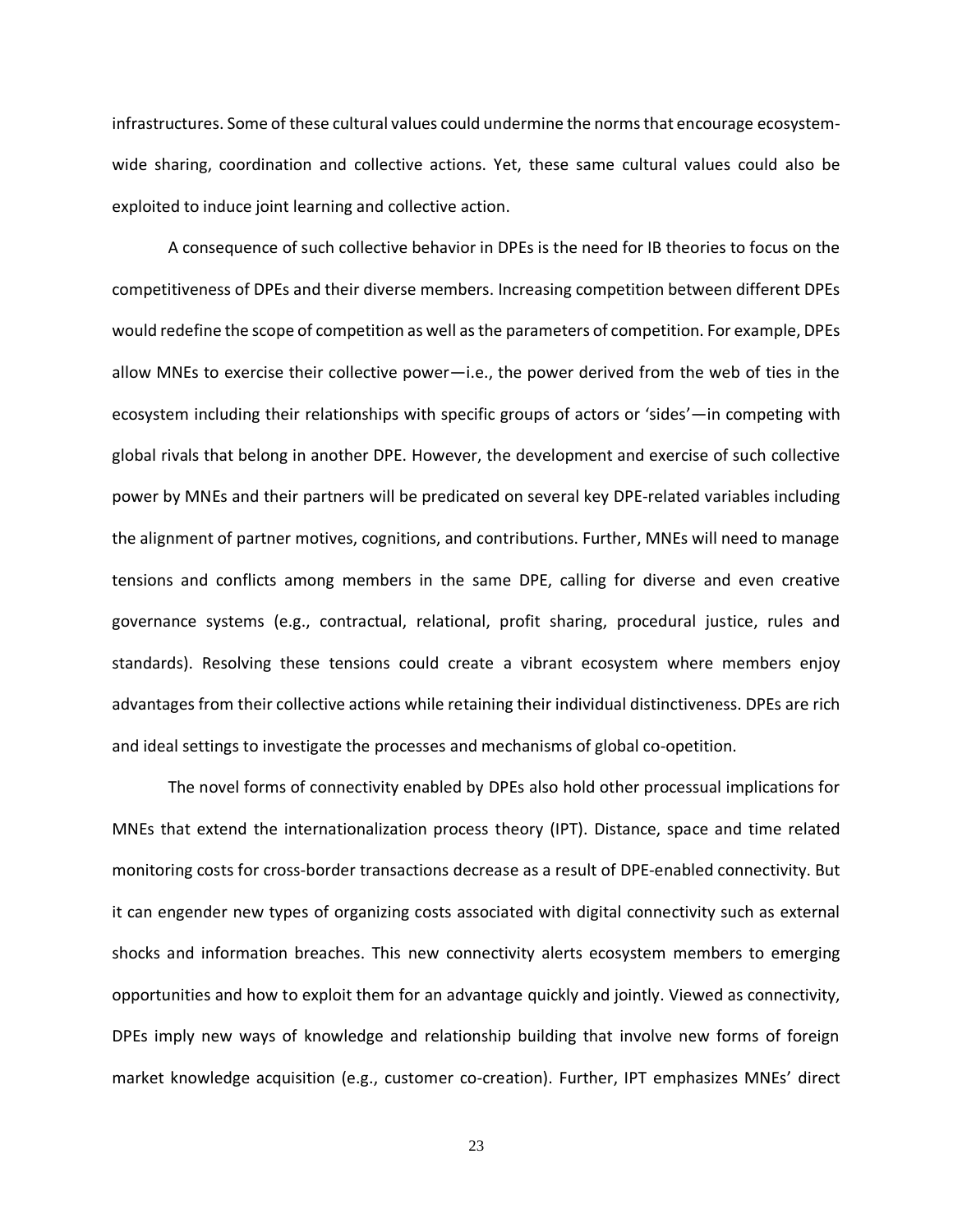experiential experience, whereas DPEs recognize vicarious learning too. Shared learnings from diverse members' experiences could promote system-wide innovation and spark entrepreneurial activities in the form of new products, countries and business models. Path dependence, another major assumption behind IPT, may hold less significance for MNEs in a DPE context. Given the infusion of knowledge and other benefits from their DPEs, MNEs are able to adapt in ways that depart significantly from their traditional strategies. Further, DPEs create new types of MNEs (e.g., digital disrupters) who are lean, agile, aggressive, and cost advantageous. When organized effectively, platformization can facilitate value creation from architectural knowledge, combinative knowledge and network knowledge in the process of internationalization.

Finally, from an international entrepreneurship (IE) perspective, entrepreneurs often benefit from their network relationships when internationalizing (Coviello & Munro, 1997; Oviatt & McDougall, 1994; Jones et al., 2011). DPEs connect geographically dispersed entrepreneurs, making their access to opportunities (e.g., resources, knowledge, technologies, and markets) and resource assembly easier. Further, digital infrastructures that underlie DPEs (including crowdsourcing and crowdfunding platforms) represent new forms of global connectivity that offer rapid access to two critical entrepreneurial resources—novel ideas (or expertise) and capital. Spurred by such DPE-based connectivity, startups are more likely to become "born globals" (Knight and Cavusgil, 1996). While DPE-based collective power exercised by MNEs could help international new ventures (specifically complementary service providers who want to internationalize their offerings), challenges abound for international entrepreneurs who often lack bargaining and controlling power in DPEs. They need to build strong co-opetition skills when dealing with powerful ecosystem partners. As such, DPEs represent a new context for IE research that has focused on co-opetition involving smaller firms and MNEs (e.g., Vapola et al., 2008; Coviello and Munro, 1997). Further, entrepreneurs participating in DPEs may need to play two potentially conflicting roles, that of a follower of the platform and as the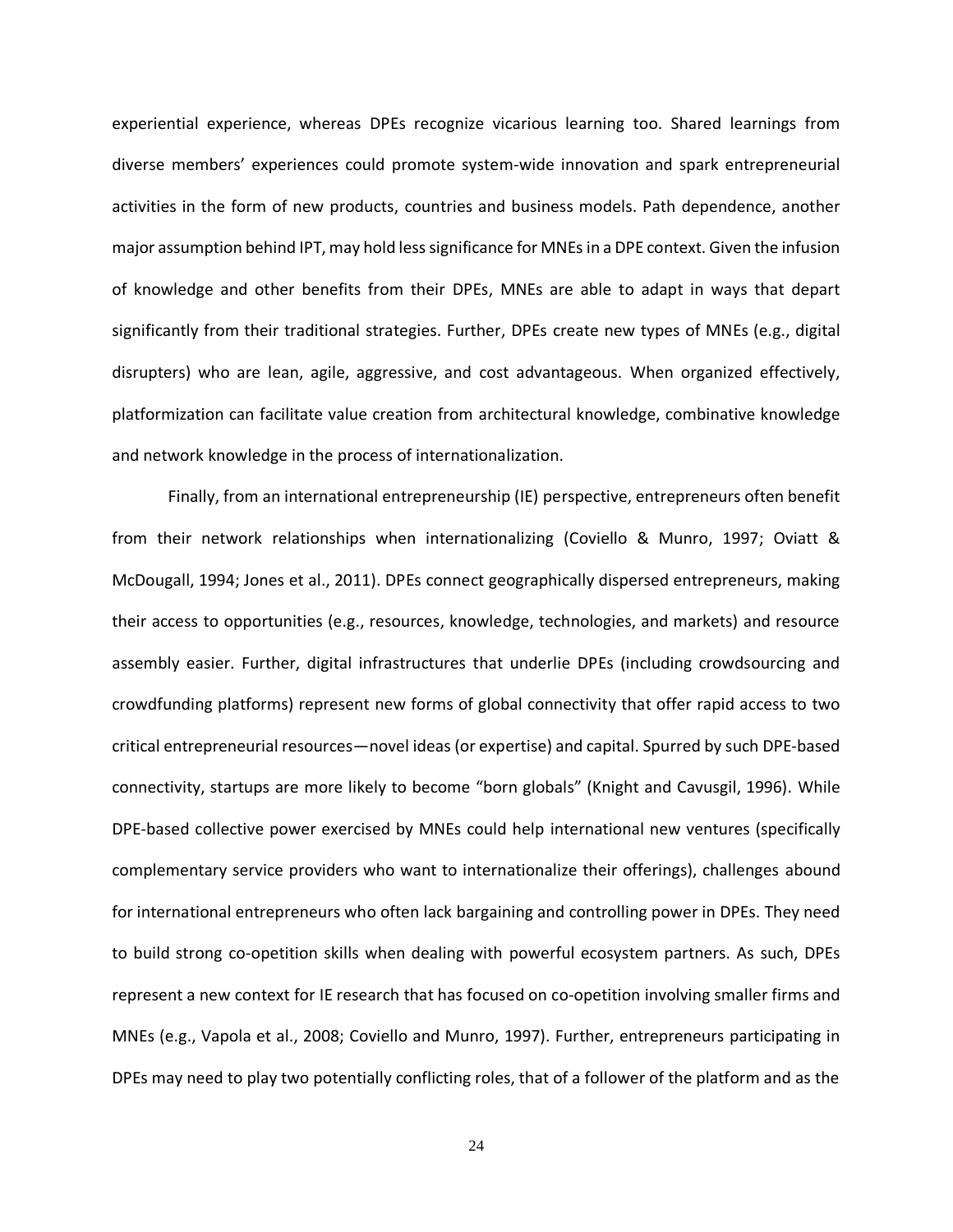leader of an independent firm (Nambisan & Baron, 2013, 2019), that in turn may shape their decisionmaking regarding international expansion. Clearly, DPEs imply both significant benefits as well as risks for new ventures and entrepreneurs aiming to leverage platforms for rapid internationalization.

#### **NEW WAYS OF CREATING AND DELIVERING VALUE TO GLOBAL CUSTOMERS**

DPEs stimulate new ways of creating and delivering value to global customers with important implications for several IB theories, particularly dynamic capabilities theory (Teece et al., 1997; Teece, 2014) and international entrepreneurship theory (e.g., Jones, Coviello & Tang, 2011; Oviatt & McDougall, 1994). These implications largely flow from the perspective of DPEs as affording new forms of *flexibility*—to be proactive, to learn and to experiment—that shape MNEs' innovative and entrepreneurial pursuits in the global arena. With this flexibility, as detailed below, DPEs imply new ways of dealing with global market turbulences, more fluid value propositions, greater impermanence in organizing for value creation across borders, new forms of opportunity recognition and pursuit, and novel avenues for early internationalization of new ventures.

As stated, DPEs denote a major shift in focus from individual products and services to platforms as the basis for offering value to customers. By their very structure, platforms provide a common basis for MNEs (and their ecosystem partners) to offer variants of the focal value proposition; i.e., platforms allow for greater levels of flexibility in refashioning value propositions and associated business models to cater to diverse and dynamic international markets (and customer segments). This is a reason why DPEs foster open innovation (Bogers et al., 2017; Nambisan, Siegel & Kenney, 2018), enabling new partners to join (and current partners to exit) and in the process creating new avenues for developing innovative business models and delivering novel value propositions. This organizational churning process fuels entrepreneurial activities by promoting new venture creation and encouraging their expansion, often on an international scale (Zahra & Nambisan, 2011, 2012).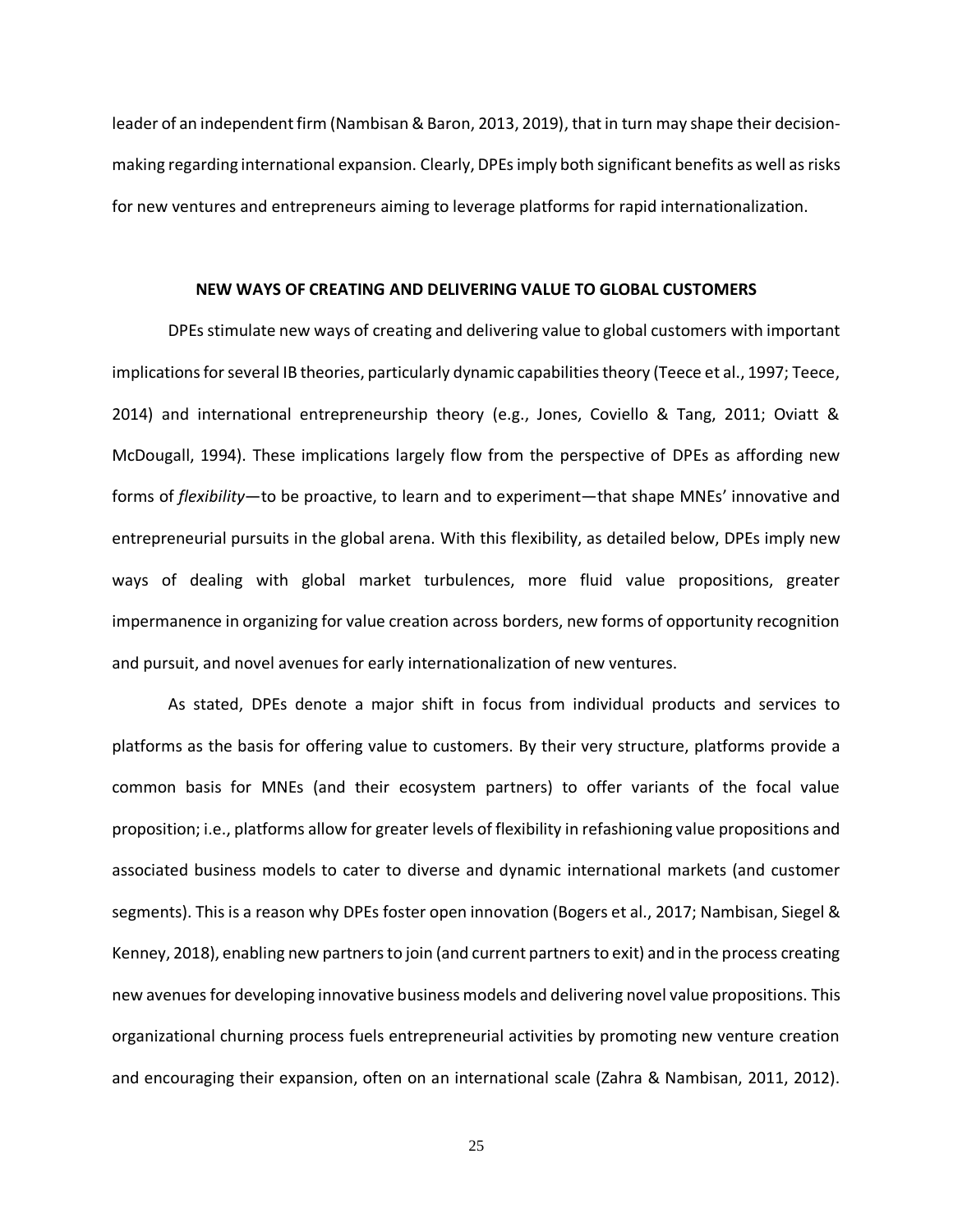Further, DPEs by definition are also boundary spanning (in terms of technologies, industries, and markets), expanding MNEs' reach and capacity to serve diverse foreign customers simultaneously. All of these imply the flexibility afforded by DPEs and the consequent potential for MNEs to be more proactive and to continuously learn, experiment and adapt to changing international markets.

With the above flexibility, it is instructive to focus on specific elements (or aspects) of DPEs to understand how MNEs can enjoy such flexibility in practice. The modular architecture of platforms facilitates the rapid configuration or recombination of services and value bundles to fit diverse international markets. Open interfaces also allow for 'plug and play' wherein complementors can customize their services to cater to specific local needs. Further, by leveraging common assets, partners can reduce their cost while enhancing the speed with which they respond to changing market conditions, allowing for rapid development and deployment of innovative value propositions. DPEs also enable MNEs to rapidly develop and deploy novel business models by adding new sets of partners, new 'sides' to multi-sided platforms, or by facilitating new types of interactions among existing 'sides'. Similarly, DPEs enable MNEs to leverage their existing user relationships and expand the scope of their value propositions to target new international markets with minimal new investments (Eisenmann et al., 2011; Gawer, 2014). Further, the shifting patterns of collaboration and competition among complementors (or partners) (Iansiti & Levien, 2004), while a challenge for MNEs, could also be a source of their flexibility as it allows for emergent opportunities to corral innovation agents based on their aligned incentives. In turn, this promotes MNEs' willingness and ability to engage in new forms of business creation—alone or in collaboration with their partners.

In addition, digital technologies have led to less bounded innovation processes and outcomes and less predefined locus of entrepreneurial agency (Nambisan, 2017). For example, digitization allows for the scope, features, and value of offerings to continue to evolve even after they have been introduced to the market (Yoo et al., 2010). As noted, new digital infrastructures that underlie DPEs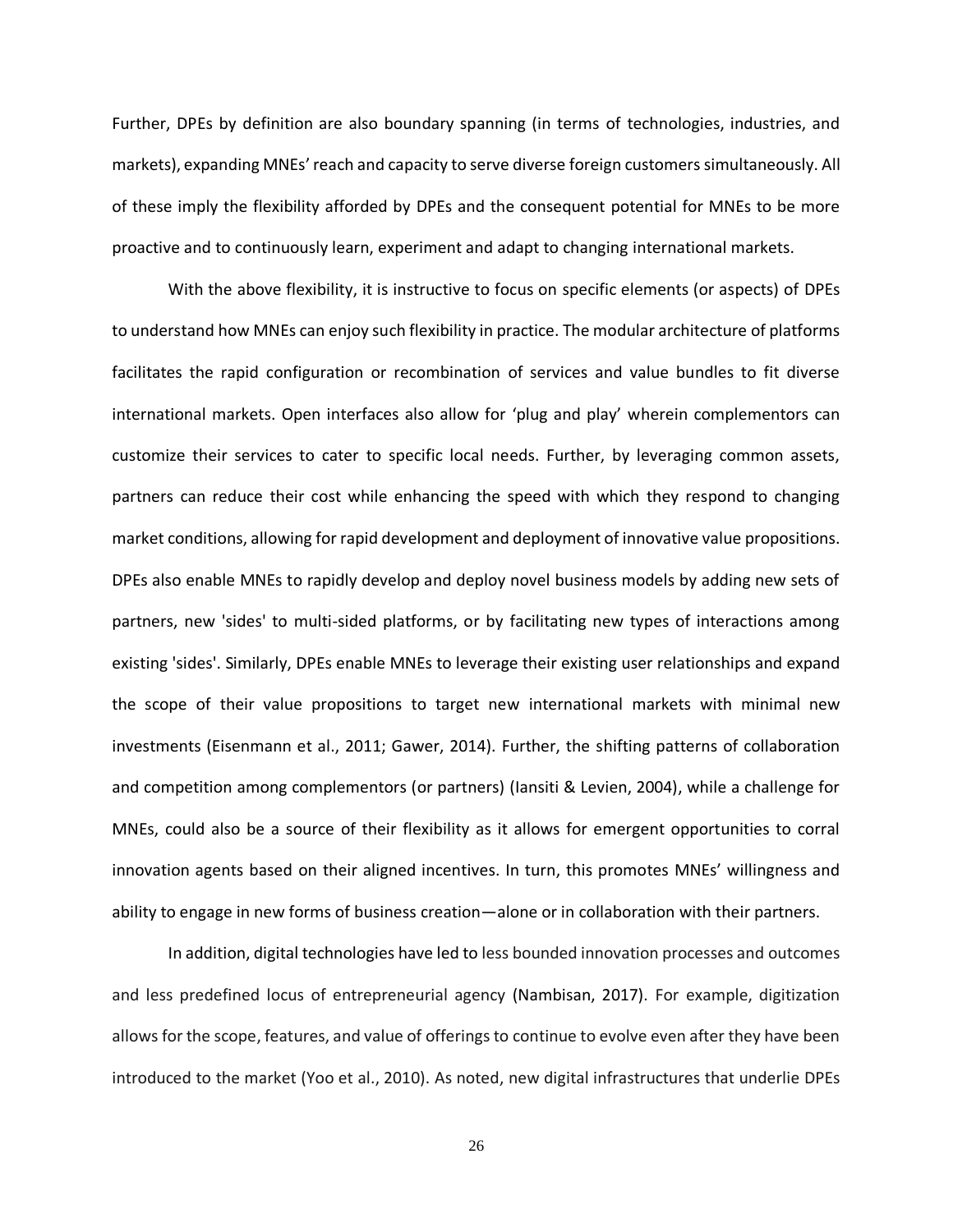have led to less predefinition in the locus of innovation or entrepreneurial agency—ideas can percolate from anywhere in the platform-based ecosystem and could be pursued by a dynamic collection of partners with varied goals, motives, and capabilities. Thus, the flexibility afforded by digital technologies can translate into less permanence in MNEs' organizing for value creation across borders.

While DPEs provide different forms of flexibility, whether an MNE realizes the potential flexibility offered in addressing global market turbulences will largely depend on its platform strategy, organizing competence, and entrepreneurial practices. This relates to the way in which an MNE approaches the alignment of its partners and secures its role in a competitive ecosystem. As such, it includes its approach towards envisioning the focal value proposition of the platform and identifying the gaps therein that could be pursued by partners, facilitating specific partner roles (and positions) in value creation and value capture, and continuously refashioning the alignment to fit the dynamic international business environment. Similarly, strategies founded on the demand-side approach (Priem et al., 2012) would help MNEs to rapidly sense changes in global customer preferences, i.e. to be more open to 'opportunity signaling'. All of these, in turn, imply several avenues to extend dynamic capability theory and international entrepreneurship perspective. For example, it implies the importance of opportunity recognition in global markets, a topic that has received limited attention in IE research (Jones et al., 2011; Zahra, 2005); specifically, MNEs need to continuously seek opportunities to revitalize their platforms and to expand their scale and scope. These opportunities may require MNEs to invest in building and cultivating relationships within their ecosystem, and importantly, with their customers. These collaborative ventures may provide insights into newer opportunities in foreign markets.

The changes we described also highlight the significance of entrepreneurial practices (Teece, 2010) that would allow MNEs to rapidly discover and act on the potential alignment of foreign market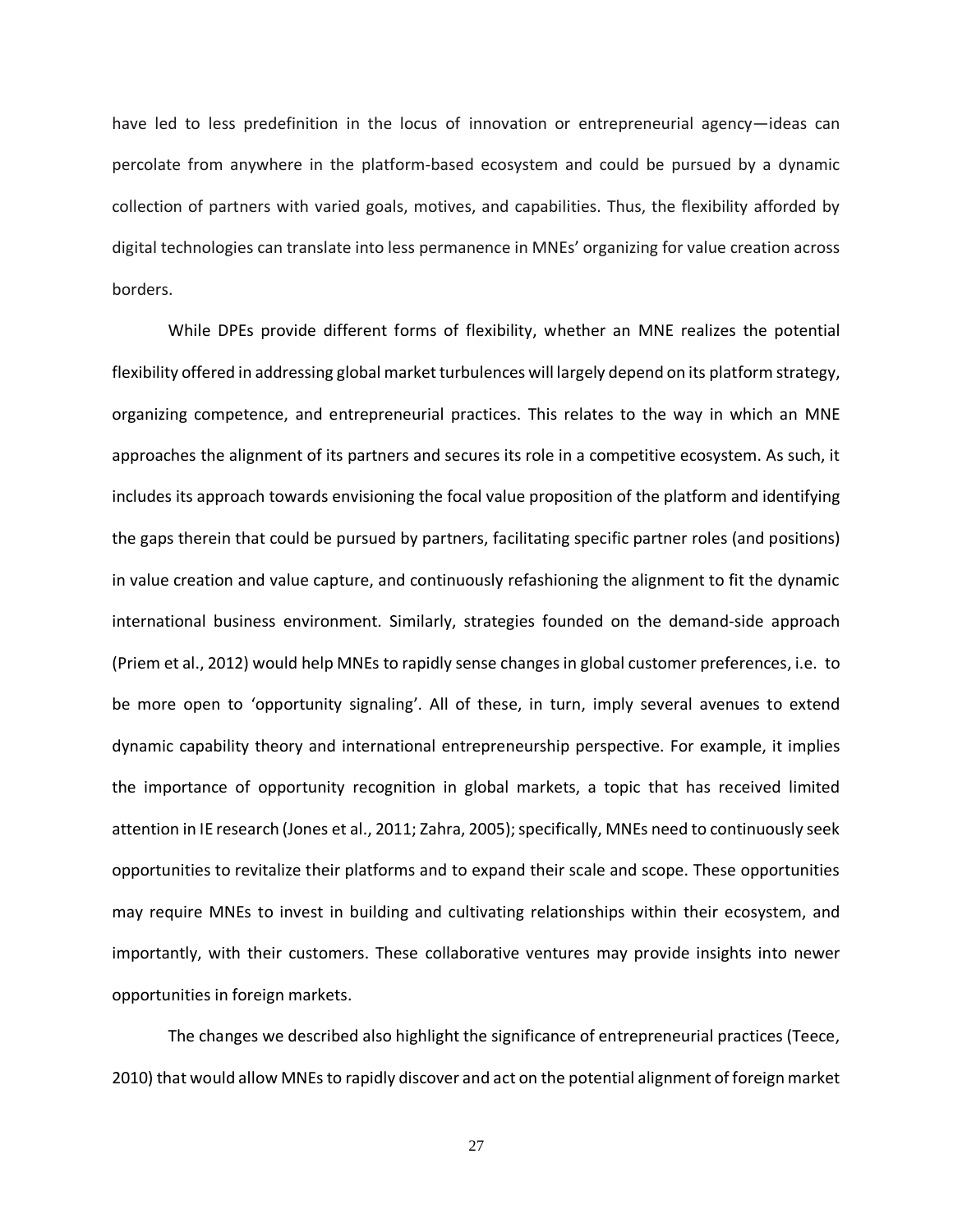opportunities and local partner capabilities by utilizing one or more sources of DPE flexibility identified earlier. DPEs extend this logic in important ways. First, DPEs incorporate both coupling and looseness, thereby propelling ambi-structuration of organizing international activities. Second, opportunities are often collectively constructed, i.e. created and shaped by multiple members of an ecosystem. While collective in their construction, individual firms may define and pursue opportunities differently, perpetuating variety within an ecosystem. Third, ecosystem members have an incentive to join others in exploiting opportunities; "going it alone" may cause firms to miss important market segments or fail to adapt in a timely fashion. Joining others in exploiting emerging opportunities reduces risk, enhances learning, and fuels different innovation. In turn, this expedites the birth of 'born global' enterprises.

DPEs offer important avenues for the early internationalization of MNEs and the birth of 'born global' new ventures that apply new business models, targeting cross-national market niches. DPEs allow for the sharing of existing international customers with large MNEs, introducing different and new business models in global competition for small and medium sized firms (Tallman, Buckley & Luo, 2018). The infrastructure associated with DPEs also makes access to competitive feedback easier and less expensive, giving 'born global' firms important clues that could guide their decisions to position themselves and their products in international markets. This improves these companies' learning advantages which are crucial for rapid adaptation, assembly of resources and building of capabilities (Zahra et al., 2000). Further, the flexibility offered by DPEs allows new ventures (including born globals) to simultaneously participate on multiple platforms—i.e. multihoming (Rochet & Tirole, 2003; Landsman & Stremersch, 2011)—and, thus manage their strategic dependency risks.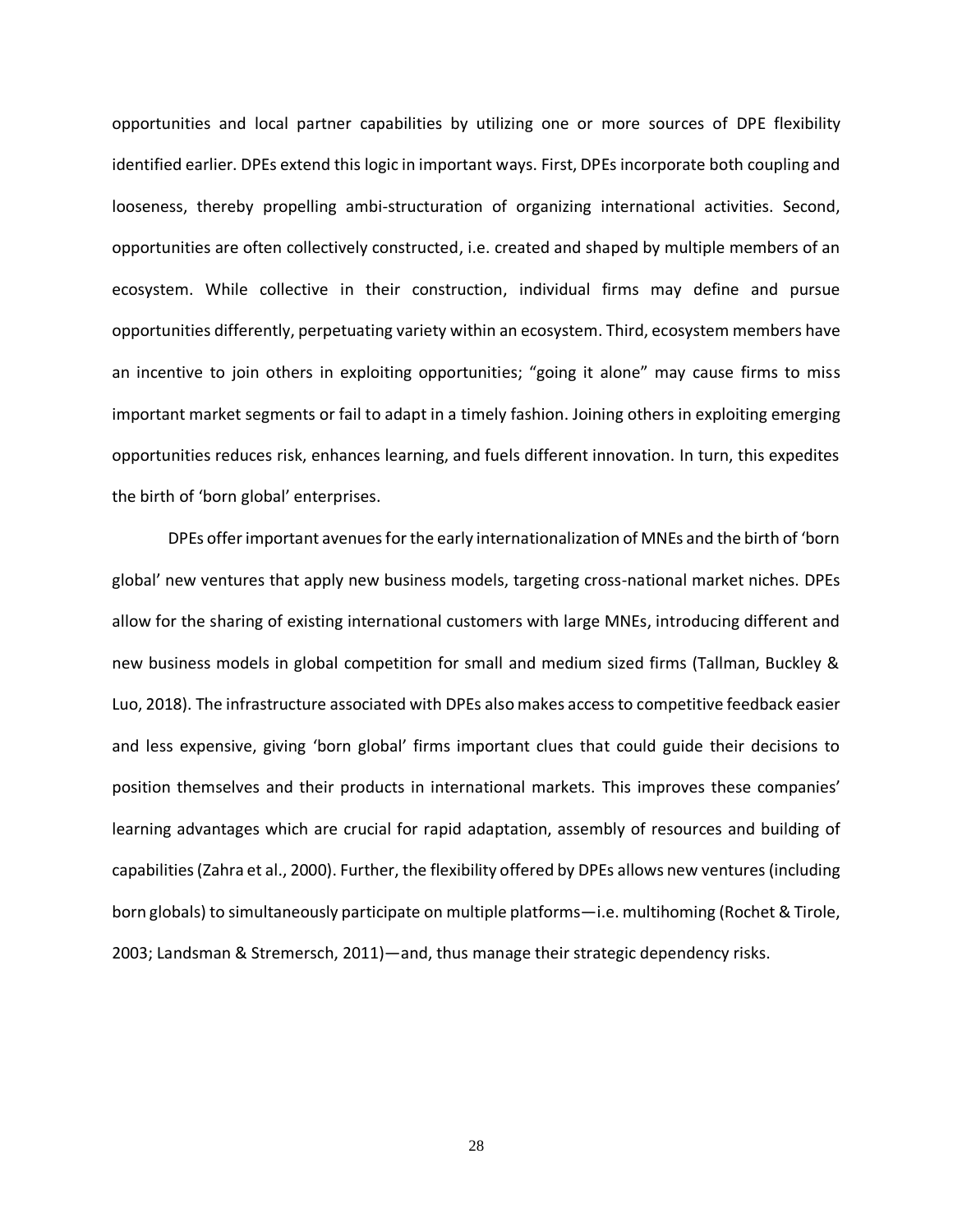## **DARK SIDE OF PLATFORMS AND ECOSYSTEMS**

As noted, DPEs offer promising opportunities for MNEs (and new firms) in their effort to expand their international footprint. However, they also imply varied types of costs and risks that future studies should include them in their research agendas.

The first set of risks relate to the dependencies inherent in platforms and ecosystems. DPEs can increase MNEs' dependency on others, and thus become subject to more contagious effects from all risks facing them and facing others. While MNEs that assume the role of the platform leader may be able to decide their own goals and strategies for the most part, they are also increasingly likely to be vulnerable to the risks associated with their foreign partners—for example, innovation risks, reputational risks, operational risks, and legal risks. As complementary products and services are closely associated with the platform, any risks associated with their development, delivery and/or performance would quickly be transmitted to the MNE. Further, in a platform-based network structure, external instabilities (e.g., natural disasters, power shortfalls, political instability, and social unrest) facing one international partner can make all other partners (including the MNE) equally vulnerable. The impact of such external shocks gets magnified in an interconnected world as the ripple effects spread even faster in a more digitized business environment. All of these imply the significance of DPE orchestration as a critical capability for MNEs to identify and to mitigate potential risks due to dependencies inherent in DPEs.

Another set of risks that future research should consider are associated with specific platform and ecosystem strategies adopted by MNEs. For example, platform openness (i.e., how open should the platform be) is an important strategic decision for MNEs to broaden the participation of partners across the world. However, open platforms may involve sharing proprietary technological assets with ecosystem members that in turn raise important risks associated with intellectual property (IP) rights. Such issues become more crucial when MNEs expand to countries with varying IP regimes and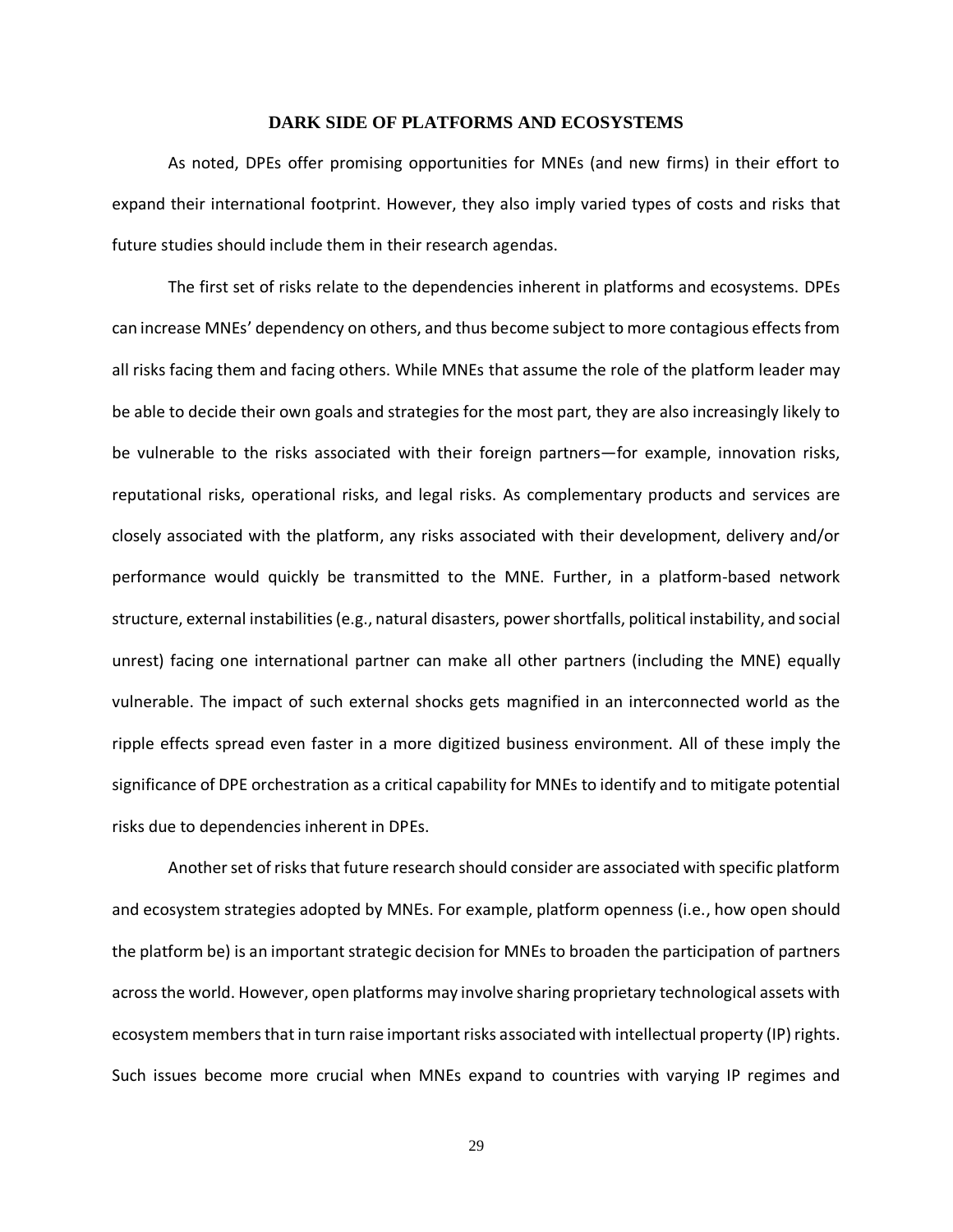cultures. Openness may also involve more decentralization of decision making in the ecosystem decisional openness (Nambisan & Sawhney, 2011)—that could enhance member loyalty and quality of contribution. However, the effectiveness of such decisional openness may be dependent on the local or regional culture that platform members belong to; and, as the geographic diversity of DPE members increases, it would pose risks for MNEs orchestrating such efforts. Similarly, as witnessed in the case of Facebook, Amazon and other platform companies, network effects may often lead to a winner-take-all economy that in turn raisesimportant issues related to monopolistic competition and regulatory responses from government agencies in different countries. Thus, as these examples indicate, significant DPE-related positive returns or gains have consequent negative risks that also need to be considered when MNEs evaluate strategic moves.

An additional set of risks relate to the costs of market entry and exit when DPEs are involved. Establishing and maintaining a platform and orchestrating the associated ecosystem will require MNEs to make considerable upfront investments whose returns may not be evident in the short term. For example, building new organizational capabilities to champion a platform, embrace diverse foreign partners and orchestrate DPE-related resources and activities would require significant time and effort on the part of MNEs. Similarly, it can be costly and difficult for MNEs to exit from longterm strategic relationships in a cross-national platform-based ecosystem. All of these imply the need for MNEs to incorporate a broader set of decision criteria when evaluating their foreign market entry/exit choices in DPE contexts.

An important aspect of international business operations involves selecting and developing the governance structures and functions of international firms and their component organizations and ecosystem partners, including organizational architecture, management systems, information sharing, and networking of subsidiary organizations.<sup>6</sup> DPEs both amplify such connections and raise new challenges in managing such interdependence. Managing the internationally dispersed and often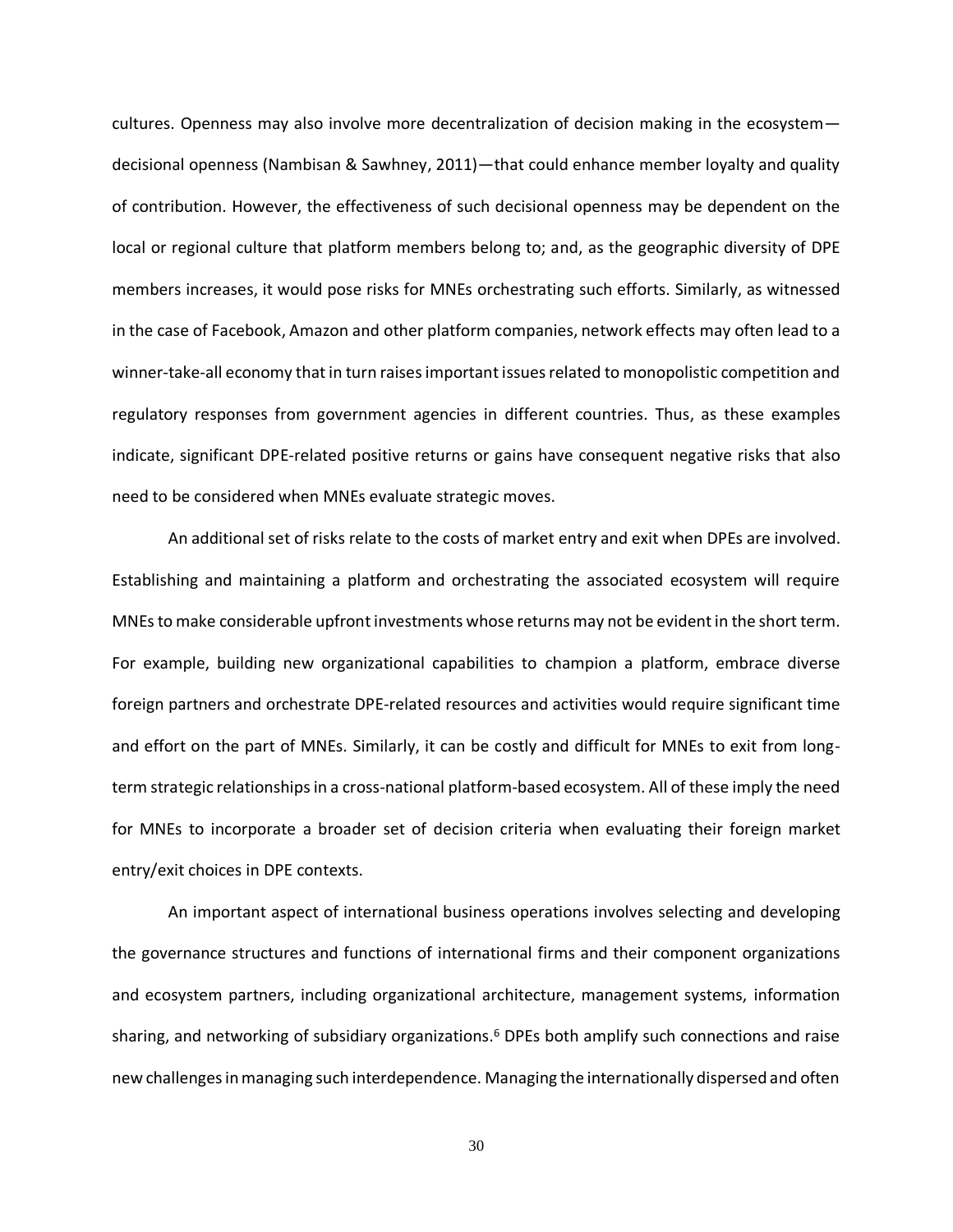deeply integrated activities of global multi-business enterprises and multi-enterprise systems is a complex, evolving, but essential capability of such firms. Further, in harnessing DPE-induced gains, non-market strategies of pursuing corporate social responsibilities and working with critical stakeholders in host nations (or on an international basis) are also increasingly important to pursuing competitive advantage and reducing environmental and competitive risks for MNEs.

#### **CONCLUSIONS**

With the increasing significance of digital platforms and ecosystems comprising firms from a multitude of countries with a multitude of roles, we need to develop a deeper understanding of how they shape the behavior and performance of firms, large and small, operating internationally. In this article, we have articulated several important ways by which DPEs offer a dynamic business context that is likely to broaden our views about internationalization and related IB theories. Given the nature of this emerging landscape, it is natural to ask: How should we move research on DPEs forward from here? We believe our discussion suggests at least three promising pathways for future efforts.

The first set of research opportunities centers on *developing new concepts and related constructs* that would facilitate the adoption of the DPE lens in studies rooted in specific IB theories. For example, our discussion raised the potential significance of ecosystem-specific advantages and context-specific advantages in supplementing existing concepts in the OLI paradigm and internalization theory. While our focus here has been on indicating their significance, future research could consider further development of these and other concepts. DPEs have the potential to alter the nature and importance of ownership, location and internalization in fundamental ways suggesting a need to reexamine these issues in future IB research. Value creation in DPEs appears to be driven by a different set of logics and rules that can alter the contributions of the components of OLI and their interrelationships.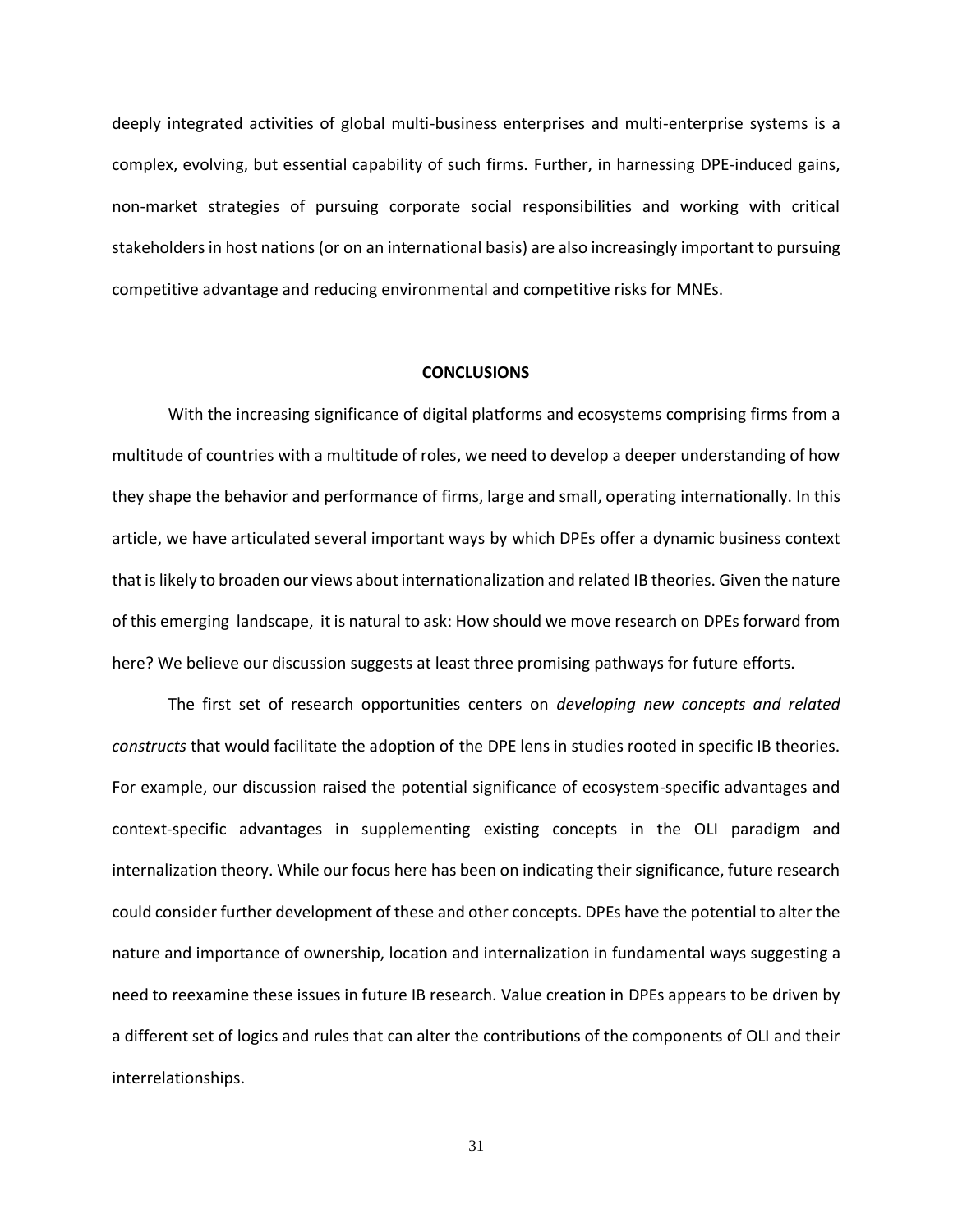A second set of research opportunities relates to *developing and validating new models* that incorporate such DPE-related concepts and extend or enhance specific IB theories. Again, taking the example of internalization theory, new theories that postulate the combined (or interactive) effects of ecosystem-specific advantages, context-specific advantages, firm-specific advantages and countryspecific advantages could potentially offer novel insights on MNEs' mode of entry into foreign markets or their scaling and growth. Similar theory development efforts—related to other IB theories—could prove to be quite valuable in extending the reach of existing IB theories to platform markets. The rapidly growing base of empirical studies—employing both qualitative and quantitative approaches—impliesthe promise of validating such newly developed IB theories. For example, recent empirical work in the area of platforms and ecosystems (e.g., Parker & Van Alstyne, 2018; Zhu & Iansiti, 2012; Zhu & Liu, 2016) offers several avenues to operationalize DPE constructs such as platform openness, modularity, and network effects that could be usefully employed in IB research.

A third set of research opportunities relates to *studying the important contingencies* within the context of digital platforms and ecosystems. A number of exogenous forces—including market competition, institutional and cultural diversity, policies and regulations (e.g., anti-trust law), and national/regional technological standards—might moderate (or otherwise shape) the role of platforms and ecosystems in internationalization efforts. Addressing these and other complex contingencies might require ambi-structuration of organizing international activities and imply interesting issues for future research. Platform leaders also need to know where, what and when the bottlenecks that deter platformization are or will be. These bottlenecks can be technologies, key processes or hierarchies in the system, key nodal members or subsystems, and/or regulatory agencies.

The bountiful research opportunities we have identified above imply rich avenues for existing IB theories to accommodate the DPE phenomenon as well as for extending those IB theories by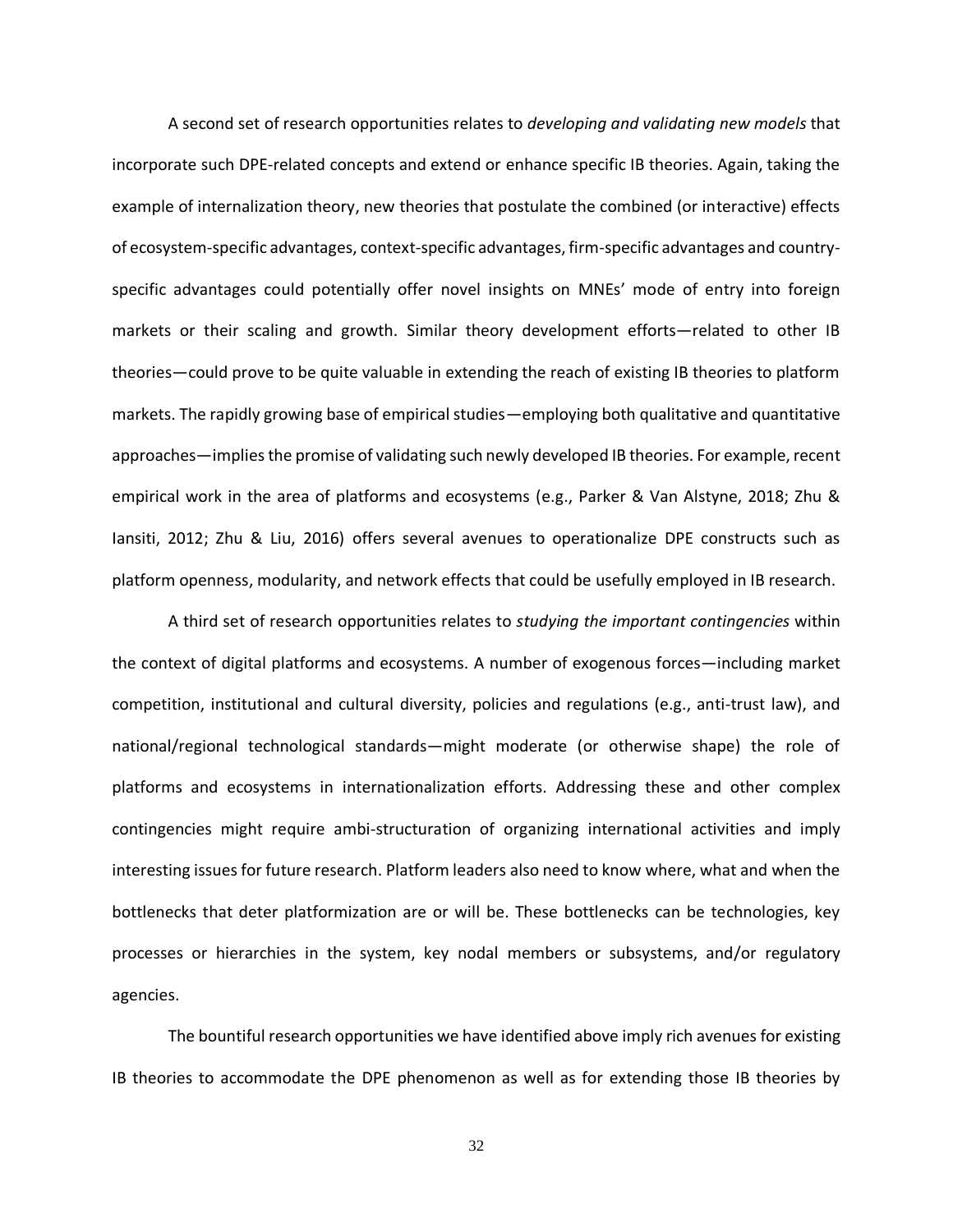incorporating a range of DPE related concepts and insights. We hope the ideas presented in this

article will advance future conceptual, theoretical and empirical research in ways that enrich and

sustain the relevance of IB theories in the ever changing global marketplace.

## **Endnotes**

- 1. Platorms and ecosystems studied in this article (i.e., DPEs) refer specifically to those that are crossborder and digitally enabled. Note that not all platforms and ecosystems are necessarily global nor digital. For simplicity, we use the term 'global' in the title to connote the cross-border feature of the DPEs that we study.
- 2. We do not claim that these are the only IB-related topics or implications of DPEs. Rather, our analysis indicates that the three key DPE concepts—shared resources, connectivity, and flexibility—and their underlying mechanisms imply the relevance of the three themes discussed here.
- 3. Edgeworth (or supermodular) complementarity is the basis for both direct and indirect network effects (Jacobides et al., 2018).
- 4. Note that the term 'leverage' applies if the value generated by the shared innovation assets divided by the cost of creating, maintaining, and facilitating their sharing (and reuse) increases rapidly with the number of ecosystem members that use or deploy them, i.e., if the asset's value curve increases with N (number of users) with an exponent that is larger than one (Iansiti & Levien, 2004).
- 5. Recently, Kano (2018) examined the role of such orchestration in the context of global value chain governance and highlighted social mechanisms that MNEs could deploy to enhance coordination and promote innovation with partners.
- 6. More broadly, DPEs enable MNEs to become global network-based cosmopolitan organizations. Within an MNE, global connectivity spurs intra-organizational sharing, orchestration and integration for cross-border activities. Externally, MNEs build a nexus of network with ecosystem players—vertically (with foreign suppliers, distributors and customers), horizontally (with foreign competitors) or diagonally (with supporting service providers)—to cope with and to extract value from global connectivity.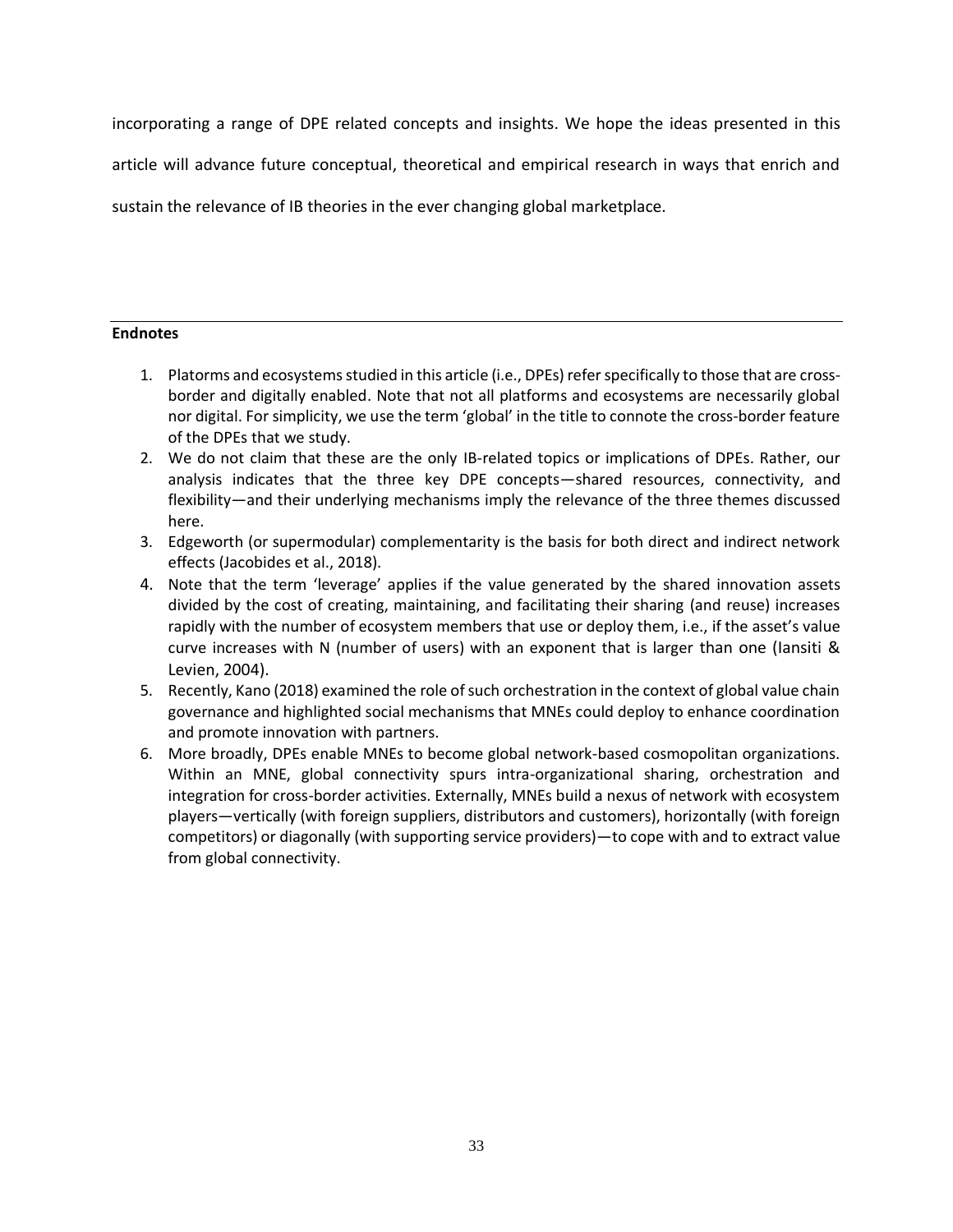#### **REFERENCES**

Adner, R. 2006. Match your innovation strategy to your innovation ecosystem. Harvard business review, 84(4), 98.

Adner, R. 2017. Ecosystem as structure: an actionable construct for strategy. *Journal of Management*, *43*(1), 39-58.

Adner, R., Chen, J., & Zhu, F. 2016. Frenemies in platform markets: The case of Apple's iPad vs. Amazon's Kindle. Harvard Business School Technology and Operations Mgt. Unit, Working Paper (15-087).

Adner, R., & Kapoor, R. 2010. Value creation in innovation ecosystems: How the structure of technological interdependence affects firm performance in new technology generations. Strategic management journal, 31(3), 306-333.

Autio, E., & Thomas, L. 2014. Innovation ecosystems. The Oxford handbook of innovation management, 204-288.

Armstrong, M., 2006. Competition in two-sided markets. RAND Journal of Economics 37, 668–691.

Baldwin, C.Y., Clark, K.B., 2000. Design Rules: The Power of Modularity, vol. 1. MIT Press, Cambridge, MA.

Birkinshaw, J. & Morrison, A. 1995. Configurations of strategy and structure in subsidiaries of multinational corporations, *Journal of International Business Studies* 26(4): 729-753.

Bogers, M., Zobel, A. K., Afuah, A., Almirall, E., Brunswicker, S., Dahlander, L., & others (2017). The open innovation research landscape: Established perspectives and emerging themes across different levels of analysis. Industry and Innovation, 24(1), 8-40.

Boudreau, K. 2010. Open platform strategies and innovation: Granting access vs. devolving control. Management Science, 56(10), 1849-1872.

Boudreau, K. J. 2012. Let a thousand flowers bloom? An early look at large numbers of software app developers and patterns of innovation. Organization Science, 23(5), 1409-1427.

Boudreau, K. J., & Jeppesen, L. B. 2015. Unpaid crowd complementors: The platform network effect mirage. Strategic Management Journal, 36(12), 1761-1777.

Bresnahan, T.F., Trajtenberg, M., 1995. General purpose technologies 'Engines of growth'? Journal of Econometrics 6 (1), 83–108.

Buckley PJ, Hashai N. 2004. A global system view of firm boundaries. *Journal of International Business Studies*, 35(1): 33-45.

Buckley, P. 2009. Internalization thinking: From the multinational enterprise to the global factory. *International Business Review*, 18(3): 224-235.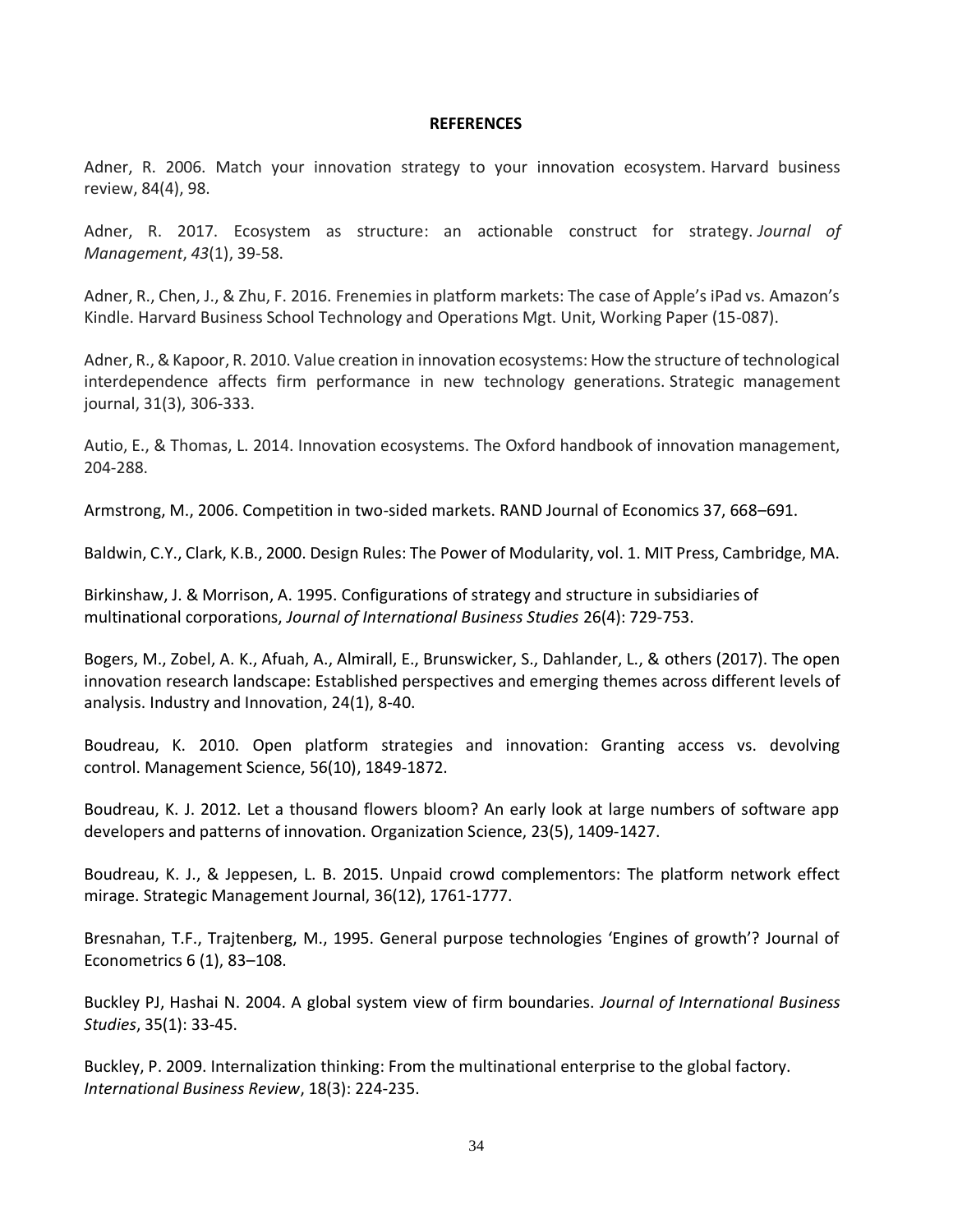Buckley, P. J. 2011. International integration and coordination in the global factory. Management International Review, 51(2), 269.

Buckley, P. J. 2016. The contribution of internalisation theory to international business: New realities and unanswered questions. *Journal of World Business*, 51(1), 74-82.

Buckley, P. J., & Casson, M. C. 1976. *The future of the multinational enterprise.* London: Macmillan. Casson, M., Porter, L., & Wadeson, N. (2016). Internalization theory: An unfinished agenda. *International Business Review*, 25(6), 1223-1234.

Buckley, P. J., & Strange, R. 2015. The governance of the global factory: Location and control of world economic activity. The Academy of Management Perspectives, 29(2), 237-249.

Casadesus-Masanell, R., & Hałaburda, H. 2014. When does a platform create value by limiting choice? Journal of Economics & Management Strategy, 23(2), 259-293.

Cavusgil, S. T., & Knight, G. 2015. The born global firm: An entrepreneurial and capabilities perspective on early and rapid internationalization. Journal of International Business Studies, 46(1), 3-16.

Ceccagnoli, M., Forman, C., Huang, P., & Wu, D. J. 2012. Cocreation of Value in a Platform Ecosystem: The Case of Enterprise Software. MIS quarterly, 263-290.

Chi, T. & McGure, D. 1996. Collaborative ventures and value of learning: Integrating the transaction cost and strategic option perspectives on the choice of market entry modes. *Journal of International Business Studies*, 27: 285-307.

Contractor, F. and Lorange, P. 1988. Cooperative Strategies in International Business, Lexington, MA: Lexington Books.

Coviello, N.E., Munro, Hugh J. 1997. Network relationships and the internationalization process of small software firms. *International Business Review* 6 (4), 361–386.

Coviello, N., Kano, L., & Liesch, P. W. 2017. Adapting the Uppsala model to a modern world: Macrocontext and microfoundations. *Journal of International Business Studies*, 48(9), 1151-1164.

Dhanaraj, C., Parkhe, A., 2006. Orchestrating innovation networks. *Academy of Management Review* 31 (3), 659–669.

Dunning, J. 1980. Toward an eclectic theory of international production: Some empirical tests. *Journal of International Business Studies*, 11(1): 9-31.

Dunning, J. 1988. The eclectic paradigm of international production: A restatement and some possible extensions. *Journal of International Business Studies*, 19(1): 1-31.

Dyer, J.H. & Singh, H. 1998. The relational view: Cooperative strategy and sources of inter-organizational competitive advantage. *Academy of Management Review*, 23(4): 660-679.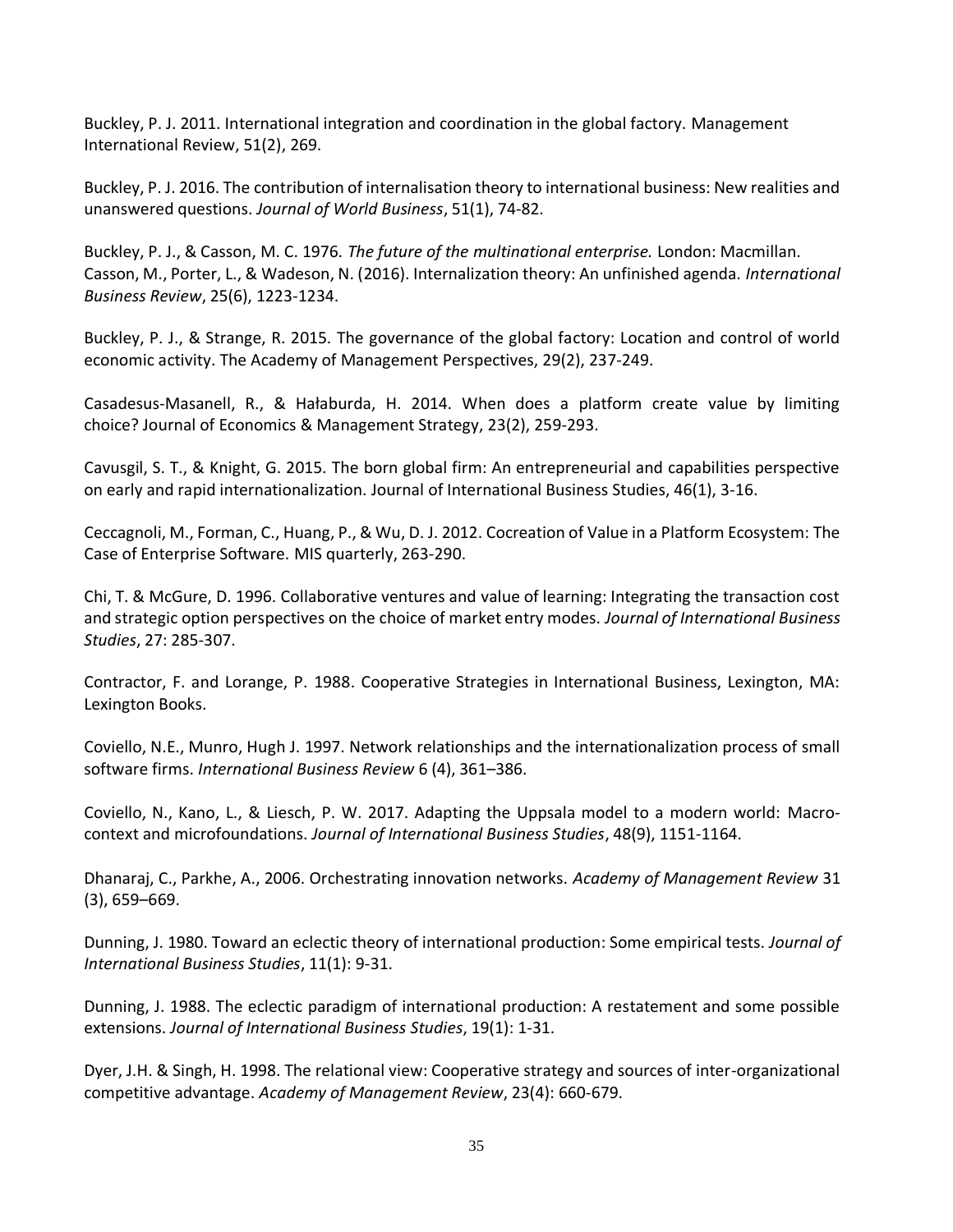Eisenmann, T., Parker, G., Van Alstyne, M., 2006. Strategies for two-sided markets. Harvard Business Review 84 (10), 92–101.

Eisenmann T, Parker G, Van Alstyne M. 2011. Platform envelopment. Strategic Management J. 32(12):1270–1285.

Evans, D.S., 2003. Some empirical aspects of multi-sided platform industries. Review of Network Economics 2 (3).

Evans, D. S., & Schmalensee, R. 2016. Matchmakers: the new economics of multisided platforms. Harvard Business Review Press.

Evans, D. S., & Schmalensee, R. 2013. The antitrust analysis of multi-sided platform businesses (No. w18783). National Bureau of Economic Research.

Evans D.S. & R. Schmalensee. 2008. Markets with Two-Sided Platforms, in ISSUES IN COMPETITION LAW AND POLICY 667 (ABA Section of Antitrust Law 2008).

Garud, R., Kumaraswamy, A., 1995. Technological and organizational designs to achieve economies of substitution. Strategic Management Journal 16, 93–110.

Gawer, A. 2014. Bridging differing perspectives on technological platforms: Toward an integrative framework. Research Policy, 43(7), 1239-1249.

Gawer, A., & Cusumano, M. A. 2002. Platform leadership: How Intel, Microsoft, and Cisco drive industry innovation. Boston: Harvard Business School Press.

Gawer, A., & Cusumano, M. A. 2008. How companies become platform leaders. MIT Sloan management review, 49(2), 28.

Gawer, A., & Cusumano, M. A. 2014. Industry platforms and ecosystem innovation. *Journal of Product Innovation Management*, *31*(3), 417-433.

Gawer, A., Phillips, N., 2013. Institutional work as logics shift: the case of Intel's transformation to platform leader. Organization Studies 34 (8), 1035–1071.

Ghoshal, S. & C.A. Bartlett. 1990. The Multinational Corporation as an Interorganizational Network, *Academy of Management Review*, 15 (4): 603-625.

Hagiu, A. 2006. Pricing and commitment by two-sided platforms. The RAND Journal of Economics, 37(3), 720-737.

Hagiu, A. 2009. Two-Sided Platforms: Product Variety and Pricing Structures. Journal of Economics & Management Strategy, 18(4), 1011-1043.

Hagiu, A. 2014. Strategic decisions for multisided platforms. MIT Sloan Management Review, 55(2), 71.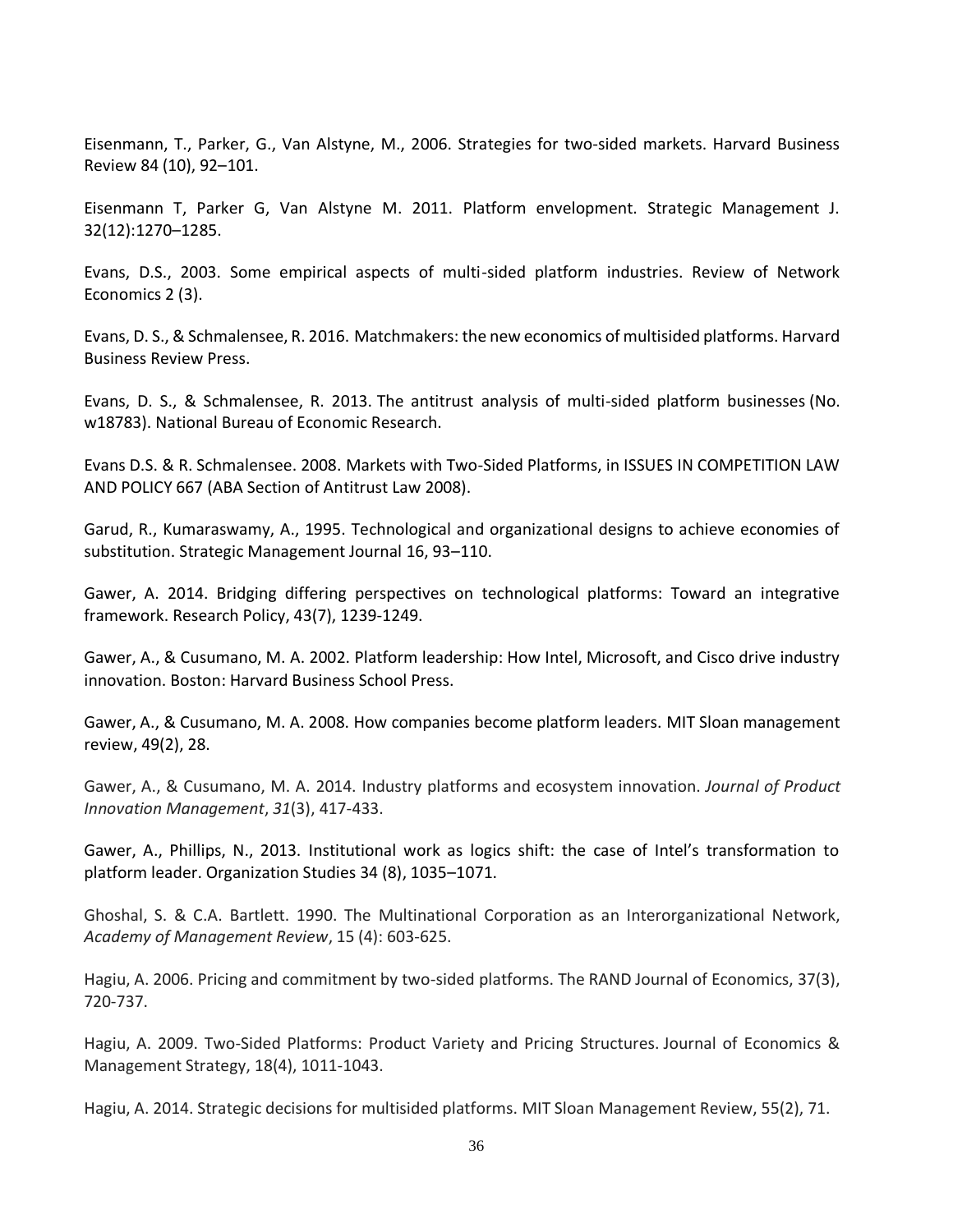Hagiu, A., & Altman, E. J. 2017. Finding the platform in your product: Four strategies that can reveal hidden value*. Harvard Business Review,* 95(4), 94-100.

Hagiu, A., Wright, J., 2011. Multi-sided platform. Working Paper No. 12024. Harvard Business School.

Helfat, C. E., Finkelstein, S., Mitchell, W., Peteraf, M., Singh, H., Teece, D., & Winter, S. G. 2007. Dynamic capabilities: Understanding strategic change in organizations. Malden, MA: Blackwell.

Helfat, C. E., & Raubitschek, R. S. 2018. Dynamic and integrative capabilities for profiting from innovation in digital platform-based ecosystems. Research Policy (Forthcoming).

Hennart, J. F. 1982. A theory of multinational enterprise (pp. 81-116). Ann Arbor, MI: University of Michigan Press.

Hennart, J.F. 1977. *A theory of foreign direct investment*. University of Maryland, Maryland.

Hennart, J.F. 1982. *A theory of multinational enterprise.* Ann Arbor: University of Michigan Press.

Huang, P., Ceccagnoli, M., Forman, C., & Wu, D. J. 2013. Appropriability mechanisms and the platform partnership decision: Evidence from enterprise software. Management Science, 59(1), 102-121.

Iansiti, M., & Levien, R. 2004. The keystone advantage. Harvard Business School Press, Boston.

Inkpen, A. C. 1998. Learning and knowledge acquisition through international strategic alliances. The Academy of Management Executive, 12(4), 69-80.

Inkpen, Andrew and Beamish, Paul. 1997. Knowledge, Bargaining Power, and the Instability of International Joint Ventures. Academy of Management Review, 22(1): 177-202.

Jacobides, M. G., Cennamo, C., & Gawer, A. 2018. Towards a theory of ecosystems. Strategic Management Journal, 39(8), 2255-2276.

Johanson, J., & Vahlne, J. E. 1977. The internationalization process of the firm-a model of knowledge development and increasing foreign market commitments. Journal of international business studies, 23- 32.

Johanson, J., & Vahlne, J. E. 1990. The mechanism of internationalisation. International marketing review, 7(4).

Jones, M. V., Coviello, N., & Tang, Y. K. 2011. International entrepreneurship research (1989–2009): a domain ontology and thematic analysis. *Journal of business venturing*, *26*(6), 632-659.

Kano, L. 2018. Global value chain governance: A relational perspective. Journal of International Business Studies, forthcoming.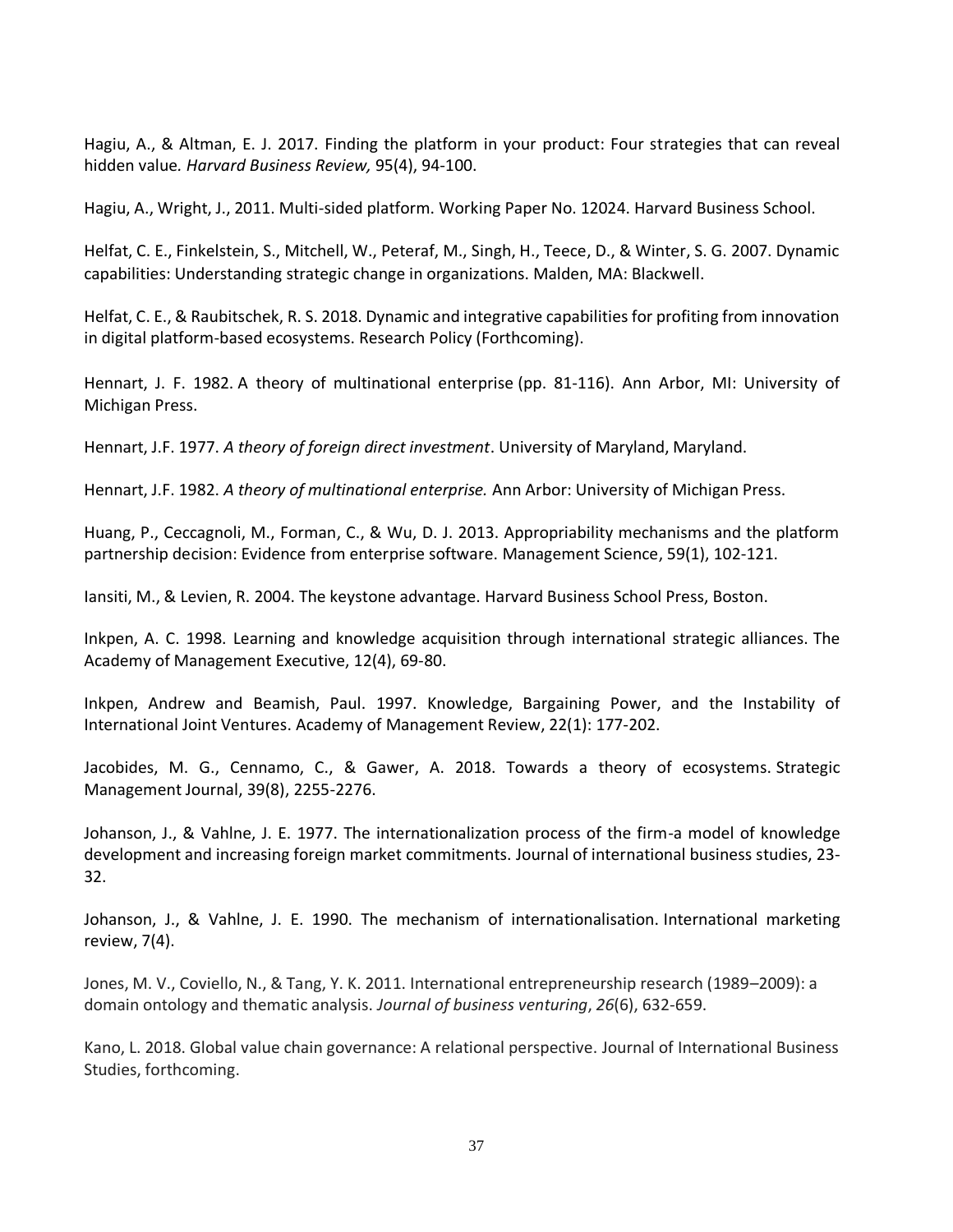Khanna, T., Gulati, R.& Nohria, N. 1998.The dynamics of learning joint ventures: Competition, cooperation and relative scope. *Strategic Management Journal,* 19: 193-210.

Knight, G.A., Cavusgil, S.T., 1996. The born global firm: a challenge to traditional internationalization theory. *Advances in International Marketing* 8, 11–26.

Knight, G. A., & Liesch, P. W. 2016. Internationalization: From incremental to born global. Journal of World Business, 51(1), 93-102.

Kogut, B. & Zander, 1992. Knowledge of the firm, combinative capabilities and the replication of technology. *Organization Science*, 3(2): 383-397.

Kogut, B. & Zander, U. 1993. Knowledge of the firm and the evolutionary theory of the multinational corporation, *Journal of International Business Studies* 24(4): 625-645.

Kogut, B. and Zander, U. 1995. Knowledge, market failure and the multinational enterprise: A reply. *Journal of International Business Studies*, 26(2): 417-426.

Krishnan, V., Gupta, G., 2001. Appropriateness and impact of platform-based product development. *Management Science* 47, 52–68.

Landsman, V., & Stremersch, S. 2011. Multihoming in two-sided markets: An empirical inquiry in the video game console industry. *Journal of Marketing,* 75(6), 39-54.

Luo, Y. & Tung, R. 2007. International expansion of emerging market enterprises: A springboard perspective. *Journal of International Business Studies*, 38(4): 481-498.

Luo, Y. & Tung, R. 2018. A general theory of springboard MNEs. *Journal of International Business Studies*, 49(2): 129-152.

Luo, Y., Shenkar, O. & Gurnani, H. 2008. Control-cooperation interfaces in global strategic alliances: A situational typology and strategic responses. *Journal of International Business Studies*, 39: 428-453.

Lusch, R. F., & Nambisan, S. 2015. Service innovation: A service-dominant logic perspective. *MIS Quarterly*, 39(1), 155-175.

McGrath, M.E., 1995. Product Strategy for High-technology Companies. Irwin Professional Publishing, New York.

Meyer, M.H., Lehnerd, A.P., 1997. The Power of Product Platforms: Building Value and Cost Leadership. Free Press, New York.

Mudambi, R., & Zahra, S. A. 2007. The survival of international new ventures. Journal of International Business Studies, 38(2), 333-352.

Nambisan, S. 2017. Digital entrepreneurship: Toward a digital technology perspective of entrepreneurship. Entrepreneurship Theory and Practice, 41(6), 1029-1055.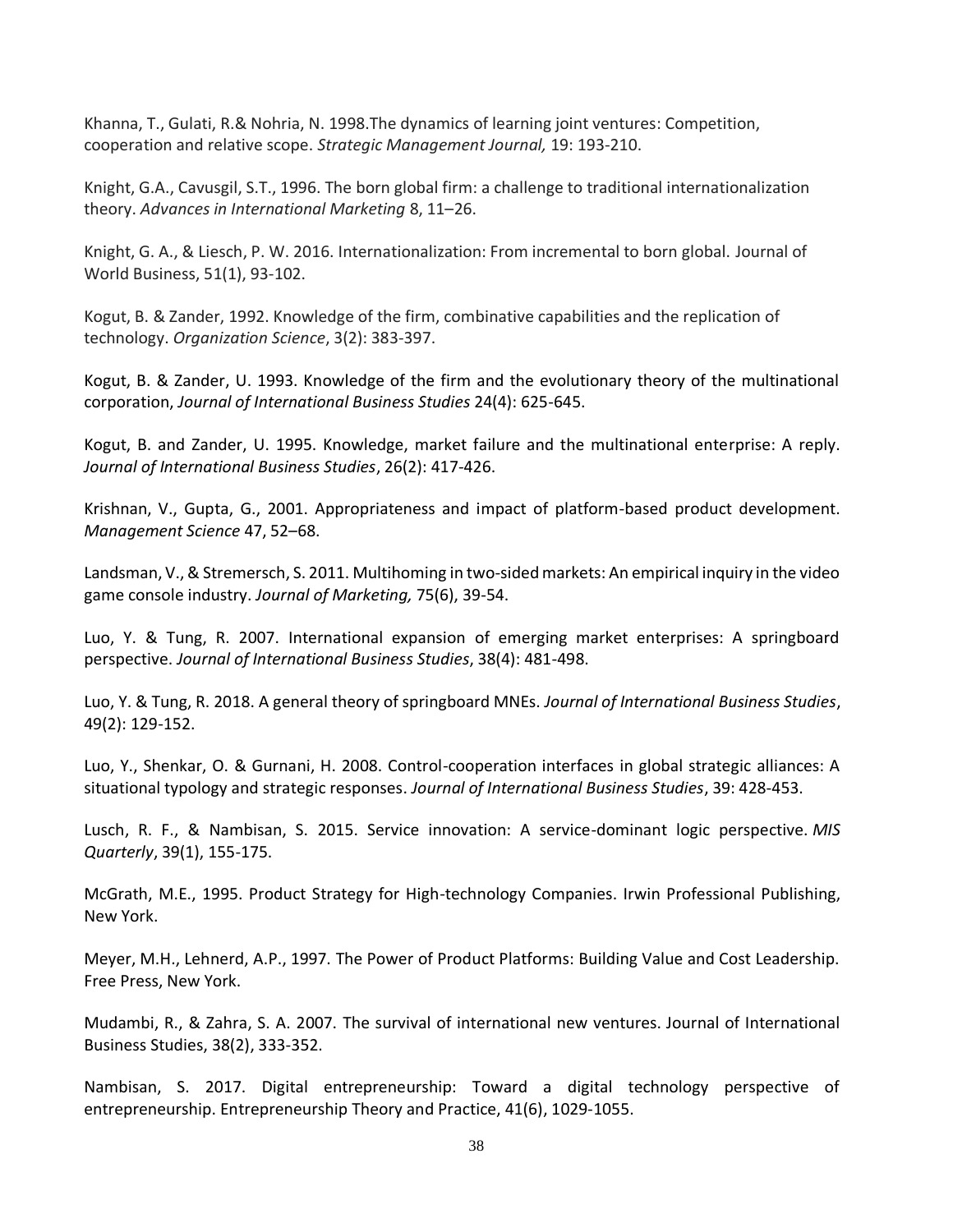Nambisan, S. and M. Sawhney. 2007. *The Global Brain: Your Roadmap for Innovating Faster and Smarter in a Networked World*. Wharton School Publishing (Pearson Prentice Hall).

Nambisan, S., & Sawhney, M. 2011. Orchestration processes in network-centric innovation: Evidence from the field. The Academy of Management Perspectives, 25(3), 40-57.

Nambisan, S., & Baron, R. A. 2013. Entrepreneurship in innovation ecosystems: entrepreneurs' self‐ regulatory processes and their implications for new venture success. *Entrepreneurship: Theory and Practice*, 37(5), 1071-1097.

Nambisan, S., & Baron, R. A. 2019. On the costs of digital entrepreneurship: Role conflict, stress, and venture performance in digital platform-based ecosystems. *Journal of Business Research* (forthcoming).

Nambisan, S., Lyytinen, K., Majchrzak, A., & Song, M. 2017. Digital innovation management: Reinventing innovation management research in a digital world. *MIS Quarterly*, *41*(1), 223-238.

Nambisan, S., Siegel, D., and M. Kenney. 2018. On open innovation, platforms and entrepreneurship. Strategic Entrepreneurship Journal, (forthcoming).

Oviatt, B. M., & McDougall, P. P. 1994. Toward a theory of international new ventures. Journal of international business studies, 45-64.

Oviatt, B. M., & McDougall, P. P. 2005. Defining international entrepreneurship and modeling the speed of internationalization. *Entrepreneurship:Theory and practice*, 29(5), 537-554.

Panzar, J., Willig, R., 1975. Economics of scale and economies of scope in multi output production. Bell Laboratories Economic Discussion Paper (33).

Parker, G. G., Van Alstyne, M. W., & Choudary, S. P. 2016. *Platform Revolution: How Networked Markets are Transforming the Economy*. WW Norton & Company.

Parker, G. & Van Alstyne, M. 2005. Two-sided network effects: a theory of information product design. Management Science 51, 1494–1504

Parker, G., & Van Alstyne, M. 2018. Innovation, openness, and platform control. *Management Science*, 64(7):3015-3032.

Pitelis, C. N., & Teece, D. J. 2010. Cross-border market co-creation, dynamic capabilities and the entrepreneurial theory of the multinational enterprise. *Industrial and Corporate Change*, 19(4), 1247- 1270.

Porter, M. E., & Heppelmann, J. E. 2015. How smart, connected products are transforming companies. *Harvard Business Review*, *93*(10), 96-114.

Prahalad, C. K., & Ramaswamy, V. 2004. The future of competition: Co-creating unique value with customers. Harvard Business Press.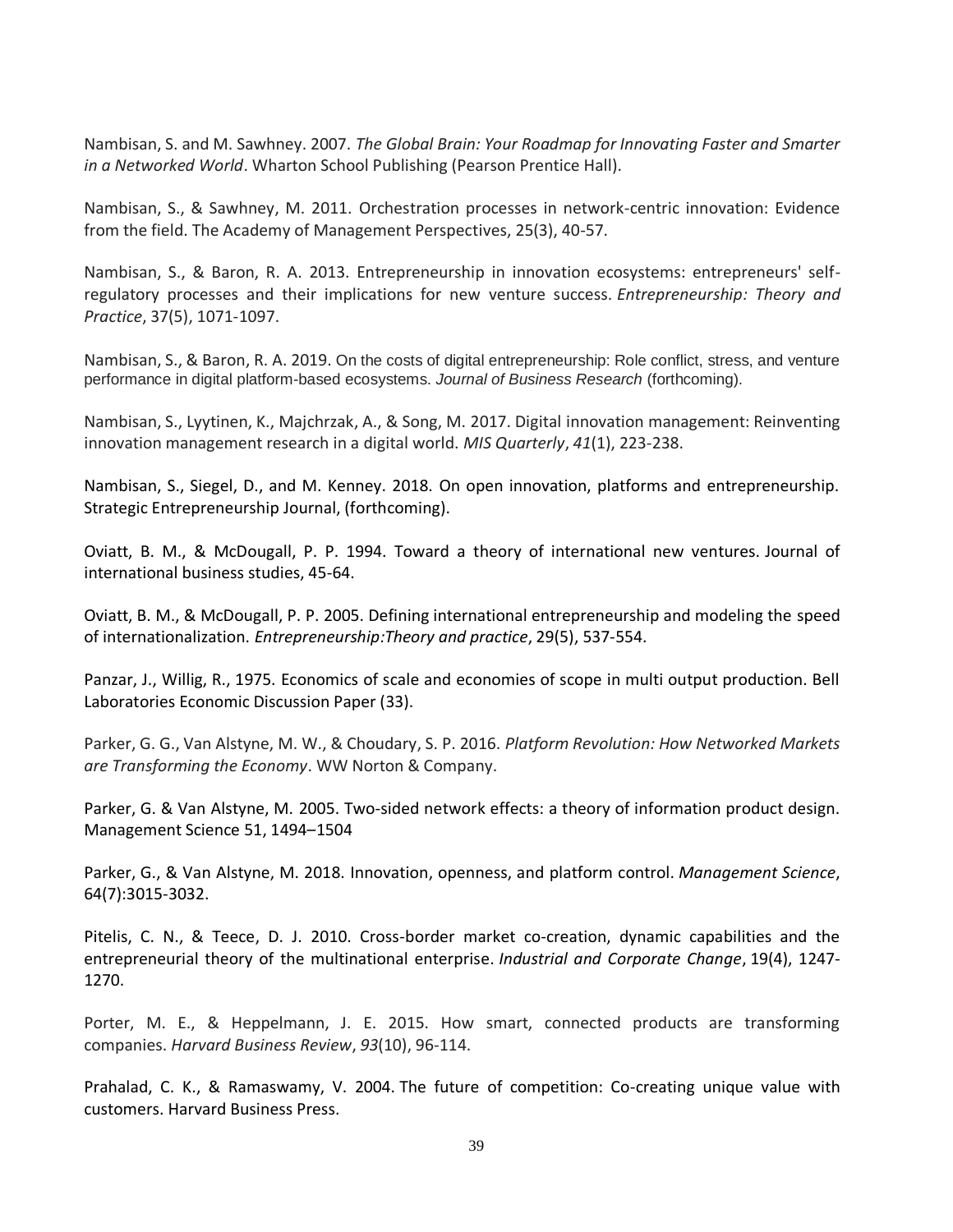Priem, R. L., Li, S., & Carr, J. C. 2012. Insights and new directions from demand-side approaches to technology innovation, entrepreneurship, and strategic management research. Journal of management, 38(1), 346-374.

Ramaswamy, V., & Ozcan, K. 2018. What is co-creation? An interactional creation framework and its implications for value creation. Journal of Business Research, 84, 196-205.

Robertson, D., Ulrich, K., 1998. Planning for product platforms. MIT Sloan Management Review 39 (4), 19–31.

Rochet, J.-C., Tirole, J., 2003. Platform competition in two-sided markets. Journal of the European Economic Association 1 (4), 990–1029.

Rochet, J.-C., Tirole, J., 2006. Two-sided markets: a progress report. RAND Journal of Economics 35, 645– 667.

Roth, K., & Morrison, A. J. 1990. An empirical analysis of the integration-responsiveness framework in global industries. Journal of International Business Studies, 21(4), 541-564.

Rugman, A. M. & Verbeke, A., 2001. Subsidiary-specific advantages in multinational enterprises. *Strategic Management Journal*, 22(3), 237-250.

Rugman, A. M. 1981. *Inside the multinationals: The economics of internal markets*. London: Croom Helm.

Rugman, A. M., & Verbeke, A. 1992. A note on the transnational solution and the transaction cost theory of multinational strategic management. *Journal of International Business Studies*, 23(4), 761-771.

Rugman, A. M., & Verbeke, A. 2003. Extending the theory of the multinational enterprise: internalization and strategic management perspectives. *Journal of International Business Studies,* 34(2), 125- 137.

Rugman, A. M., & Verbeke, A. 2004. A perspective on regional and global strategies of multinational enterprises*. Journal of International Business Studies*, 35(1), 3–18.

Rysman, M., 2009. The economics of two-sided markets. Journal of Economic Perspectives 23 (3), 125– 143.

Seamans, R., & Zhu, F. 2013. Responses to entry in multi-sided markets: The impact of Craigslist on local newspapers. Management Science, 60(2), 476-493.

Shrader, R. C., Oviatt, B. M., & McDougall, P. P. 2000. How new ventures exploit trade-offs among international risk factors: Lessons for the accelerated internationization of the 21st century. Academy of management journal, 43(6), 1227-1247.

Sirmon, D. G., Hitt, M. A., Ireland, R. D., & Gilbert, B. A. 2011. Resource orchestration to create competitive advantage: Breadth, depth, and life cycle effects. Journal of Management, 37(5), 1390-1412.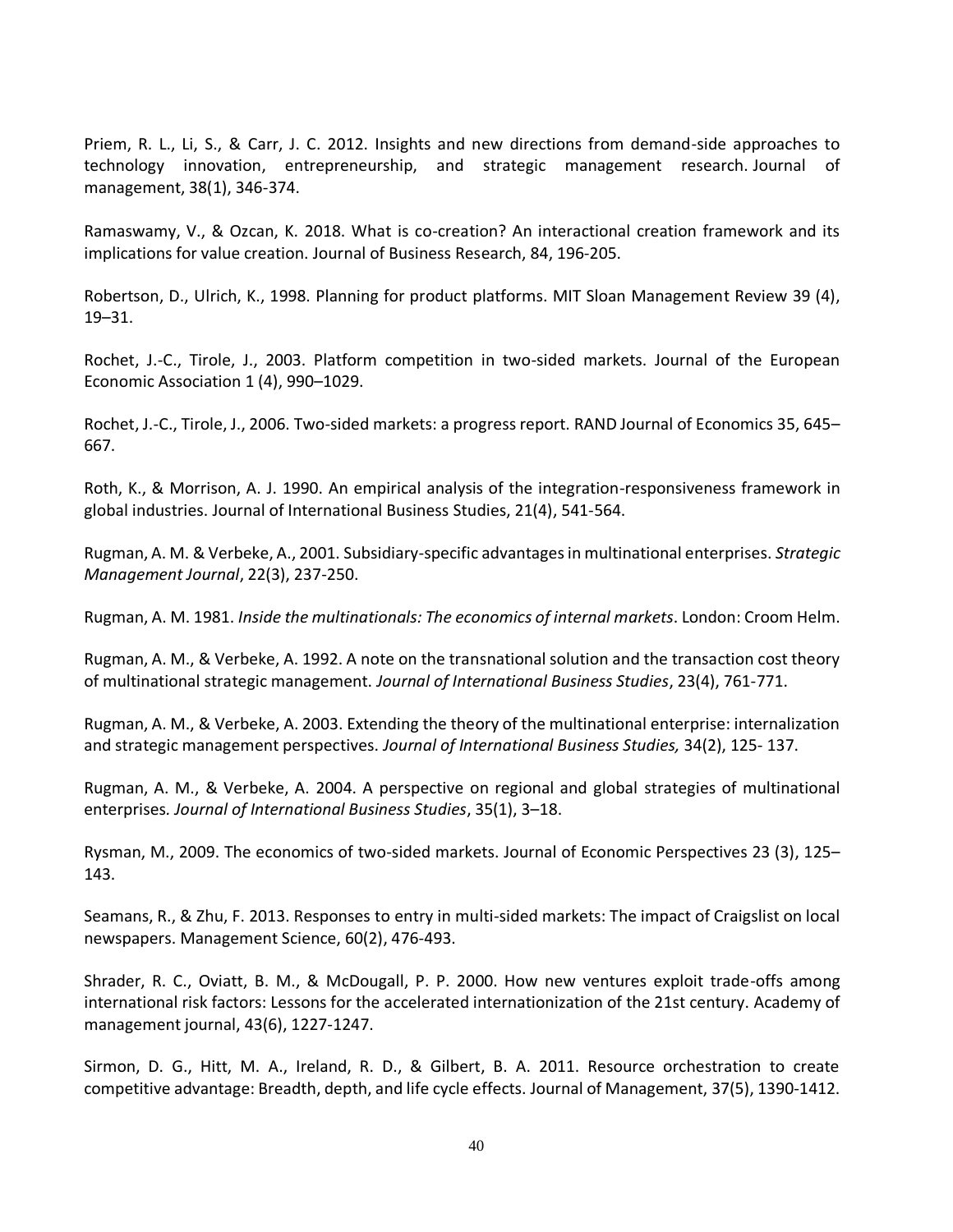Tallman, S., Luo, Y. & Buckley, P. 2018. Business models in global competition. *Global Strategy Journal,* forthcoming.

Teece, D. J. 2007. Explicating dynamic capabilities: the nature and microfoundations of (sustainable) enterprise performance. Strategic management journal, 28(13), 1319-1350.

Teece DJ. 2010. Business models, business strategy, and innovation*. Long Range Planning*, 43: 172-194.

Teece, D. J. 2014. A dynamic capabilities-based entrepreneurial theory of the multinational enterprise. *Journal of International Business Studies*, *45*(1), 8-37.

Teece, D.J., 1980. Economics of scope and the scope of the enterprise. Journal of Economic Behavior and Organization 1, 223–247.

Vahlne, J. E., & Johanson, J. 2017. From internationalization to evolution: The Uppsala model at 40 years. Journal of Interna- tional Business Studies, this issue.

Vapola, T.J., Tossavainen, P., Gabrielsson, M., 2008. The battleship strategy: the complementing role of born globals in MNC's new opportunity creation. Journal of International Entrepreneurship 6 (1), 1–21.

Verbeke, A., & Greidanus, N. S. 2009. The end of the opportunism vs trust debate: Bounded reliability as a new envelope concept in research on MNE governance. *Journal of International Business Studies*, 40(9): 1471–1495.

West, J., 2007. The economic realities of open standards: black, white, and many shades of grey. In: Greenstein, S., Stango, V. (Eds.), Standards and Public Policy. Cambridge University Press, Cambridge, UK, pp. 87–122.

Yoffie, D. B., & Kwak, M. 2006. With friends like these: The art of managing complementors. Harvard business review, 84(9), 88-98.

Yoo, Y., Henfridsson, O., & Lyytinen, K. 2010. The new organizing logic of digital innovation: an agenda for information systems research. *Information Systems Research*, *21*(4), 724-735.

Zahra, S., Ireland, D. R. & Hitt, M. 2000. International Expansion by New Venture Firms: International Diversity, Mode of Market Entry, Technological Learning and Performance. Academy of Management Journal, 43: 925-950.

Zahra, S. A. 2005. A theory of international new ventures: a decade of research. Journal of International Business Studies, 36(1), 20-28.

Zahra, S. A., & Nambisan, S. 2011. Entrepreneurship in global innovation ecosystems. AMS review, 1(1), 4.

Zahra, S. A., & Nambisan, S. 2012. Entrepreneurship and strategic thinking in business ecosystems. *Business Horizons*, *55*(3), 219-229.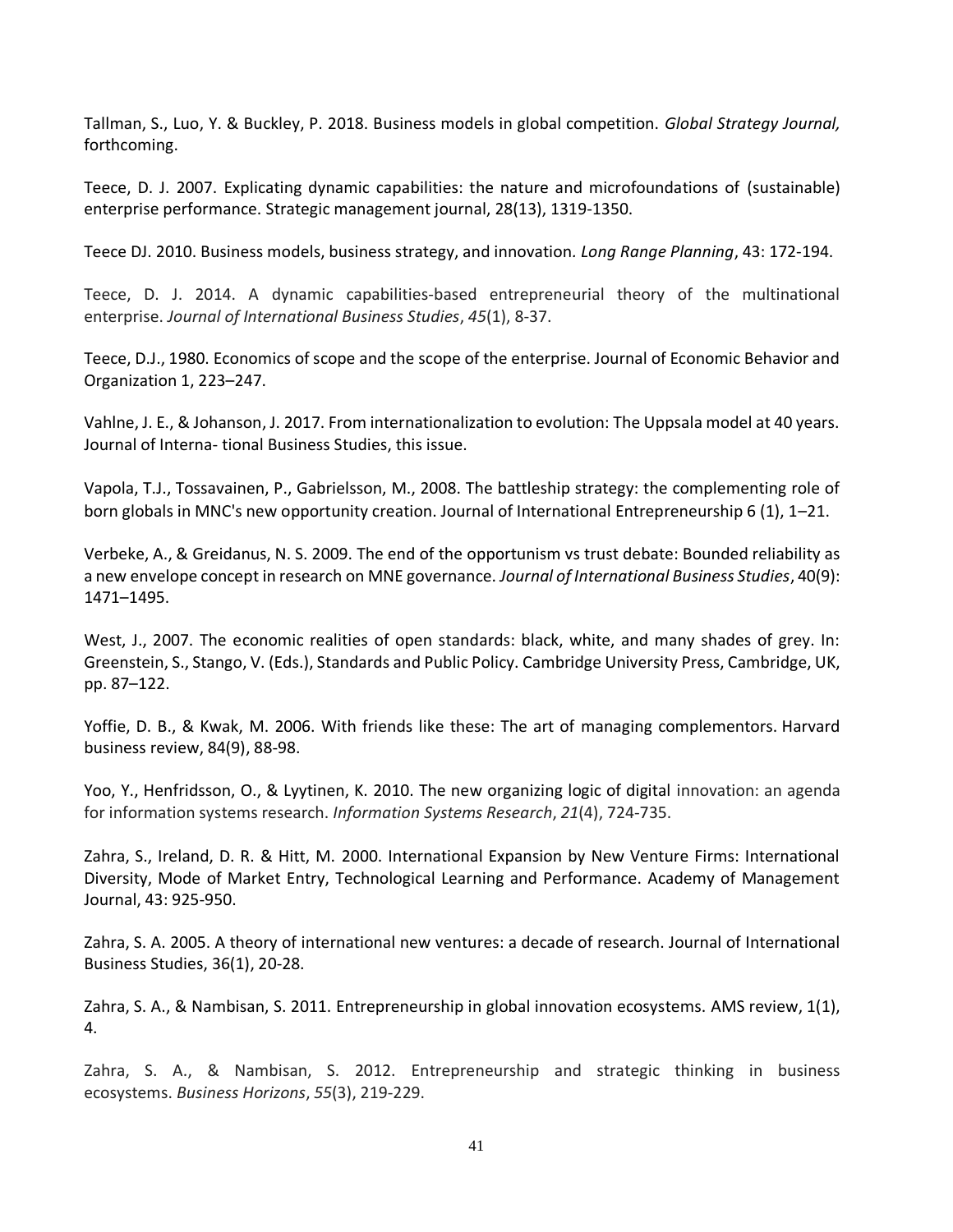Zhu, F., & Iansiti, M. 2012. Entry into platform-based markets. Strategic Management Journal, 33(1), 88- 106.

Zhu, F., & Liu, Q. 2016. Competing with complementors: An empirical look at amazon. com. HBS Working Paper.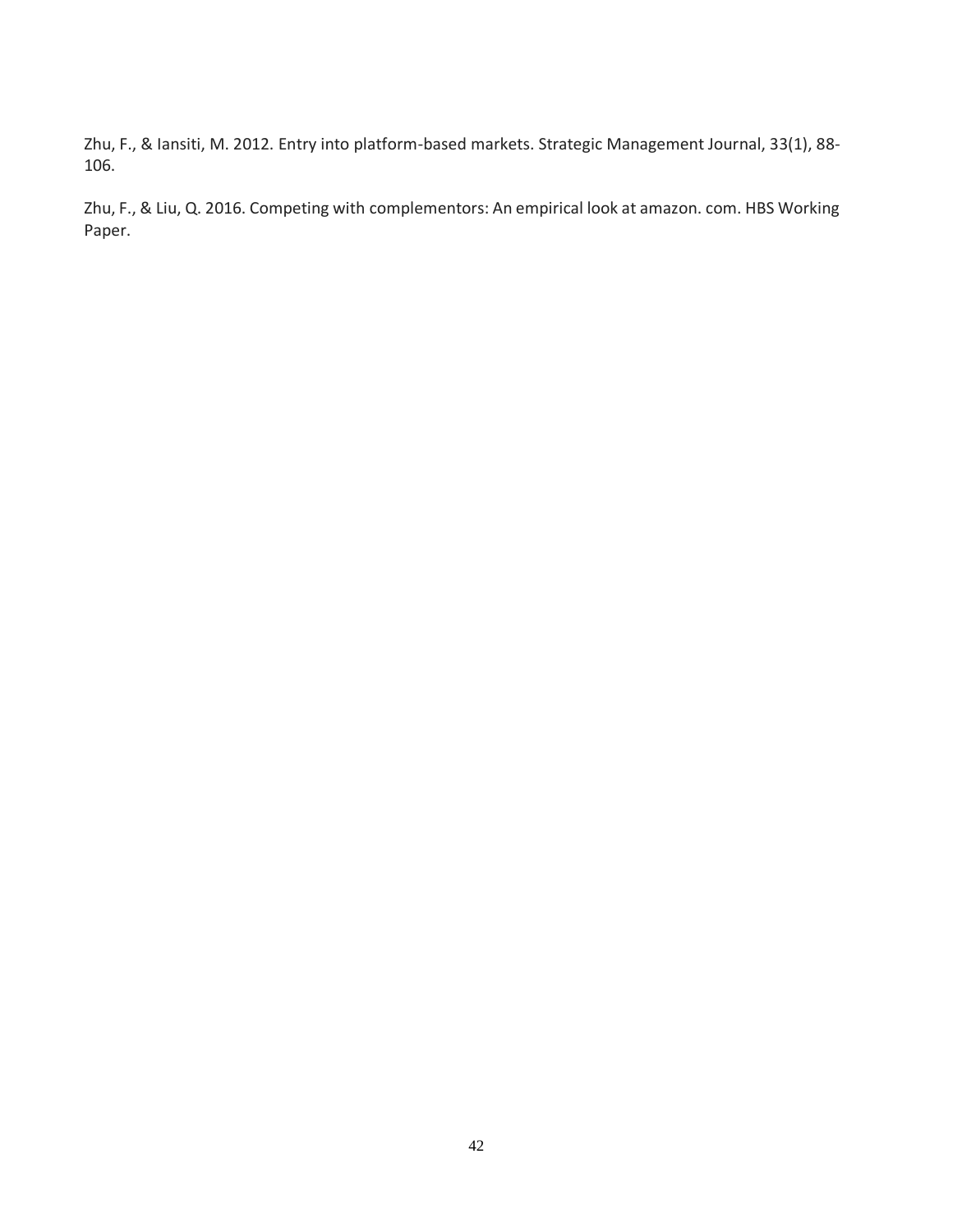# **Table 1: Dual Perspectives of Digital Platforms and Ecosystems (DPEs) and Implications for IB Research**

| Perspective                                 | Description                                                                                                                                                                                                                                                                                                                                                                                                                                                                                                                                                                                                                                                                                                                                                                                                                         | <b>Illustrative Examples</b>                                                                                                                      | Primary Disciplinary Areas and<br><b>Representative Studies</b>                                                                                                                                                                                                                                                                                                                                                                                                                                                                                                         | <b>Key Concepts and Constructs</b>                                                                                                                                                                                                                                                                                                                                                                                                                                                                                                                   | DPE and International Business: Overarching Themes                                                                                                                                                                                                                                                                                                                                                                                                                                                                                                                                                                                                                                                |
|---------------------------------------------|-------------------------------------------------------------------------------------------------------------------------------------------------------------------------------------------------------------------------------------------------------------------------------------------------------------------------------------------------------------------------------------------------------------------------------------------------------------------------------------------------------------------------------------------------------------------------------------------------------------------------------------------------------------------------------------------------------------------------------------------------------------------------------------------------------------------------------------|---------------------------------------------------------------------------------------------------------------------------------------------------|-------------------------------------------------------------------------------------------------------------------------------------------------------------------------------------------------------------------------------------------------------------------------------------------------------------------------------------------------------------------------------------------------------------------------------------------------------------------------------------------------------------------------------------------------------------------------|------------------------------------------------------------------------------------------------------------------------------------------------------------------------------------------------------------------------------------------------------------------------------------------------------------------------------------------------------------------------------------------------------------------------------------------------------------------------------------------------------------------------------------------------------|---------------------------------------------------------------------------------------------------------------------------------------------------------------------------------------------------------------------------------------------------------------------------------------------------------------------------------------------------------------------------------------------------------------------------------------------------------------------------------------------------------------------------------------------------------------------------------------------------------------------------------------------------------------------------------------------------|
| Platform as a<br>venue for<br>innovation    | · Platform comprises of a shared set of<br>technologies, components, tools and services, often<br>arranged in modular architecture, that forms the<br>foundation for the development of complementary<br>products and services<br>. Platform (core components) along with the<br>complementary offerings (peripheral components)<br>form the value proposition for users/customers<br>. Platform-based ecosystem consists of the platform<br>leader and the entities (inlcuding customers) who<br>develop (or co-create) the complementary products<br>and services<br>· Governance of the platform-based ecosystem is<br>the responsibility of the platform leader, but may be<br>shared with other ecosystem members<br>· Platform leader offers one or more value<br>appropriation (capture) mechanisms for ecosystem<br>members | Apple (iOS); Google<br>(Android)<br>• Ford (SYNC); GE (Predix); Science<br>John Deer (JDLink)<br>• Microsoft (Xbox); Sony<br>(Playstation)        | Areas: Product Development; Technology<br>Management; Engineering Design; Organization<br>· Ianisiti & Levien, 2004; Zhu & Iansiti, 2012<br>· Adner 2006, 2017; Adner, Chen & Zhu, 2016<br>· Casadesus-Masanel & Halaburda, 2014; Casadesus-<br>Masanel & Yoffie, 2007; Yoffie & Kwak, 2006<br>· Nambisan & Sawhney, 2007, 2011; Nambisan &<br>Baron, 2013; Lusch & Nambisan, 2015; Zahra &<br>Nambisan, 2011, 2012<br>· Parker & Van Alstyne, 2018; Eisenmann, Parker &<br>Van Alstyne, 2011<br>· Ceccagnoli et al., 2012; Huang et al., 2013<br>· Boudreau 2010, 2012 | . Platform architecture: Modularity; Openness of the<br>design interface; Core and peripheral components; etc.<br>rights; Architecture of participation; Shared world-view<br>and shared collective identity; Innovation leverage;<br>Sharing of IP and IP rights management; Distribution of<br>(financial) rewards/value to complementors; etc.<br>. Roles & Strategies: Platform leader and complementor;<br>platform leader strategies (e.g. technology leadership;<br>innovation coherence); complementor strategy (e.g.,<br>multihoming); etc. | Gawer & Cusumano, 2002, 2008, 2014; Gawer, 2014 . Orchestration of the ecosystem: Distribution of decision Theme 1: DPEs afford new ways of internationalization or<br>international expansion<br>[DPEs embody critical shared resources that could redefine the<br>nature of ownership advantages and governance choices and fuel<br>novel ways of internationalization]<br>Theme 2: DPEs afford new ways of building and utilizing knowledge<br>and relationships<br>[DPEs embody new forms of connectivity among diverse international<br>partners--including with customers--that could redefine the ways in<br>which knowledge is sourced and deployed and collective power is<br>exercised] |
| Platform as a<br>multi-sided<br>marketplace | · Platform comprises of technology architectures<br>and rules that allow for regulated participation -<br>interactions and/or transactions - of different user<br>groups in a multi-sided market<br>. Platform leader creates/organizes the network<br>comprising of all participants, designs/implements<br>tools for participants to interact and/or exchange<br>value, and use data to make the best match among<br>the different 'sides' for each interaction<br>. Ecosystem consists of the platform leader, the user<br>groups ('sides'), and other service partners who<br>create and deliver value<br>. Platform highly susceptible to network effects<br>('same-side' and 'cross-side' network effects)                                                                                                                    | * Uber. Airbnb<br>· Ebay, Alibaba, Amazon<br>* YouTube, Twitter,<br>Facebook<br>· Kickstarter, Indiegogo<br>· LinkedIn, Match.com,<br>Monster.com | Areas: Economics; Industrial Organization; Strategy;<br>Operations; Marketing; etc.<br>· Rochet & Tirole, 2003, 2006<br>· Evans, 2003; Evans & Schmalensee 2008, 2013, 2016<br>· Parker & Van Alstyne, 2005; Parker, Van Alstyne,<br>Choudary, 2016<br>· Hagiu, 2006; 2009; 2014<br>· Zhu & Liu, 2016; Seamans & Zhu 2014<br>· Boudreau and Jeppesen, 2015<br>• Rysman, 2009<br>• Landsman & Stremersch 2011                                                                                                                                                            | . Regulated participation of multipe sides (user groups):<br>interaction/transaction rules; matching of sides; etc.<br>. Economics of multi-sided markets: Same-side (direct)<br>and cross-side (indirect) network effects; pricing<br>strategies & revenue sharing; etc.<br>· Platform envelopment                                                                                                                                                                                                                                                  | Theme 3: DPEs afford new ways of creating and delivering value to<br>global customers<br>[DPEs embody more flexible or fluid forms of organizing for value<br>creation and delivery that in turn favors innovative business models<br>and entrepreneurial initiatives]                                                                                                                                                                                                                                                                                                                                                                                                                            |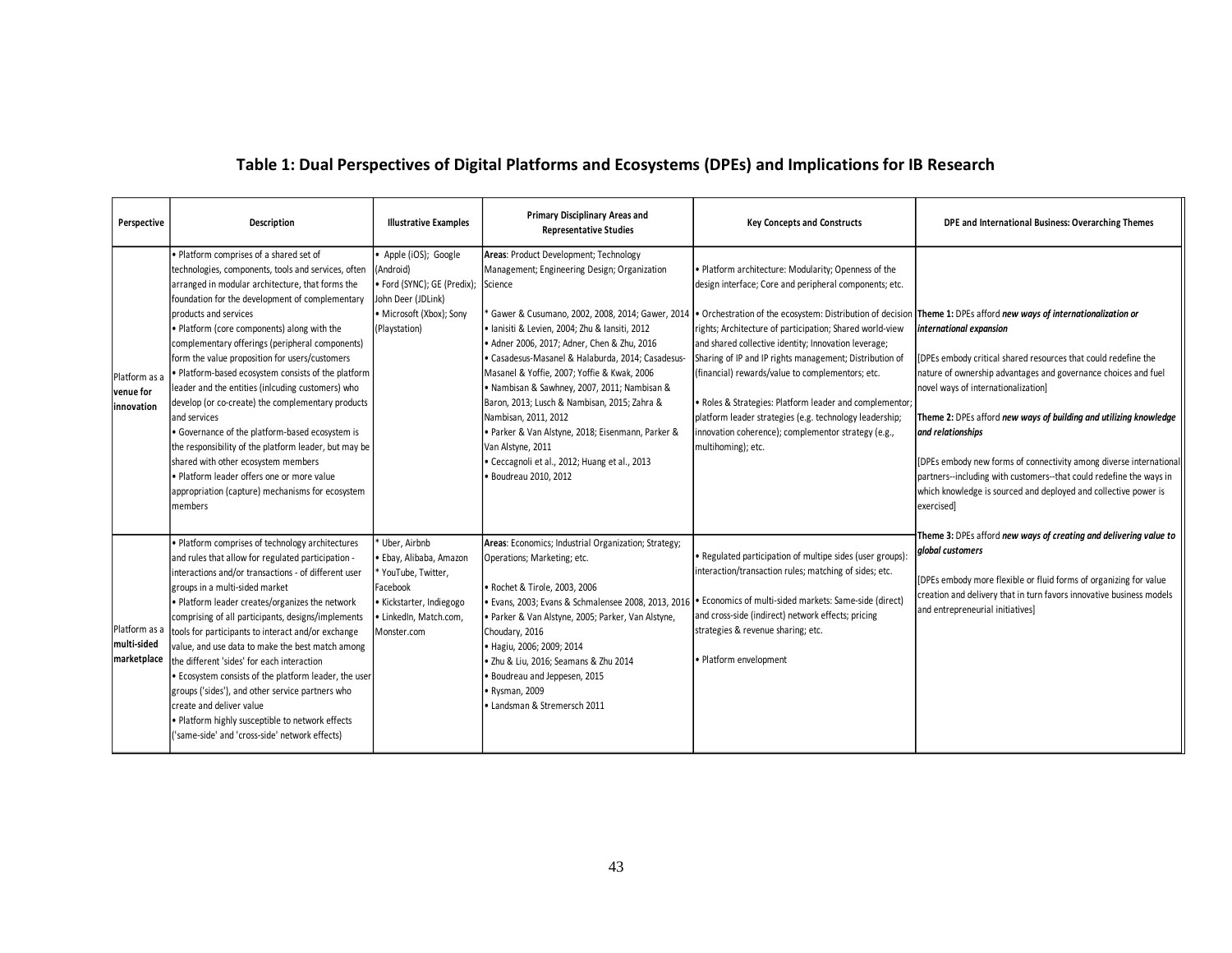|                                                                                             | How DPEs extend OLI paradigm                                                                                                                                                                                                                                                                                                                                                                | How DPEs extend internationalization<br>process theory (IPT)                                                                                                                                                                                                                                                                                                                                                                                                                                                                                                    | How DPEs extend internalization<br>theory (IT)                                                                                                                                                                                                                                                                                                                                                                                                                     | How DPEs extend knowledge -<br>based view of MNEs                                                                                                                                                                                                                                                                                                                                                                                                                                               |
|---------------------------------------------------------------------------------------------|---------------------------------------------------------------------------------------------------------------------------------------------------------------------------------------------------------------------------------------------------------------------------------------------------------------------------------------------------------------------------------------------|-----------------------------------------------------------------------------------------------------------------------------------------------------------------------------------------------------------------------------------------------------------------------------------------------------------------------------------------------------------------------------------------------------------------------------------------------------------------------------------------------------------------------------------------------------------------|--------------------------------------------------------------------------------------------------------------------------------------------------------------------------------------------------------------------------------------------------------------------------------------------------------------------------------------------------------------------------------------------------------------------------------------------------------------------|-------------------------------------------------------------------------------------------------------------------------------------------------------------------------------------------------------------------------------------------------------------------------------------------------------------------------------------------------------------------------------------------------------------------------------------------------------------------------------------------------|
| New Ways of<br>Internationalization                                                         | Ecosystem specific advantages and<br>context specific advantages are<br>essential, creating new ways of<br>international growth<br>• DPEs serve as "springboard" for<br>established and nascent firms to go<br>global-to acquire critical resources<br>and to reduce vulnerabilities at home<br>· Firms lacking ownership-specific<br>advantages and experience can<br>internationalize too | • While international experience still<br>matters, it is no longer a prerequisite for<br>international expansion. Many young<br>and small firms become mini-MNEs via<br><b>DPEs</b><br>• DPEs help reduce MNEs' incremental<br>commitment rationality due to potential<br>for risk/cost sharing and the availability<br>of open resources                                                                                                                                                                                                                       | · Interactions among ecosystem<br>specific, context specific, firm<br>specific, and country specific<br>advantages shape MNEs' mode of<br>entry into foreign markets and<br>scaling/growth<br>Firms seek out DPE-based<br>externalization (ecosystem specific<br>advantages) and then internalize<br>them (firm specific advantages)<br>• DPEs imply a shift in thinking from<br>resource ownership to resource<br>orchestration                                   | • DPEs facilitate faster international<br>expansion via platforms, weakening<br>the traditional knowledge mandate,<br>yet requiring new ecosystem specific<br>knowledge, resources and capabilities<br>• DPEs involve both exploitative and<br>explorative learning, but savvy MNEs<br>will use DPE participation as an<br>adaptive and learning process<br>· DPEs promote learning in a world of<br>globally diffused partnes-yet DPE<br>members may benefit differently<br>from such learning |
| New Ways of<br><b>Building Knowledge</b><br>and Relationships                               | Co-specializing, co-locating, co-<br>learning, and co-evolving, instead of<br>monopolistic and zero-sum<br>approaches, prevail<br>• DPEs combine firm-specific and<br>location-specific advantages at the<br>collective level for all participants<br>· DPEs comprise vertical, horizontal<br>and lateral complementary partners,<br>enriching resource-sharing<br>throughout the ecosystem | Role of physical distance diminishes but<br>distances in terms of quality of digital<br>infrastructures (between domestic and<br>foreign countries) assume importance<br>· IPT emphasizes more on self-experience<br>and knowledge whereas DPEs value too<br>other players' experience/knowledge<br>" IPT emphasizes the determining role of<br>experiential experience, while DPEs<br>recognize vicarious learning too<br>• DPEs underscore the crucial role of<br>architectural, combinative & network<br>knowledge in the process of<br>internationalization | IT suggests that internalization<br>implements contracting via a<br>unified, intrafirm governance<br>structure, whereas DPE reflects<br>interfirm governance in which<br>members operate in a world of<br>interdependence and guided by<br>platform leaders through standards<br>· DPE structure changes parent-<br>subsidiary links, coordination and<br>integration systems as well as<br>global control mechanisms, making<br>virtual monitoring power critical | • Orchestration capability is essential,<br>idiosyncratic and proprietary,<br>requiring tacit expertise and process<br>intelligence in dealing with intricate<br>structure of DPEs<br>• Competitive ecology exists within a<br>DPE, with complications in allocating<br>knowledge and rewards among<br>members<br>• DPEs create diversified paths of<br>knowledge and competence<br>development                                                                                                 |
| New Ways of<br><b>Creating and</b><br><b>Delivering Value to</b><br><b>Global Customers</b> | • DPEs imply a shift in focus from<br>individual products to platforms as<br>the basis for offering value<br>• DPEs transcend national and industry<br>boundaries, however, digital<br>infrastructures may form a key<br>locational advantage<br>• Dealing with 'loosely coupled' DPEs<br>require firm-specific distinctive<br>capability                                                   | • DPEs provide new and small firms with<br>"plug-and-play" infrastructure and<br>opportunities to put themselves in front<br>of a vast built-in global customer base<br>• DPEs accelerate internationalization,<br>including global access to more input<br>(resources) and output (customers)<br>• DPEs facilitate new and faster ways of<br>building diverse sets of value<br>propositions                                                                                                                                                                    | · DPEs involve more diverse players<br>with more diverse roles (including<br>global customers) in decisions<br>involving internalization<br>• DPEs call for MNEs to locate key<br>activities closer to demand rather<br>than relying on internalized control                                                                                                                                                                                                       | • The inherent flexibility of DPEs (e.g.,<br>modular architecture) allows for the<br>rapid reconfiguration/recombination<br>of knowledge assets and creation of<br>value bundles to fit diverse foreign<br>markets<br>• DPEs foster open innovation that in<br>turn facilitates the co-creation of<br>knowledge/value by diverse foreign<br>partners (including customers)                                                                                                                      |

**Table 2: How Digital Platforms and Ecosystems (DPEs) Extend IB Theories**